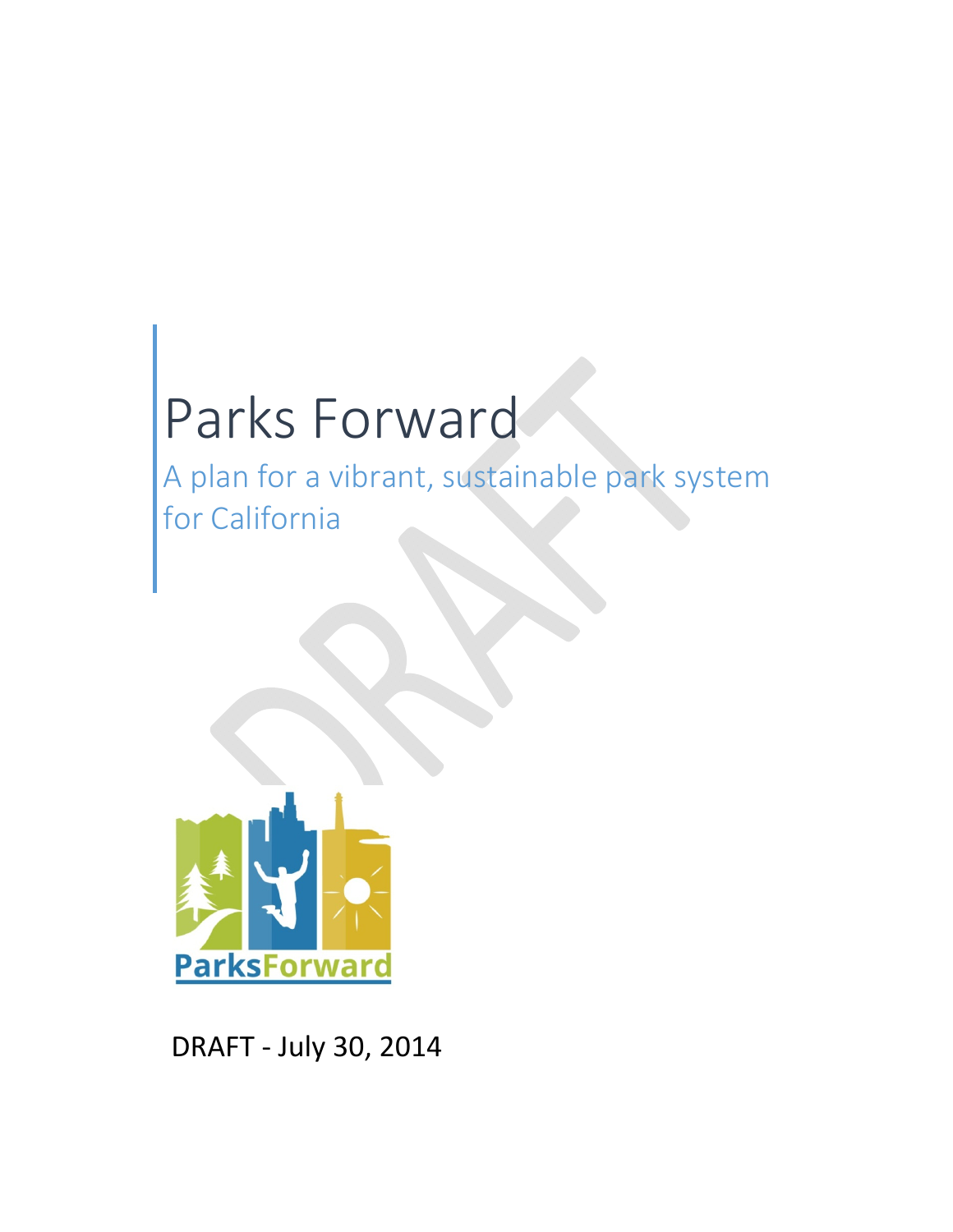# TABLE OF CONTENTS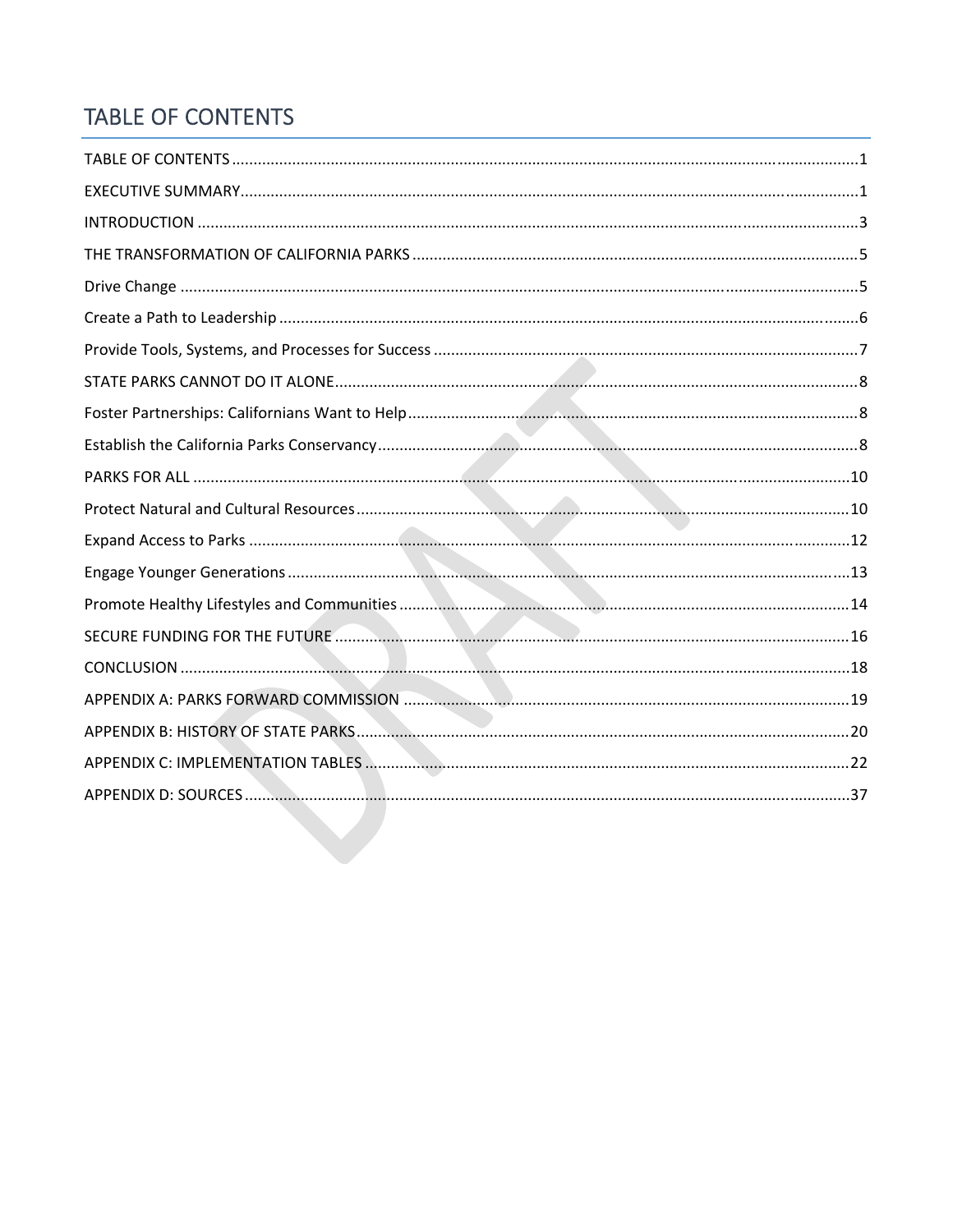# EXECUTIVE SUMMARY

Parks are essential to the physical, economic, cultural, and social wellbeing of California and its people. For 150 years, Californians have committed to this principle, building and stewarding a network of parks that preserves our state's diverse natural and cultural heritage. Millions of visitors from around the world come to our parks each year, fueling our state's critical tourism economy. They come to learn about California's unique history, climb majestic peaks, seek inspiration in quiet deserts, and marvel at the beauty of the Pacific coastline. The many natural, cultural, and aesthetic values inherent in these places provide important physical, spiritual, and emotional benefits that have long been recognized by California tribal peoples – the state's first naturalists – and more currently championed by modern conservation and historic preservation leaders.

In 1864, President Abraham Lincoln signed legislation that created the nation's first state park at Yosemite Valley and the Mariposa Big Tree Grove, $1$  setting California on a long and exciting course of park expansion and innovation. State parks grew as California grew, under forward-thinking leadership through good and troubled times alike. California's State Park System today boasts 280 park units covering nearly 1.6 million acres of land and a third of the state's coastline.<sup>2</sup> This same park system has served as a model for other states and countries – a proud legacy for future generations.

Today, however, California's State Park System faces significant challenges, as documented by a host of studies, reports, and audits. Declining budgets have led to scaled‐back services, shorter hours, and higher fees. A long list of maintenance needs ranges from broken toilets and dilapidated structures to crumbling roads. Outdated administrative systems, technology, and processes impede park staff's ability to effectively manage and protect parks' natural and cultural resources. The California Department of Parks and Recreation's organizational structure creates barriers to hiring and promoting diverse staff with a broad range of expertise and makes it difficult for leadership to instill a culture of creativity and entrepreneurship.

These problems came to the forefront in 2012 following reports of fiscal irregularities at the same time the state was considering closing up to 70 parks. This crisis brought us together in the form of the independent Parks Forward Commission, charged by the California Legislature to recommend improvements for ensuring the State Park System's long-term sustainability.<sup>3</sup>

Our recommendations are rooted in two overarching findings. First, today's State Park System is debilitated by outdated organizational structures, technologies, and business tools, and by a culture that does not adequately reward excellence or innovation. Second, the system does not provide a park experience that serves all Californians or attracts other potential visitors.

Our recommendations are not designed to merely tinker around the edges and patch the current system. Instead, we present a plan to transform state park management and modernize state park operations. Our plan will transform how state parks are run, how they protect the state's natural and cultural resources, and how they serve all Californians and other visitors. We see each recommendation as essential to fulfilling our charge to ensure the long‐term sustainability of the system.

Our plan is ambitious but achievable, and provides a ready road map for state government leadership. We recognize that fundamental change is not the easiest path forward – that it would be easier to just call for more

<sup>&</sup>lt;sup>1</sup> National Park Service, Yosemite 150th Anniversary<br><sup>2</sup> California State Parks, "About Us."<br><sup>3</sup> California State Parks Stewardship Act of 2012, California Public Resources Code § 5019.91(i); Assembly Bill 1478, Chapter 530 (2012).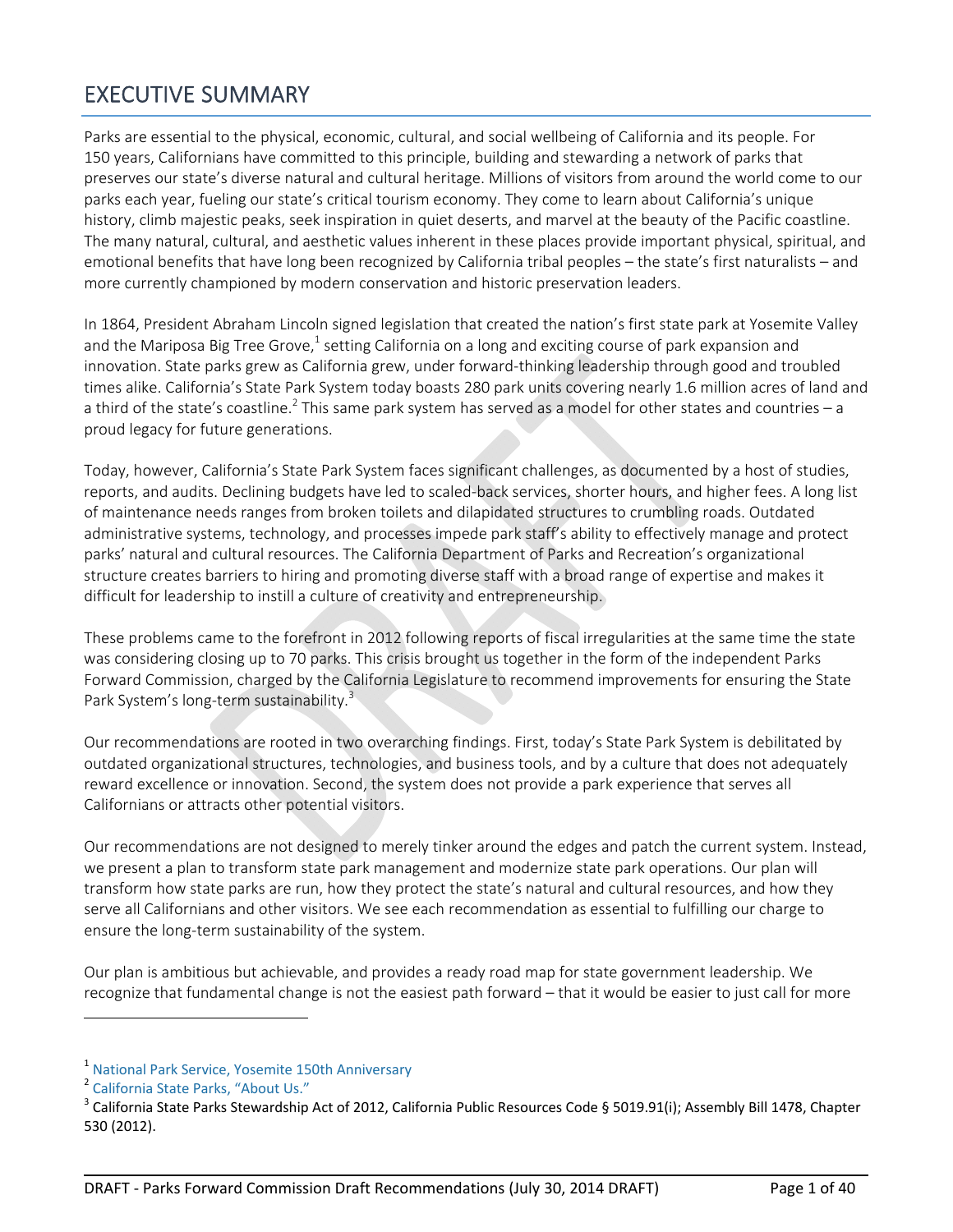funding and modest incremental change. However those fixes will not bring the change needed. The harder work is to pursue transformational reform that requires deeper engagement and will almost certainly engender opposition and criticism. Ultimately, leaders must summon the political will to pursue a bold path forward. Without such an approach, we fear the next crisis is inevitable, by which time we may face truly incalculable and irrevocable damage.

Our recommendations are organized as follows, all of which focus on the need to protect and enhance the unique natural and cultural resources of California state parks for all Californians:

- The Department of Parks and Recreation Requires Fundamental Change to Succeed in the Future. A dedicated team, staffed by the most qualified personnel with relevant areas of expertise from within the Department, throughout state service, and outside experts, must be formed and empowered with the exclusive mission of transforming the Department. The transformation team will develop and implement a new organizational structure and business model within a two-year period. In addition, immediate focus must be placed on creating a pathway for leadership for the most qualified and competent employees from all relevant backgrounds.
- State Parks Cannot Do It Alone. The Department must actively create new park partnerships with, and remove hurdles that hinder building productive relationships among, local, regional, and federal government agencies, nonprofit groups and private companies that have the commitment and capacity to partner with the Department to enhance programming and services to park visitors. The Department also would benefit from creation of a new strategic partner, the California Parks Conservancy, to provide resources, capacity, and expertise not currently available among existing park partners and to undertake on‐the‐ground park projects in coordination with the Department.
- Parks Are for All. The Department must expand access to parks for California's underserved communities and urban populations, and must engage California's younger generations, by developing new amenities, digital tools, programs, facilities, and transportation options that serve the needs of a broader base of park visitors. The Department must make it a priority for park visitation and the park workforce to reflect the demographics of California.
- Stable and Diversified Funding is an Imperative for a Vibrant Park System. A stable funding structure must be established for California parks, including a more entrepreneurial and robust revenue-generation strategy with increased efficiency and accountability throughout the Department, and a dedicated, reliable source of public funding that will meet ongoing operating needs and continually reduce the backlog of unmet maintenance needed to protect valuable park assets.

This Commission answered the call to develop a plan to ensure the long‐term sustainability of the State Park System. We now ask you to support our recommendations. In the words of Co‐Chair Lance Conn, "There is nothing more Californian than our parks. We hold these treasures in trust for future generations." It is our collective responsibility to carefully steward these resources so they can serve visitors for a long time to come.

Implementation of our recommendations will not be easy or quick. It will require a sustained and committed effort from all of us. However, at the end of the day, our success will be marked by a capable and focused Department positioned to lead a park system that values and protects the state's iconic landscapes, natural resources, and cultural heritage; is relevant and accessible to all Californians and welcomes visitors from around the world; engages and inspires younger generations; and promotes healthy and active lifestyles and communities that are quintessentially Californian.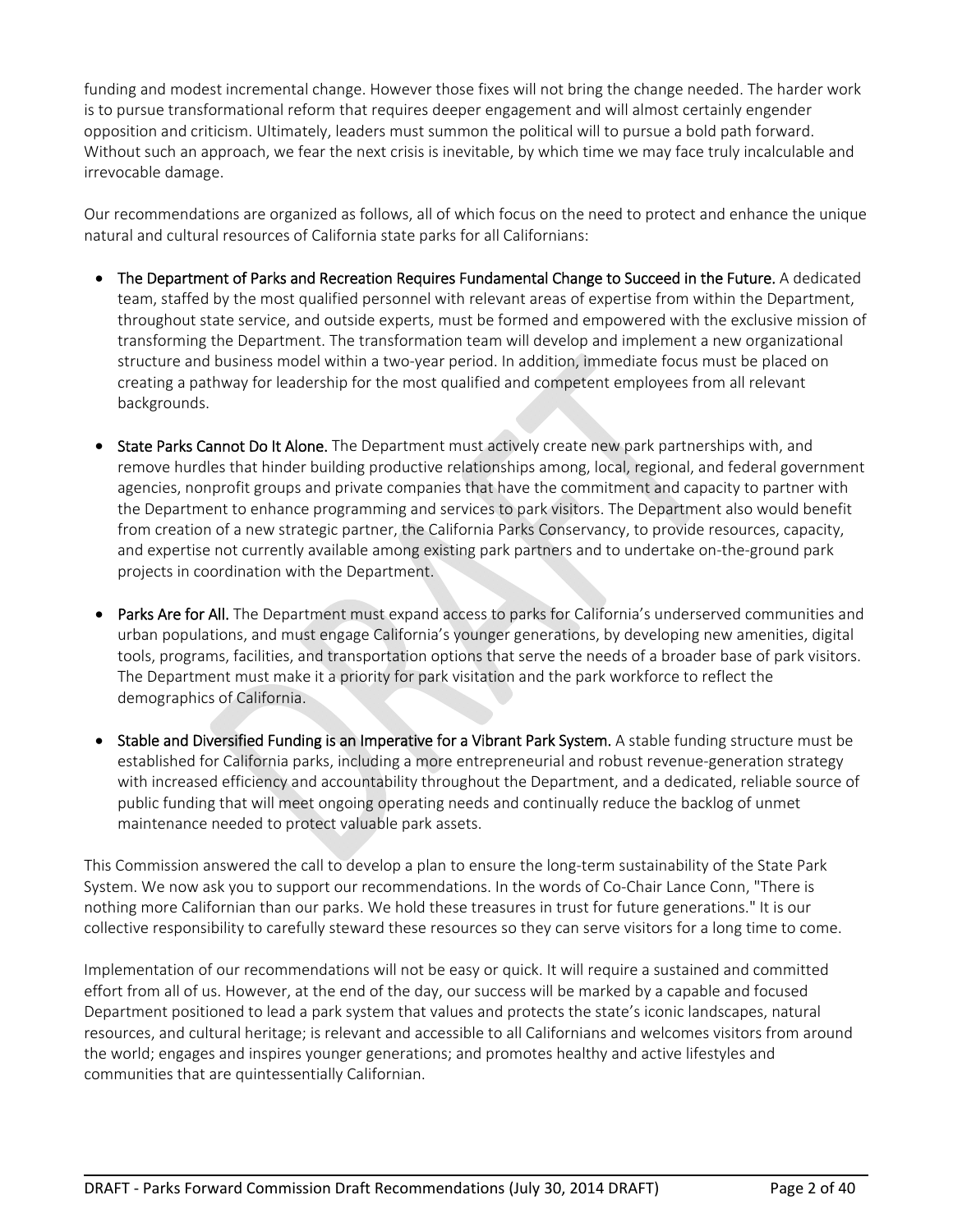# INTRODUCTION

Californians demonstrated great foresight and perseverance in steadily building the State Park System to protect and steward our state's fragile landscapes and provide places for people to connect with nature and discover their past. From the state's first protected old‐growth redwoods in the Santa Cruz Mountains to the first urban state park at Candlestick Point State Recreation Area in San Francisco, Californians have committed to support a world class park system.<sup>4</sup> In doing so, Californians addressed threats of the day such as logging, urbanization, road and railway construction, development, and now climate change, through this system that preserves our important cultural and natural heritage for future generations.

Through the years, voters approved millions in state bond funding that enabled the state to add important park lands to the system. Leaders, dedicated park employees, and committed park partners worked together to create a model park system and keep it running in good and bad times.<sup>5</sup> Today, the California Department of Parks and Recreation is grappling with how to manage this large network of parks in the face of significant financial constraints, outdated technology, cumbersome systems, and compounding deferred maintenance and ongoing operational needs.<sup>6</sup>

Several prominent California philanthropies came together to support a multidisciplinary effort to bring about the change needed to transform the Department and to address the long‐term sustainability of the system called for in the California State Parks Stewardship Act of 2012<sup>7</sup> and AB 1478. The goal was to create a robust independent process and implement a new course for California's troubled parks. In June 2013, the California Natural Resources Agency (Agency), the California Department of Parks and Recreation (Department), and Resources Legacy Fund, <sup>8</sup> on behalf of philanthropy, entered into a Memorandum of Understanding to create the Parks Forward Initiative.<sup>9</sup>

The Secretary of Natural Resources appointed the independent Parks Forward Commission to undertake an evaluation of state parks and develop recommendations for ensuring the long-term sustainability of the State Park System to meet the needs of all Californians. Our 12-member Commission<sup>10</sup> reflects broad expertise in business, nonprofit, education, natural resources, and public service. We are unified in our commitment to a thriving and sustainable State Park System.

We conducted an inclusive process and benefited from the extensive insights of Department employees, the public, and outside expert analysts. The Parks Forward Commission held numerous public commission and work group meetings, surveyed Department employees, engaged in hundreds of hours of discussion with the Agency and Department leadership and staff, and reviewed thousands of pages of reports and analyses from California,

<sup>&</sup>lt;sup>4</sup> California State Parks 150th Anniversary Timeline.<br><sup>5</sup> An historical overview of the California State Park System can be found in Appendix B.

FTI Consulting, "California State Parks Baseline Financial Assessment," report to Parks Forward Commission, November 30, 2013.

<sup>&</sup>lt;sup>7</sup> California Public Resources Code §5019.91(i).<br><sup>8</sup> Resources Legacy fund is a nonprofit public benefit organization that works with philanthropic partners to craft innovative approaches to conserving natural resources and improving environmental sustainability in Western North America as well

as in oceans and fisheries worldwide.<br><sup>9</sup> Memorandum of Understanding, among State of California, Natural Resources Agency; State of California, Department of Parks and Recreation; and Resources Legacy Fund, for Parks Forward Initiative, June 3, 2013.<br><sup>10</sup> A brief background for each of the Parks Forward Commissioners can be found in Appendix A.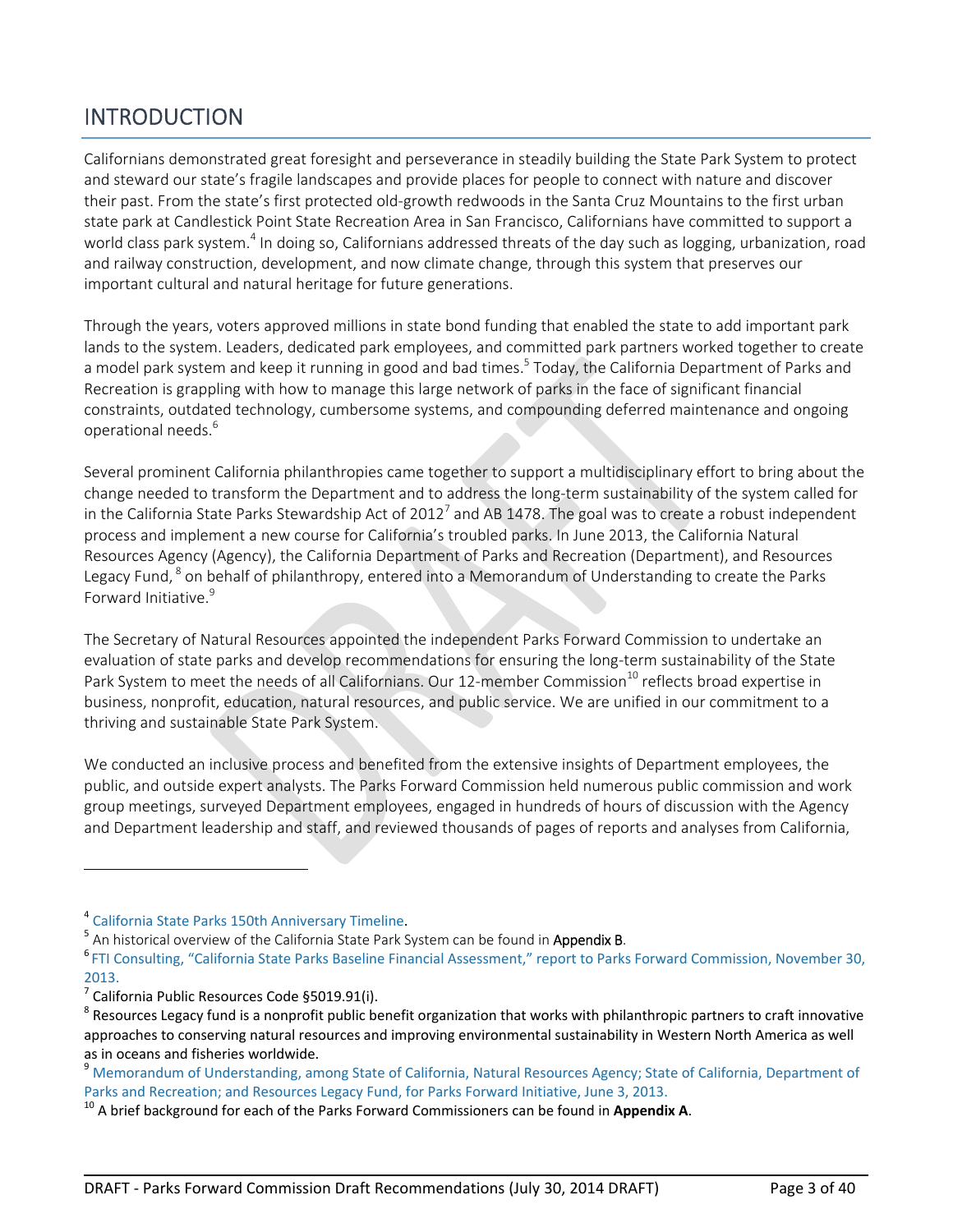throughout the nation, and international park efforts. We engaged experts to conduct wide‐ranging analyses, including financial, demographic, current and projected uses and attitudes, and successful partnerships and collaborative models. $^{11}$ 

The result of our effort is the following plan for a transformed and modernized Department that works more collaboratively with partners, protects and restores natural and cultural resources, ensures greater and more beneficial access to parks for all, meets the future outdoor recreation needs of the state, and is financially stable. The plan is organized into discrete sets of recommendations for each of these themes, with detailed short‐term and long-term implementation steps included in Appendix C to guide the Department and its partners in bringing about the necessary changes. Once implemented, we believe the plan will gift to future generations a network of thriving, sustainable, world‐class parks.

<u> 1989 - Andrea Santa Alemania, amerikana amerikana amerikana amerikana amerikana amerikana amerikana amerikan</u>

<sup>11</sup> A list of illustrative sources that have informed the Parks Forward Commission can be in found in **Appendix D.**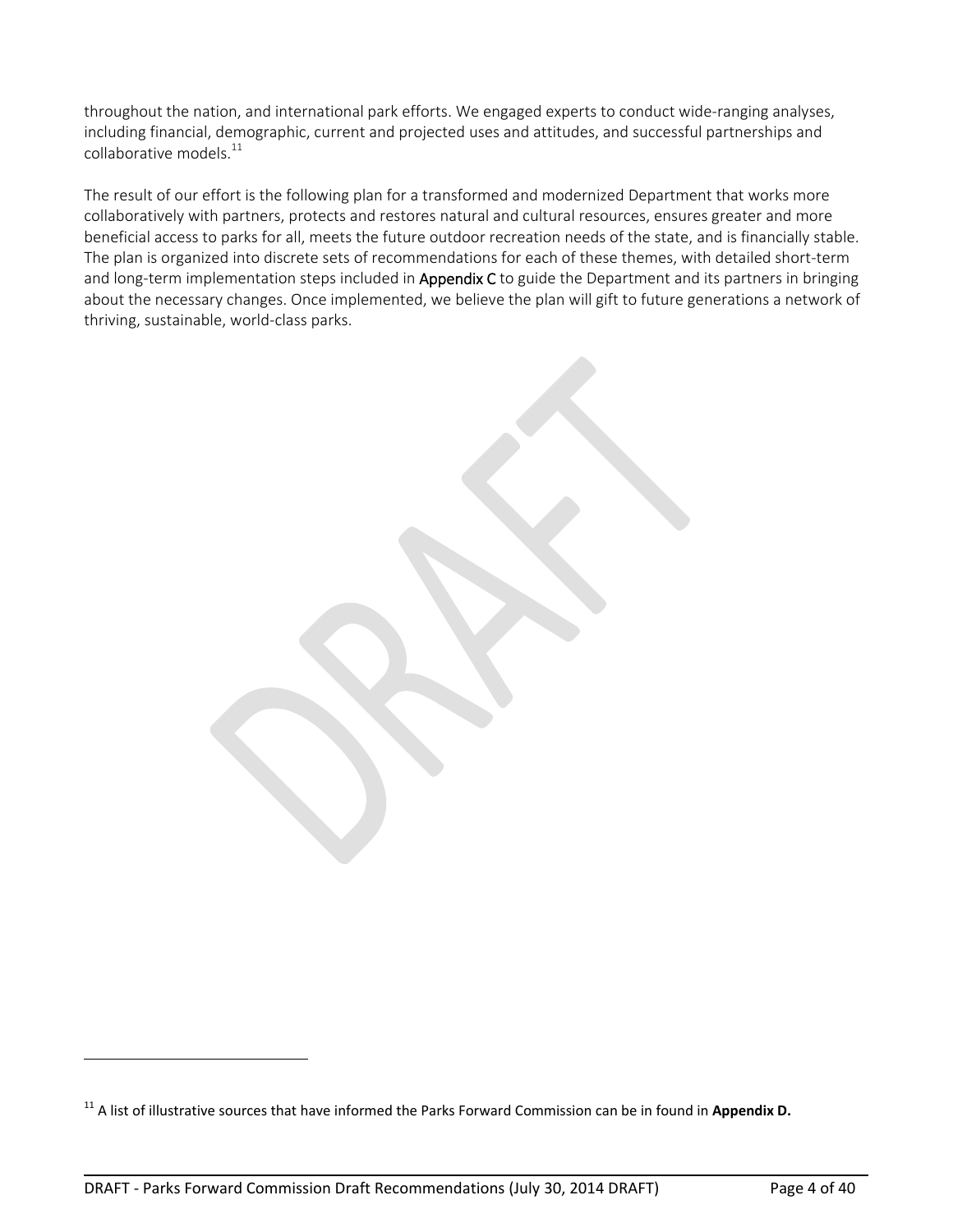# THE TRANSFORMATION OF CALIFORNIA PARKS

Californians have created a vast network of cherished public spaces, stewarding state parks through periods of innovation, modernization, and strategic expansion, while working through periods of significant social and economic challenge. They have done so through the Great Depression, the population growth of the 1950s and 1960s, and budget cuts in the 1990s.

Today, California's state parks are at a crossroads, facing tough challenges that must be addressed to continue our proud legacy. Our vision for the future is rooted in the current mission for state parks – a mission which focuses on protecting natural and cultural resources and providing opportunities for Californians to enjoy and benefit from them, as follows:

To provide for the health, inspiration and education of the people of California by helping to preserve the state's extraordinary biological diversity, protecting its most valued natural and cultural resources, and creating opportunities for high quality outdoor recreation.<sup>12</sup>

A transformed Department is critical to implementing the new programs, initiatives, directions, and partnerships that are essential to advance the Department's mission into the next century. Our first order of business must be to transform Department procedures, policies, structure, and culture in order to bring about change at the scale needed. If Californians fail to act now, we face the very real prospect of closed parks, imperiled cultural places, and precious lands and waters left without proper care.

## Drive Change

California's State Park System employs 2,500 employees who work as interpreters, curators, peace officers, biologists, and in maintenance and business services and other core mission functions.<sup>13</sup> They take pride in protecting and sharing state parks' assets. But, the Department is debilitated by an outdated organizational structure, underinvestment in technology and business tools, and a culture that has not rewarded collaboration, excellence, and innovation.

Despite years of well-intentioned external reports and internal efforts, the Department has not yet achieved the magnitude or scope of change needed. The Department must transform both how it works internally and how it relates with partners and visitors. The Department must seek and implement new and creative approaches to increase efficiency, vest greater authority at the field level, improve its revenue generation, build a well‐trained staff that reflects the state's demographics, provide equitable opportunities for training and promotion, broaden its constituency, and ensure effective management of finances, information, and administration.

As part of this effort, the Department must assess how to more efficiently structure and manage the multiple commissions within the Department. At present, the Department supports four specialized Commissions – State Historical Resources Commission, California Park and Recreation Commission, California Boating and Waterways Commission, and California Off‐Highway Motor Vehicle Recreation Commission. While the State Historical Resources Commission addresses unique Department functions and ensures adherence to and receives funding from the federal government, the other three commissions overlap to some degree, addressing differing forms of recreation. At the very least, clarifying how these commissions work with one another and the Department, and

<sup>&</sup>lt;sup>12</sup> California State Parks website.<br><sup>13</sup> FTI Consulting, "California State Parks Baseline Financial Assessment," report to Parks Forward Commission, November 30, 2013.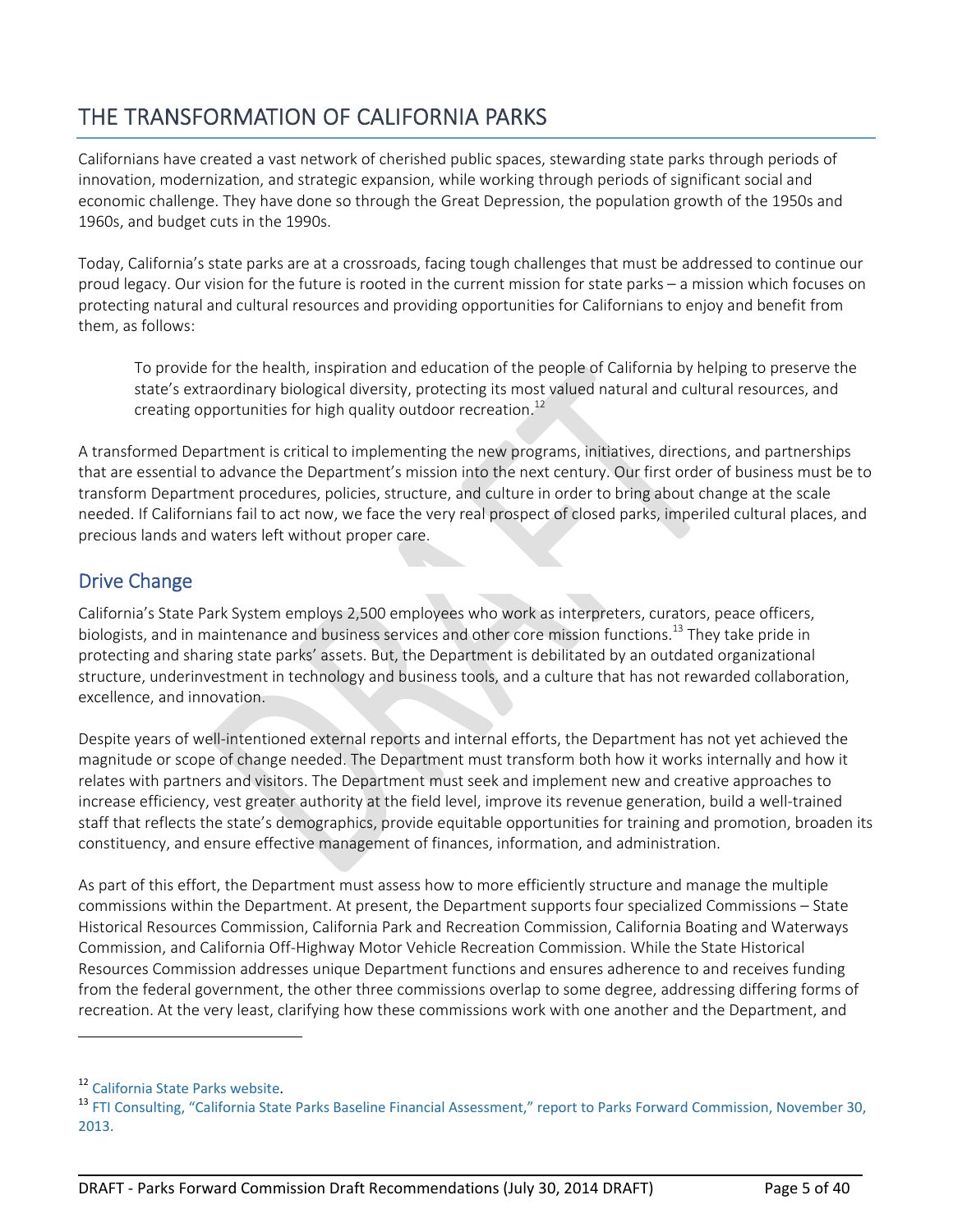ensuring their functions reflect the current and future needs of the state must be addressed as part of any Department transformation effort.

Changing how a public agency functions is a difficult task that requires engagement of specialists with deep subject matter expertise and wide experience transforming organizations in the public sector and beyond. We propose creating a dedicated team, working full‐time over two years with the exclusive mission of transforming the Department. Staffing for this team will be selected via a rigorous and comprehensive process to identify the most qualified personnel within relevant areas of expertise drawn from within the Department, throughout state service, and outside experts.

The Agency will support the Department transformation and ensure the team meets its objectives effectively and on time. In this effort, we recognize the Department is constrained by rules and processes imposed by state government control agencies that stifle innovation and preclude meeting the needs of a 21<sup>st</sup> Century Department without providing any greater accountability. These may be particularly challenging to change at the Department level, so leadership from the Agency and the Governor may be especially needed.

## Recommended Actions

A transformation team should be created that has the following elements:

- Clarity in its strategic goals.
- Authority to do the work needed to achieve those goals (understanding that it is working within existing civil service and other state mandates and should focus on addressing Department constraints).
- Two years to accomplish the first phase of the transformation (with strong focus on ensuring future sustainability of the effort through training, tools, and other long-term investments).
- Expertise in key areas including information and technology, finance and accounting, human resources, operations, infrastructure, administrative services, community engagement and partnerships, and communications and outreach.
- Active and visible leadership and engagement from the Director, the Agency, and the Governor's Office.

The team should begin to implement changes as soon as possible. Once its goals are achieved, the team will transition its functions to Department staff trained to continue the implementation required to achieve the change needed.

## Create a Path to Leadership

The Department requires a diverse set of leaders who possess the expertise and training necessary to solve complex problems in a creative, multi‐disciplinary fashion. Currently, district superintendents must be peace officers. To capture the broader expertise and experience of staff in administration, interpretation, resource management, and facilities maintenance, the Department must open the pathway for leadership to all employees by eliminating the requirement of peace offer certification to advance to top leadership positions.

The Department through the transformation team must work with the California Department of Human Resources and the State Personnel Board to update Department personnel policies, position classifications and qualifications, and training protocols to reflect a field management structure that provides equitable opportunities for all staff to advance into leadership. Additionally, all field leaders should be newly empowered to supervise and collaboratively manage a broad range of functions and operations at the field level.

The Department should provide these leaders with clear guidelines as well as all necessary tools and training to undertake those responsibilities, and should devise effective means to hold field leaders accountable for their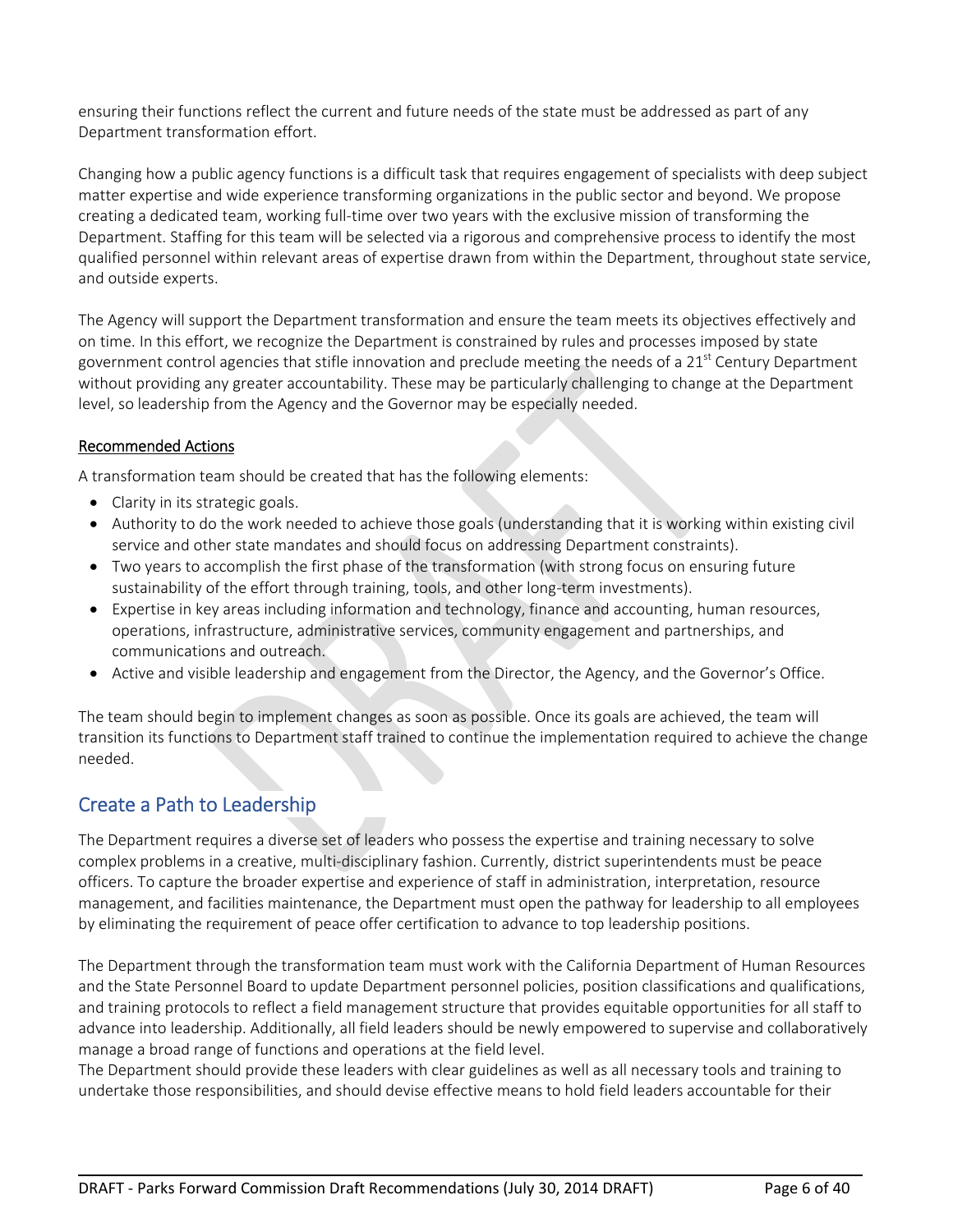results. Those managers and supervisors who do not have a peace officer background will undertake training on how to manage and work with the peace officer and law enforcement functions.

#### Recommended Actions

- Establish a field management structure that provides equitable opportunities for the most qualified and competent employees from all relevant backgrounds to gain mission-related expertise and supervisory experience.
- Create incentives, protocols, and accountability measures for Department staff, particularly in management positions, to ensure tracking and reporting of pertinent data necessary for decision making.
- Recommend and implement changes to staff selection, evaluation, and training policies and procedures to ensure the Department employs staff who are skilled in core mission functions, adept at managing change, and responsive to the state's diverse and changing demographics.

## Provide Tools, Systems, and Processes for Success

The Department relies upon out‐of‐date and ineffective systems and tools that significantly limit its ability to manage core functions. Its inability to measure performance, generate information on the extent and type of its ongoing costs, and manage for cost efficiency makes any effort to prioritize activities and investments unreliable.

When the Department recommended closing 70 parks in 2012, it could only estimate how much each park cost to run. A report by the state auditor showed those estimates were outdated and incomplete, making it difficult for the Department to measure the impact of its work to keep those parks open.<sup>14</sup> While the Department has made recent efforts to develop cost unit budgeting tools, it remains unable to identify how much it spends on law enforcement, natural resources, and other key functional activities.

The Department through its transformation team should implement state‐of‐the art processes and technology that enable transparent, accurate, and accountable budgeting, planning, and project implementation.

#### Recommended Actions

- Recommend and implement specific actions to align and modernize accounting, budgeting, asset management, personnel management, time reporting, and financial reporting systems.
- Recommend and implement specific actions to modernize payment processing and reservation systems.
- Create new reports and dashboards to allow for better service and outcome monitoring, communication flow, and decision‐making based on timely and accurate data.
- Train staff to competently use new systems.
- Modify Department procurement rules that impede modernization, while utilizing guidance and tracking to ensure accountability and adopting more contemporary procurement practices based upon more rigorous evaluation methods and closer adherence to the real purposes of the specific procurement.
- Set and meet goals to implement effective fee collection systems and capture visitor demographic data to assess use and inform planning.

<u> 1989 - Andrea Santa Alemania, amerikana amerikana amerikana amerikana amerikana amerikana amerikana amerikan</u>

<sup>14</sup> California State Auditor, Report 2012‐121.1.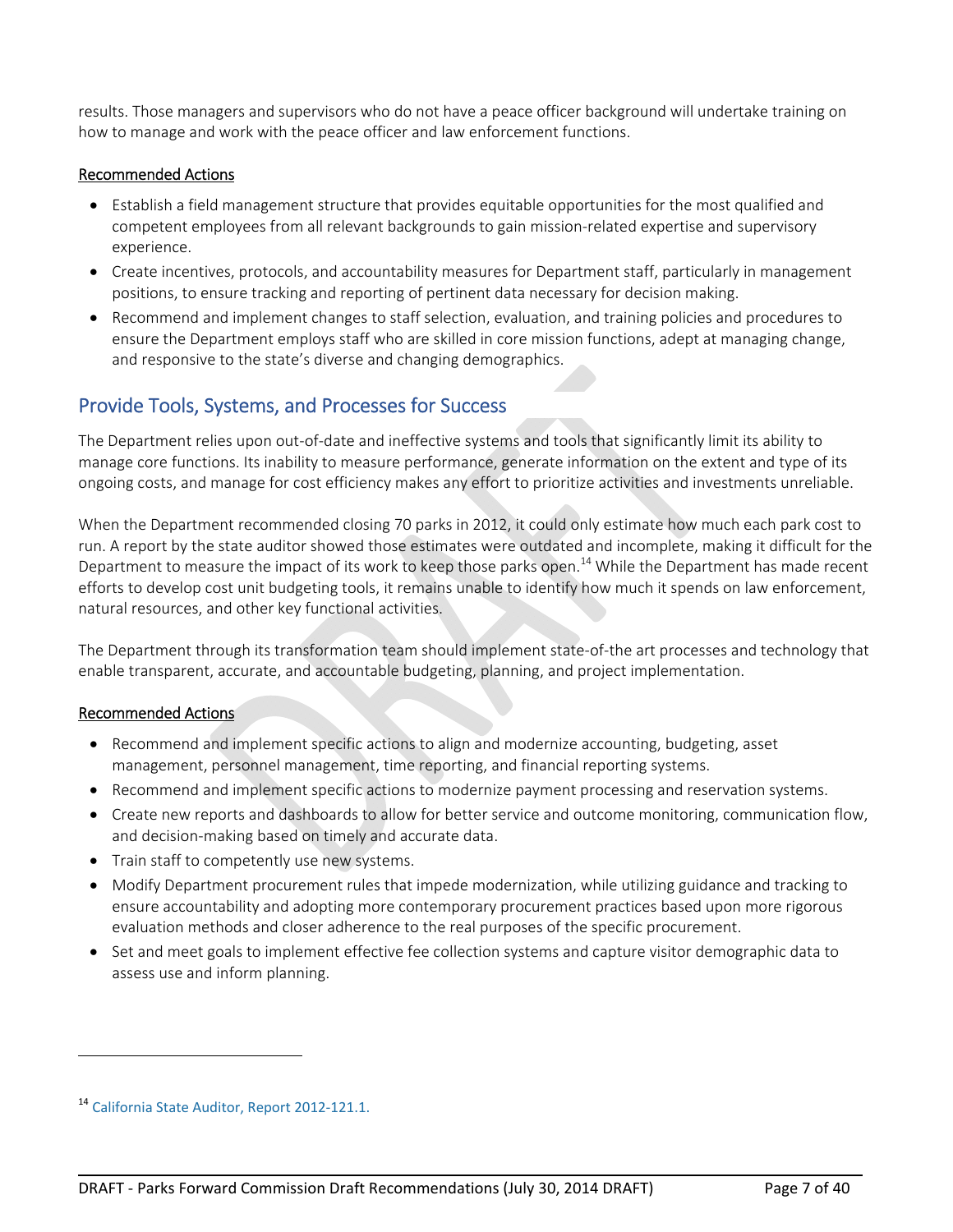# STATE PARKS CANNOT DO IT ALONE

Since California created its first publicly funded park in 1902, the state has relied upon partnerships to help raise money needed to protect lands and promote conservation. Local and federal government agencies, nonprofit groups and foundations, local businesses, volunteers, and private companies have augmented services and provided programs for the public at a number of parks throughout California. In 2012, state parks raised more than \$3 million from private donors and forged agreements with a number of local governments and private organizations to help operate or financially support 26 parks.<sup>15</sup>

The Commission recommends the Department increase the use of mission‐based partnership and collaborative agreements, understanding these agreements should include ongoing Department oversight, collaboration, and cooperation to best achieve mission. In addition, a new nonprofit organization, the California Parks Conservancy, should be created to support the Department where it lacks the resources to invest, necessary expertise, or flexibility to take on new work. Expanded collaboration with park supporters is critical to help the Department achieve its mission and meet the needs of the state.

# Foster Partnerships: Californians Want to Help

As a key part of its transformation, the Department must look externally and embrace new models for working with partners to effectively advance its mission. While the Department currently works with a variety of partners around the state, much more can and must be done to take advantage of the wealth of resources, expertise, and commitment of organizations and individuals who support parks. The Department must function as a leader, coordinator, and partner that seeks out innovative, cost-effective means of fulfilling its duties.

The Department through its transformation team will implement a sustainable structure to work closely with public agencies, California Indian Tribes, nonprofit organizations, businesses, volunteers, and civic leaders, not only within the State Park System, but across the landscape of local, state, and federal parks and protected lands.

## Recommended Actions

- Establish a structure within the Department to work closely with public agencies, nonprofit organizations, tribes, businesses, volunteers, and other partners and provide the resources necessary to facilitate, develop, and manage partnerships.
- Create incentives to reward innovation and partnerships, and provide flexibility and support to encourage the Department to work effectively with partners.
- Develop means of enabling the Department to more easily accept services, temporary staffing, resources, and projects developed by partners.

# Establish the California Parks Conservancy

We recommend creating the California Parks Conservancy (Conservancy), a nonprofit public benefit organization, to provide operational, financial, and strategic support for organizations that manage or operate parks and other protected lands in California, with its first priority being state parks. To be effective, the Conservancy must be given the ability to receive and distribute funding from governmental and non‐governmental sources.

<sup>&</sup>lt;sup>15</sup> FTI Consulting, "California State Parks Baseline Financial Assessment," report to Parks Forward Commission, November 30, 2013.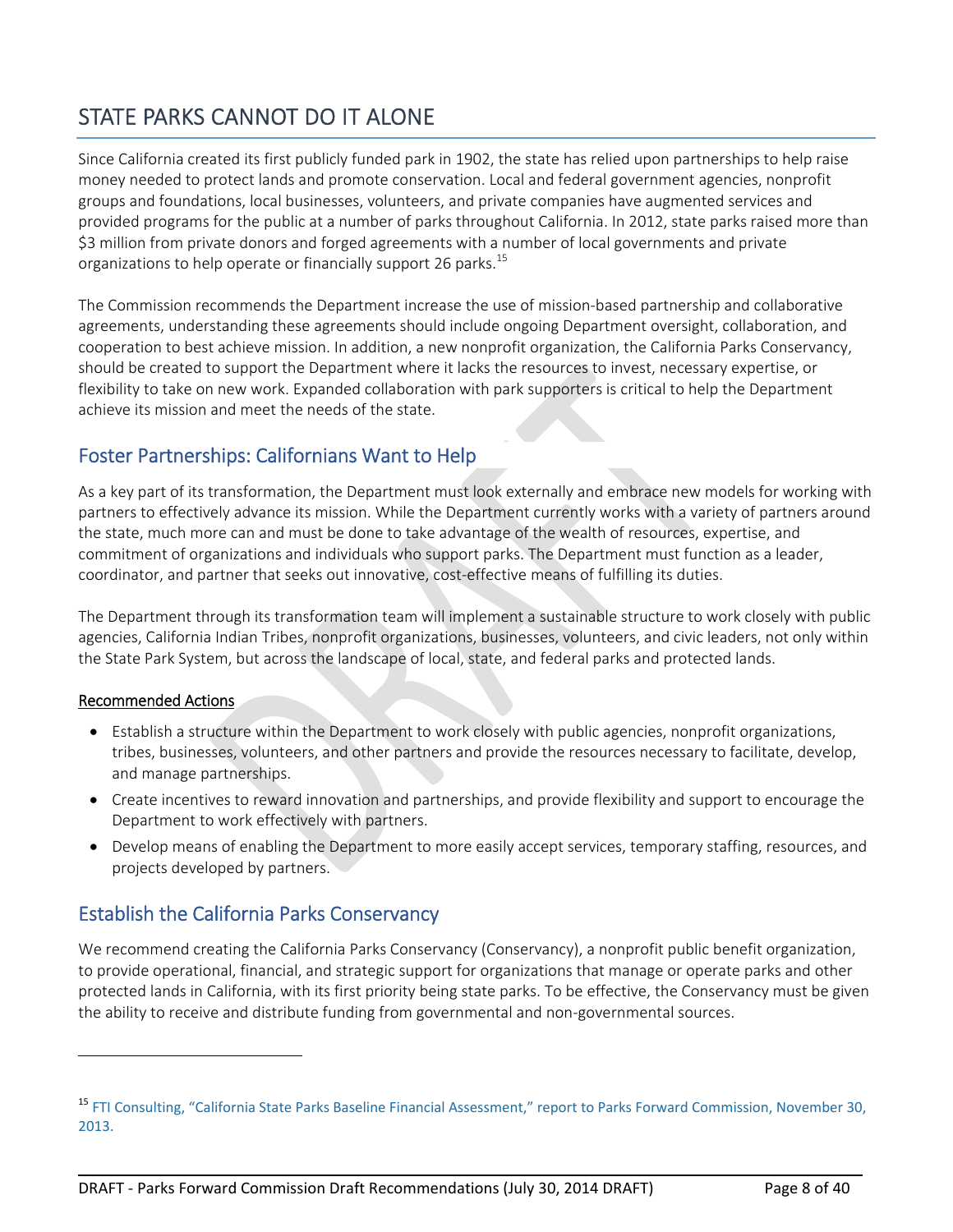The Conservancy will collaborate with the Department to expand visitation and access for younger, more diverse audiences; improve and expand educational and interpretive programs; promote healthy lifestyles; improve protection or restoration of natural and cultural resources; and engage communities and partners. The Conservancy's primary focus will be to complement and amplify the work of the Department by bringing new resources, expertise, and flexibility to assist the Department in accomplishing its mission.

The Conservancy will be led by a board that reflects California's demographic and geographic diversity. Its members will include people with expertise in business and finance, parks, land management, education, communications, marketing, technology, natural or cultural resource management and interpretation, and citizen engagement, as well as the ability to contribute or raise funds.

While there are many successful park support organization models, none currently offers the scope and depth of services we believe necessary. Some of the successful models we studied include the Golden Gate National Parks Conservancy, the Yosemite Conservancy, and the Anza‐Borrego Foundation. They are all nonprofit support partners for nearby national or state parks. All have been successful fundraisers that have provided millions of dollars of private funding for parks. They work with their public agency partners to provide a variety of services including scientific research, trail and habitat restoration, and education, youth, interpretive, and community outreach programs. They help manage park improvements, engage volunteers, and undertake marketing for capital campaigns, major projects, and support acquisition. The specific focus of each support organization's efforts reflects the agency partner's priorities and needs. It is also important to note how much of these organizations' success is due to a sound, constructive relationship with their public agency partners.

Creating a new park support entity is reminiscent of the creation of the California State Parks Foundation (Foundation) in 1969 by William Penn Mott, Jr., former National Park Service and Department director, for the purpose of raising private funds and undertaking land acquisitions for parks.<sup>16</sup> The Foundation's mission has evolved over the years. Today, the Foundation continues to raise funds for parks, remains dedicated to protecting and enhancing California's state parks, and also undertakes advocacy for California state parks.<sup>17</sup>

The new California Parks Conservancy will not undertake advocacy. While the Conservancy's main priority will be to serve state parks, it will also support parks throughout California whether state, regional, or local. The Conservancy will build upon and add value to the network of existing park support organizations, including the Foundation, recognizing that support at the local level will continue to be a key driver for parks success. Where a local partner exists, the Conservancy will work to support its efforts; where a partner does not exist, the Conservancy will step in to help. We envision the California Parks Conservancy will reflect many of the same entrepreneurial skills of successful local partners such as Crystal Cove Alliance and Santa Barbara Trust for Historical Preservation, and identify and address priority projects quickly and efficiently in close coordination with the Department. We have collected many ideas for initial tangible, on‐the‐ground projects for a California Parks Conservancy to incubate and implement, including web and mobile device applications to facilitate communication among park users, increased number and variety of overnight accommodations, and transportation options to parks through travel passes, discounted rates with car sharing operators and bicycle and ride‐sharing arrangements. The Conservancy's leaders will need to work with the Department to identify priorities and opportunities to implement high-impact, successful projects upon which the Conservancy can build and expand as its capacity and resources grow. In jurisdictions where successful park support organizations exist, the California Parks Conservancy will coordinate and learn from those collaborations, but focus its resources in locations with need and without support as well as system‐wide projects.

<sup>&</sup>lt;sup>16</sup> California State Parks Foundation, "About Us.".<br><sup>17</sup> Ibid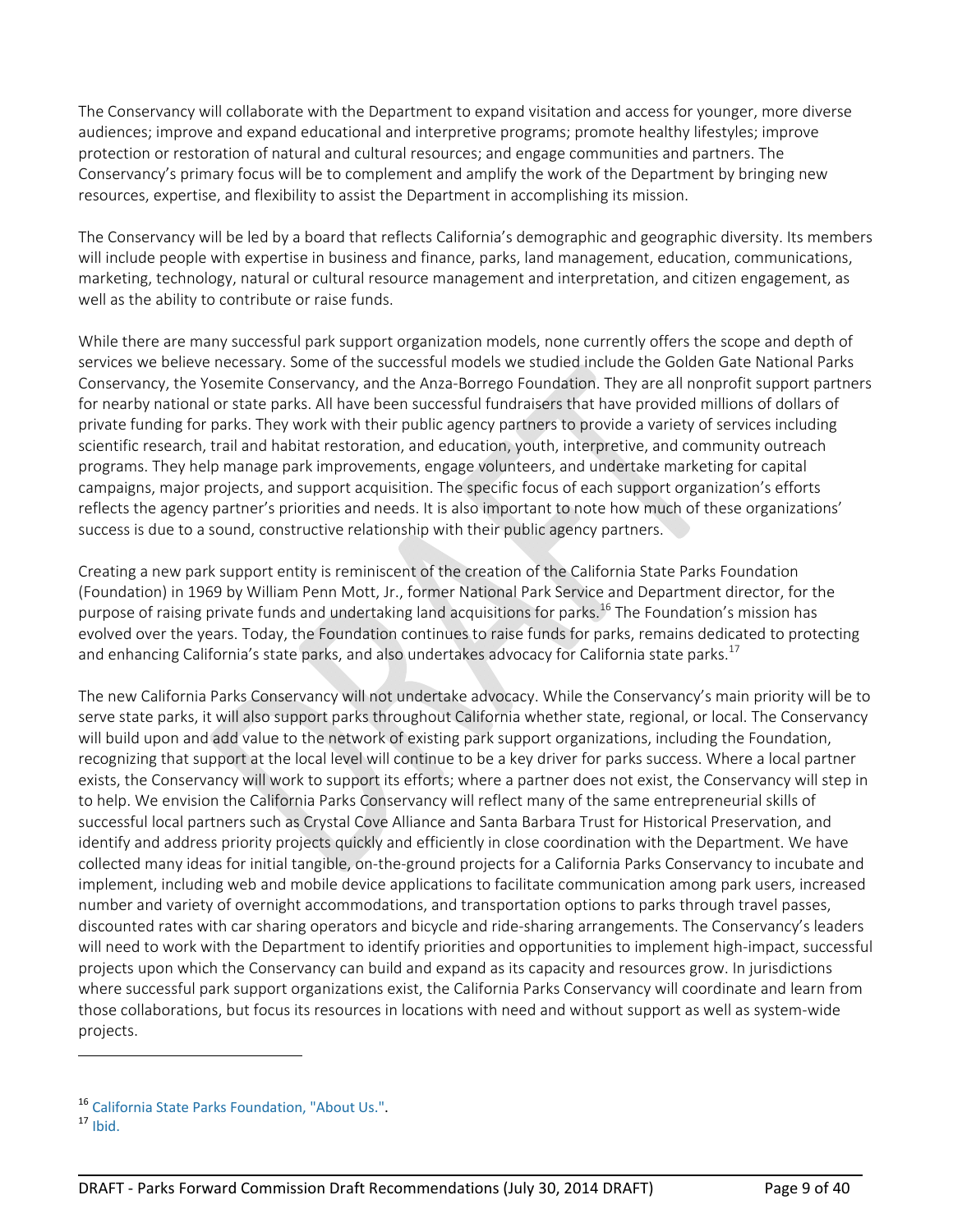# PARKS FOR ALL

The breadth and diversity of California's parks provide boundless opportunities to enrich the lives and communities of Californians and beyond. Increased park visitation can yield multiple benefits, including generating revenues to sustain parks, contributing to local economies, and expanding constituencies willing to fight for the future of parks. These opportunities can be fully realized only if our efforts focus on both carefully protecting our natural and cultural resources and expanding park access to all Californians. This requires new tools and strategies to balance evolving human interests and address future natural and cultural resource needs.

The Department is charged with protecting and managing the system's natural and cultural heritage for Californians and visitors from around the world to experience. This is at the core of state park's mission and must remain a top priority. This charge is increasingly challenging as the system's sensitive natural and cultural resources face compounding challenges from decreasing budgets and deferred maintenance, as well as climate change, population growth, and development and extraction pressure.

We have heard many times throughout this effort that park visitors do not distinguish between jurisdictional boundaries when seeking outdoor experiences; that park visitors pay little heed as to whether they are visiting a state, national, regional or local park.<sup>18</sup> This presents both challenges and opportunities in developing strategies to increase park visitation and improve stewardship across jurisdictional boundaries. It challenges the Department to work more closely with other park providers to create a more seamless network of parks with shared resources and coordinated stewardship to protect natural ecosystems and enhance the overall visitor experience.

Throughout the Parks Forward effort, we also have been mindful of the changing face of California. For example, the state's Latino population is projected to grow from 38 percent in 2010 to 52 percent in 2040.<sup>19</sup> "Millennials" – the segment of the population born between 1980 and 2000 – constituted 29 percent of California's population in 2010 and represent the single largest generation in human history.<sup>20</sup> Millennials will likely determine the next six Presidential elections. In addition, Californians increasingly are settling in urban areas. In 2010, 61 percent of Californians were clustered in three urban areas; by 2050, that number is projected to grow to 76 percent.<sup>21</sup> These realities are foundational to how the system must adapt to serve California into the future.

Our recommendations reflect these challenges while capturing a vision for a State Park System that is an essential component of a larger, integrated parks network connecting large natural landscapes that are easily accessible, contribute to the health, economies, and vibrancy of people and their communities, and ensure a legacy of diverse and well-functioning natural ecosystems.

## Protect Natural and Cultural Resources

As a stewardship agency, the Department plays a central role in protecting and managing California's natural and cultural heritage. This role is fundamental and remains at the core of the Department's mission.

<sup>&</sup>lt;sup>18</sup> Impacts Research and Development, "Parks Forward intelligence Summary," report to Parks Forward Commission, February 12, 2014.<br><sup>19</sup> Manuel Pastor, PhD, Mirabai Auer, Jared Sanchez, "Parks Forward: Demographic Change in the Golden State," report to

Parks Forward Commission, September 18, 2013.<br><sup>20</sup> Impacts Research and Development, "Parks Forward intelligence Summary," report to Parks Forward Commission, February 12, 2014.<br><sup>21</sup>Ibid.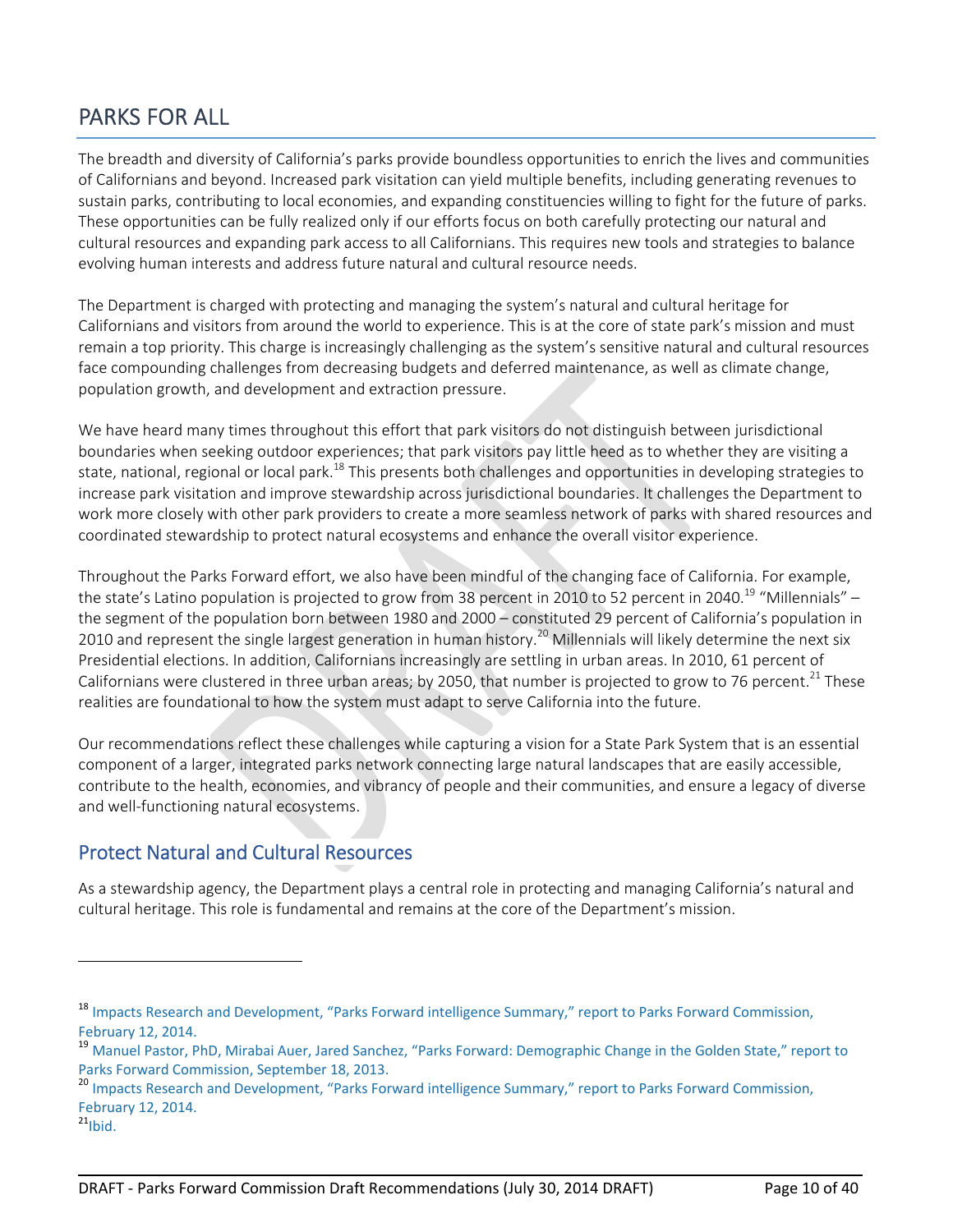State parks' 1.6 million‐acre system protects some of California's most valued natural resources and is integral to national, statewide, and regional networks of conserved land. Soundly managing and restoring ecosystems, such as healthy and functioning forests, native grasslands, deserts, marshes, meadows, dunes, beaches, intertidal, and estuarine systems, improves habitat and has significance far beyond park boundaries. This role will grow in importance with the increasing impacts of climate change and urbanization. State parks should not be ignored in their potential to address the challenges of climate change. By providing essential refuge for diverse flora and fauna that will be significantly affected by climate change, parks play a critical role in addressing impacts.<sup>22</sup> Park properties can also benefit from partnering with California Indian tribes, universities, nonprofits, and others to integrate knowledge, develop more holistic approaches, and increase understanding of resources, their condition, and trends.

In addition, the Department is charged with protecting some of the state's most important and sensitive cultural resources, including ancient villages, historic structures, and museum collections containing thousands of artifacts, works of art, photographs, and documents. Among these are many California Indian cultural places and resources, such as archaeological and sacred sites, ethnographic properties, and cultural landscapes. In light of the ancestral and historical connection California Indian tribes have with many state park properties and resources, the Department should strengthen its relationship with tribes and collaborate with them to ensure the long‐term protection of ancestral cultural items.

The Department must ensure adequate resources are allocated to the long-term protection and stewardship of all of its natural and cultural assets. In addition, the Department must make full and increasing use of partnerships with other public agencies, California Indian tribes, academic institutions, private companies, nonprofits, volunteers, and others. As one example, regional collaborative natural resource management with other public agencies and stakeholders is already being undertaken in some districts and should be replicated in other regions. The Department recently signed an agreement with National Park Service, Marin Municipal Water District, Marin County Parks, Marin Open Space District, and Golden Gate National Parks Conservancy to work together for the long-term stewardship of Mount Tamalpais and adjacent lands.<sup>23</sup> This partnership grew out of a successful collaboration in the Redwood Creek watershed, which resulted in improved trails, creation of visitor "viewing balconies," a united effort against invasive vegetation, and integrated and improved signage.<sup>24</sup> In addition, creating partnerships to restore historic buildings and adapt them for new uses presents another promising opportunity, as does partnering with California Indian tribes and others to actively steward cultural resources and offer cultural education programs.

## Recommended Actions

#### **Natural Resources**

.

- Partner with relevant public agencies, California Indian tribes, land trusts, universities, and other stakeholders to collaboratively manage natural resources and support a network of protected lands managed for resiliency and connectivity.
- Emphasize and address climate change adaptation in natural resource management.

 $^{22}$  This role of state parks has begun to be recognized—for example, the Cuyamaca Rancho State Park reforestation project was the first of its kind to be approved for funding through carbon offset programs. This could continue to be advanced as a legitimate funding source for the management and restoration of park ecosystems to combat impacts of climate change.<br><sup>23</sup> Press Release, March 19, 2014.<br><sup>24</sup> Redwood Creek Watershed Collaborative, 2012‐13 Accomplishments R

DRAFT - Parks Forward Commission Draft Recommendations (July 30, 2014 DRAFT) Page 11 of 40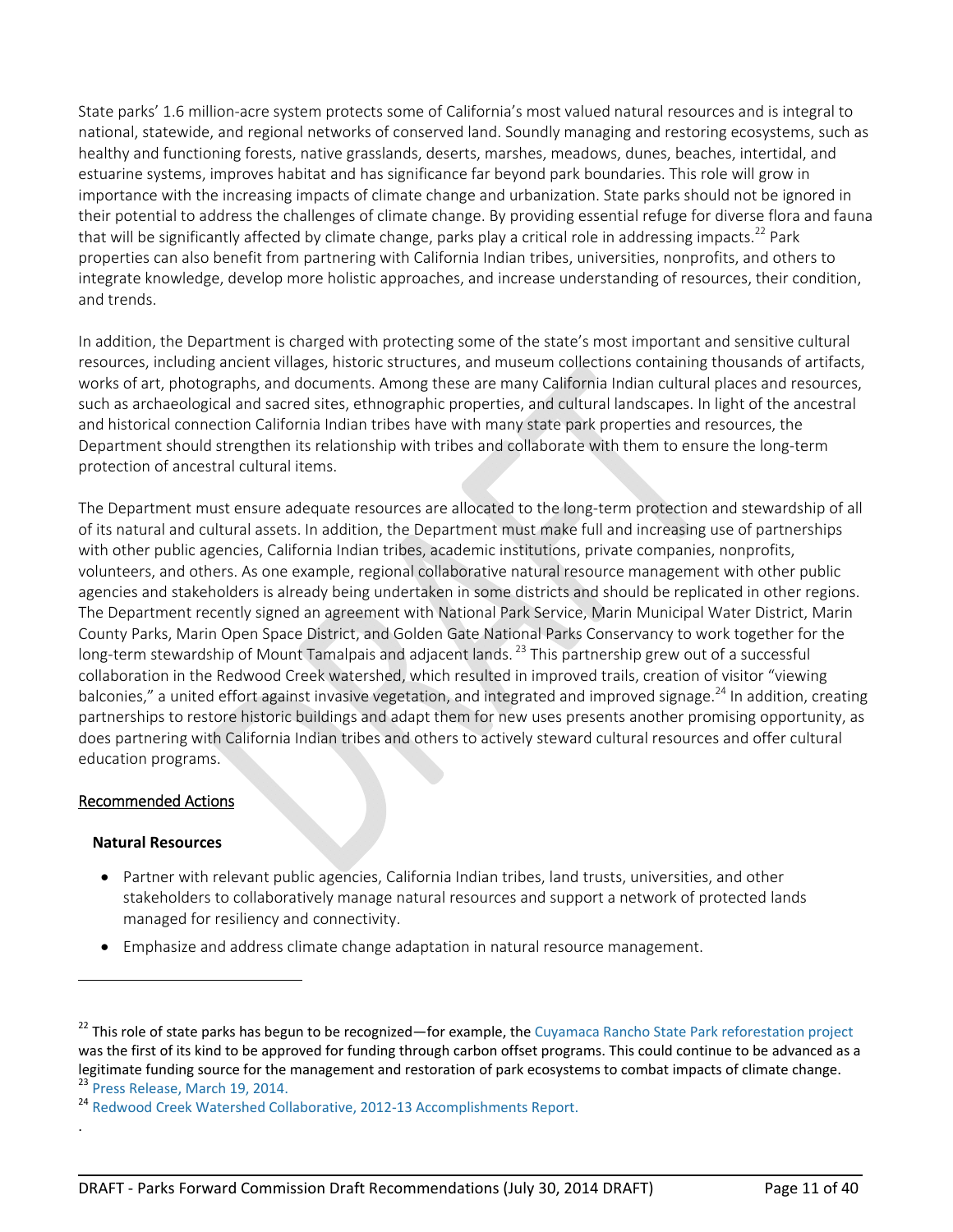● Further develop the Department's science-based natural resource management program, including inventorying and monitoring state park resources, developing appropriate management‐oriented research, and working with other stakeholders to integrate and improve resource knowledge.

#### **Cultural Resources**

- Build partnerships with California Indian tribes, museums, academic institutions, and others to co-manage, steward, and provide education about and opportunities to experience cultural and historic heritage and resources. This should include enabling and encouraging revitalization of traditional cultural activities and the traditional use of cultural resources by California Indian tribes, consistent with park protection and management mandates, and developing a program to ensure the long‐term protection of ancestral cultural items held by the Department, including repatriation where appropriate.
- Create preservation partnerships to protect and restore historic structures and encourage adaptive reuse where appropriate.

## Expand Access to Parks

The best way to get more people to understand the value of parks is to get more people to visit parks. It is critical for the long-term success of the State Park System, and for the state, that all park visitors have safe and easy access to parks. Increased park visitation, if done right, will contribute to the system's long‐term sustainability by building a stronger coalition of park users in support of parks, creating a more diverse community of park users ready to lead and work in parks, and generating increased revenues from increased park use.

Expanding park visitation requires a more focused effort to ensure park facilities, amenities, and programming serve the needs of a broader base of park visitors. For example, recent analysis confirms that parks are generally not located where most Californians reside, particularly in urbanized areas. Generally, low-income areas are "park poor," while park-rich areas are located far from population centers.<sup>25</sup> Recent studies also show that more people will visit if parks offer a broader range of affordable overnight accommodations and hold more special events such as concerts.<sup>26</sup> Improving park access for California's underserved communities and urban areas requires parks that meet the particular needs of these communities, which means areas for active recreation like soccer fields, larger picnic areas for multi-generational family gatherings, special events, historic and cultural resource interpretation, and accessible overnight lodging alternatives.

The Department effectively supports many of these park uses through its state bond supported community grants program. The success of the Department's local grants program has shown regional and local park agencies are often best at providing these on‐the‐ground services, and demonstrates the critical coordinating role the Department can play in expanding park options for traditionally underserved communities. Future public funding measures should include additional funding for the Department to continue its community grants program, enabling the Department to continue playing a strategic role in expanding local parks and creating a broader neighborhood park system that connects state, regional, and local parks.

While growing the overall number of park visitors is important to this set of recommendations, equally important is ensuring park visitors reflect California's demographic makeup. To accomplish this, the Department should set a goal to have park visitation mirror California's demographic makeup in 10 years and implement actions that drive

<sup>&</sup>lt;sup>25</sup> The City Project presentation to Parks Forward Commission workshop.<br><sup>26</sup> Impacts Research and Development, "Parks Forward intelligence Summary," report to Parks Forward Commission, February 12, 2014.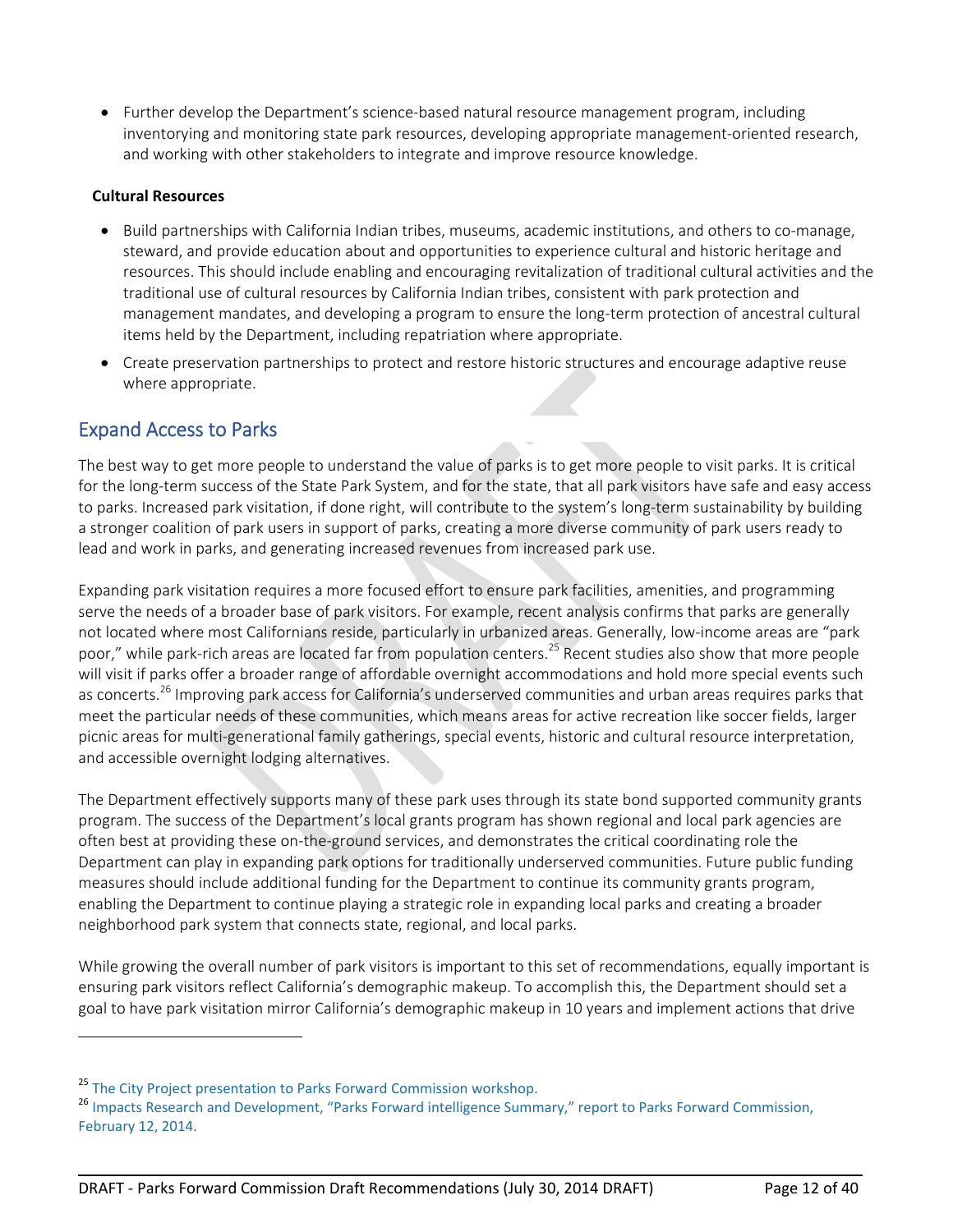towards that goal. In addition, parks require a workforce, partners, and vendors who reflect the cultural diversity of park visitors, as well as active community engagement, to ensure programming and services offered meet the needs of local communities. A program to help recruit and train new park professionals may be a place where the California Parks Conservancy can engage.

Creating more readily available and affordable transportation options to help Californians reach both their neighborhood parks and the state's more remote parks is also key to expanding park access, but only part of the solution. Groups of school‐age visitors and community groups could be encouraged to visit state parks for the first time through expanded use of school buses and chartered vehicles. Innovative discounted‐fare programs could be developed with existing transit and rail operators to make it easier for individuals, families, and groups to travel to state parks without using private cars. Additionally, the National Parks Service's "Transit to Trails" program, which provides accessible public transportation for inner‐city youth and their families to parks, is a proven transit program that should be considered for adoption in state parks. For any transportation solutions to be effective, parks professionals and transit and bus professionals will need to overcome their tendency to operate in separate worlds with minimal communication about shared goals.

Even elevated park visitation numbers may not accurately illustrate obstacles to expanded park access. First-time visitors may come to a state park in a chartered bus but hesitate to explore the full park experience on their own. Beyond providing convenient, affordable transportation, parks need to offer ways for the first‐time visitor to experience the physical, historical, or cultural implications and opportunities provided by parks through interpretation or environmental education programs. School‐age visitors are especially important because children and teenagers enthusiastic about their park visit can then play a crucial role in encouraging parents and other family members to visit and experience parks with them.

## Recommended Actions

- Expand access to parks in underserved and urban areas, including development of interpretation and environmental education programs and park amenities that make park experiences relevant to park visitors.
- Improve transportation options to broaden park access, including opening communications between park and transportation officials to determine how rail and bus resources can expand park access.
- Support creation of an integrated network of local, regional, state, and federal park lands for park users.
- Create digital, multi-lingual communication tools, including social media, that encourage and facilitate park use by providing information on nearby parks, activities, amenities, and transportation options.
- Increase the number and variety of overnight accommodations.
- Develop a strategic marketing program and active communications strategy to identify and reach potential new park visitors.
- Recruit and train a more diverse set of park professionals who reflect California's cultural diversity.

## Engage Younger Generations

The future of the State Park System depends on our ability to engage young people in the value of parks and what they have to offer. Beyond this imperative, deep experiences with nature at a young age build confidence, increase academic performance, and grow future leaders. Younger generations are spending less time outdoors and have less connection to parks and nature. Research identifies a number of social, cultural, and financial reasons for this, including safety concerns, time availability outside of structured sports, school, and work, general lack of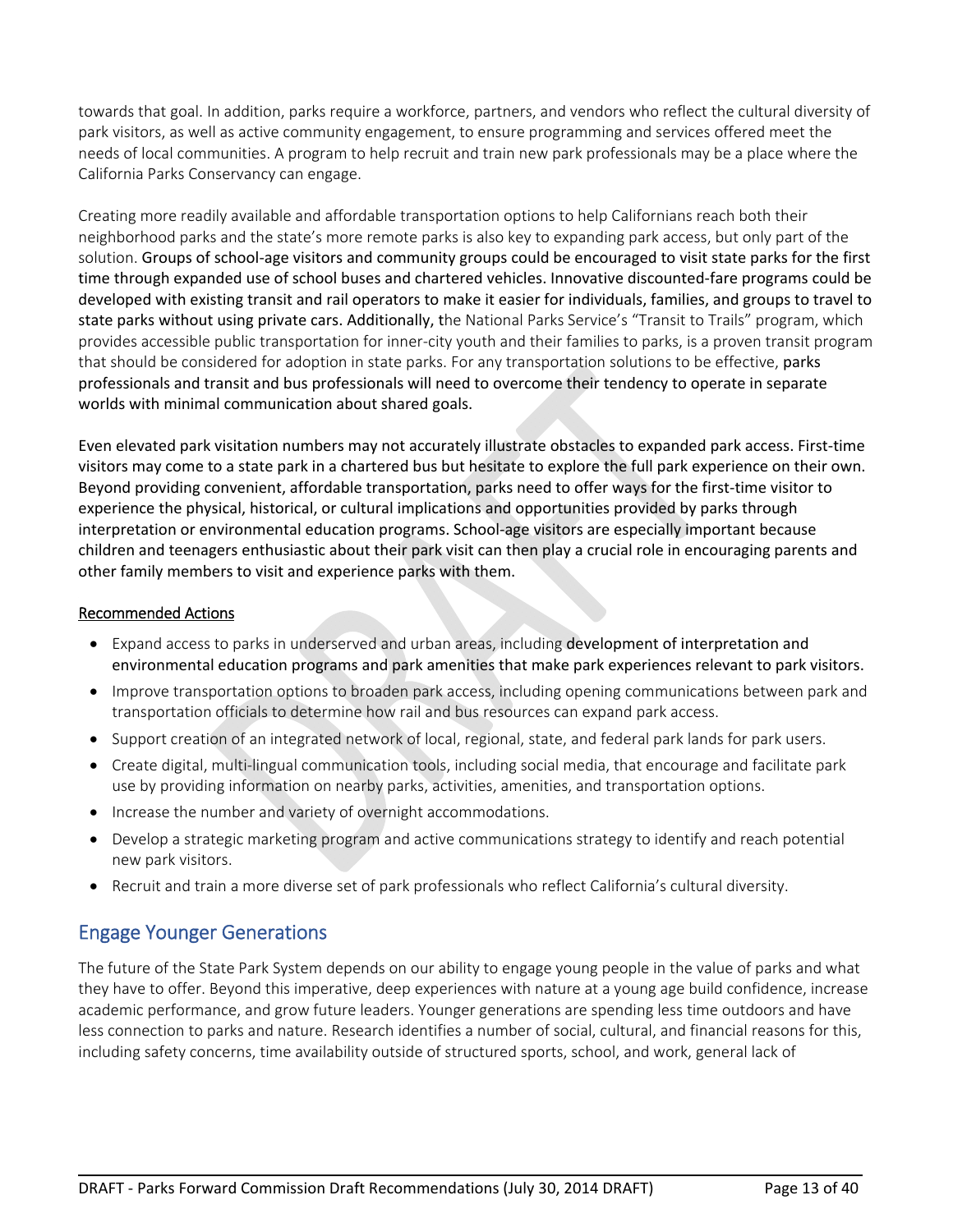awareness, a lack of age‐appropriate programs and activities, and few ethnically diverse park employees serving as role models and mentors. Market research conducted for Parks Forward found that many young people simply believe "people like me" don't go to parks.<sup>27</sup>

Parks are also a tremendous educational asset. From science to California history and culture, parks offer opportunities for hands‐on programs that bring subjects alive. Engaging younger generations through parks can breed lifelong commitments to the environment and a healthy planet. The Department has offered a number of innovative programs over the years that introduce youth to park values and address educational and social issues. We need to expand these opportunities for our ever-changing younger generations so they can enjoy the life-long benefits of the outdoors, and apply these values to build healthier communities.

While all of this will open the door to a future where "park professional" is on the list of coveted professions for younger generations of every ethnicity, the Department still must take active recruitment measures to ensure a Department workforce more reflective of California's changing demographics. A professional recruitment and development program for parks structured along the lines of other proven programs that target recent college graduates could identify, recruit, train, and accelerate promotion of talented new hires at the Department to lead parks into the future.

A vibrant and sustainable park system will depend on our ability to attract younger generations to use, engage, steward, and lead parks.

## Recommended Actions

- Increase outdoor education and recreation opportunities offered by the Department and partners.
- Recruit and train younger generations as park volunteers and professionals.
- Partner actively with youth conservation and preservation internship, hiring, and leadership programs at the national and local levels.

# Promote Healthy Lifestyles and Communities

Parks play an important role in advancing good health, providing clean air to breathe, clean water to drink, and open space for recreation. Healthcare providers increasingly recognize that nature and parks can improve human health and reduce healthcare costs for all generations. Chronic illnesses such as obesity, heart disease, stroke, allergies, asthma, attention deficit disorder, and diabetes are on the rise, cost a considerable amount to treat, and can be traced to an indoor, sedentary lifestyle. For younger generations, unstructured outdoor play is proven to reduce injuries, improve concentration and language skills, and build stronger, better‐balanced, and more agile bodies.<sup>28</sup>

Healthcare costs are projected to increase as a percentage of gross domestic product in the years ahead, by as much as 50 percent by 2082.<sup>29</sup> The incentives to work with park providers on innovative solutions has never been higher. By better integrating park programming, facilities, and services to address critical health issues, park

<u> 1989 - Andrea Santa Alemania, amerikana amerikana amerikana amerikana amerikana amerikana amerikana amerikan</u>

<sup>&</sup>lt;sup>27</sup> Impacts Research and Development, "Parks Forward intelligence Summary," report to Parks Forward Commission,

February 12, 2014.<br><sup>28</sup> "Public Health and Parks," presentation to Parks Forward Commission, February 12, 2014.<br><sup>29</sup> Ibid.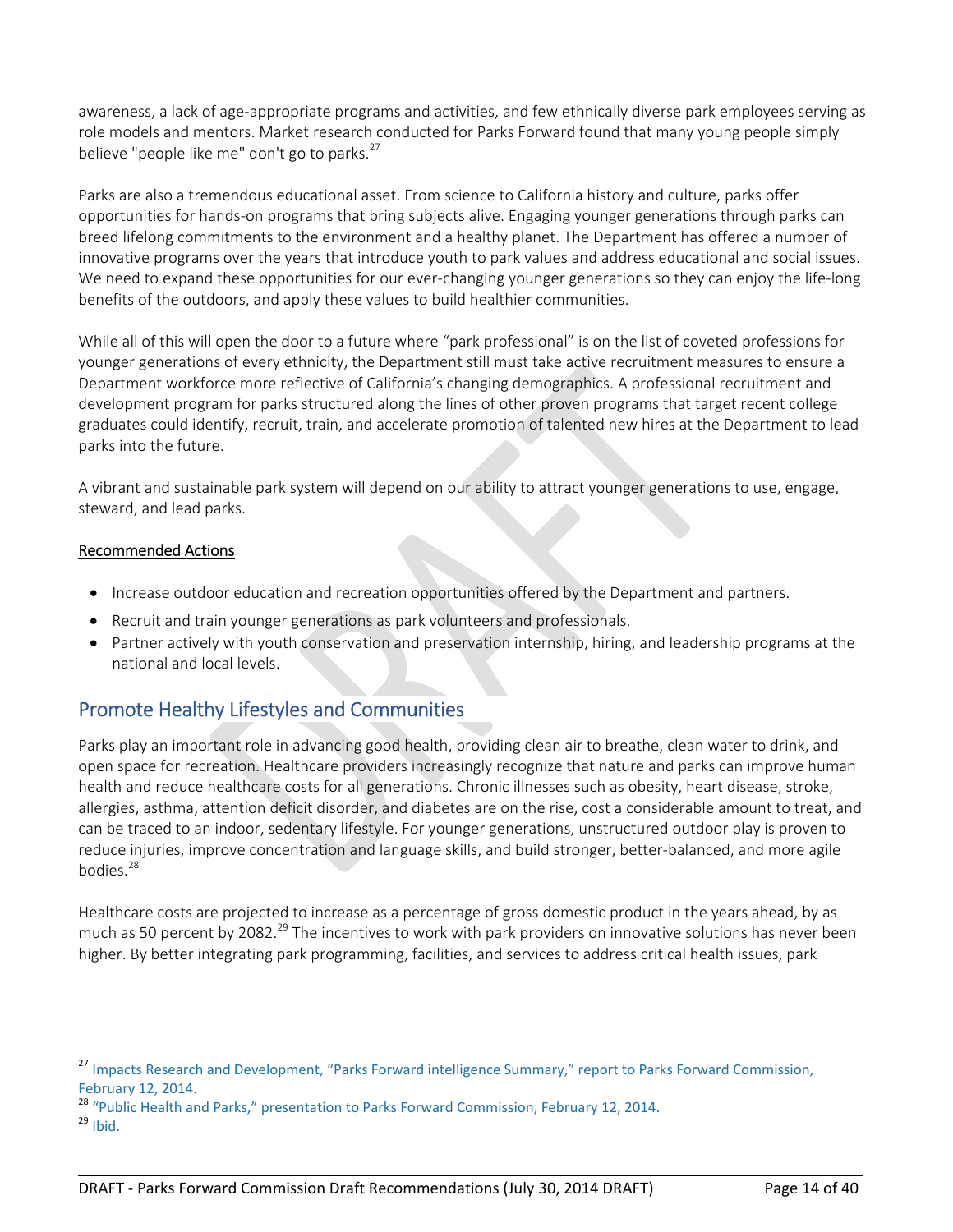managers can forge more effective partnerships with healthcare providers and build broader support for parks and a healthier society.

### Recommended Actions

- Develop and refine planning and measuring tools to link park use with improved public health.
- Create partnerships with healthcare providers to advance projects that encourage healthy behaviors.
- Collaborate with local, regional, and national parks to address health conditions, public health issues, and health disparities.
- Expand healthy food options in parks.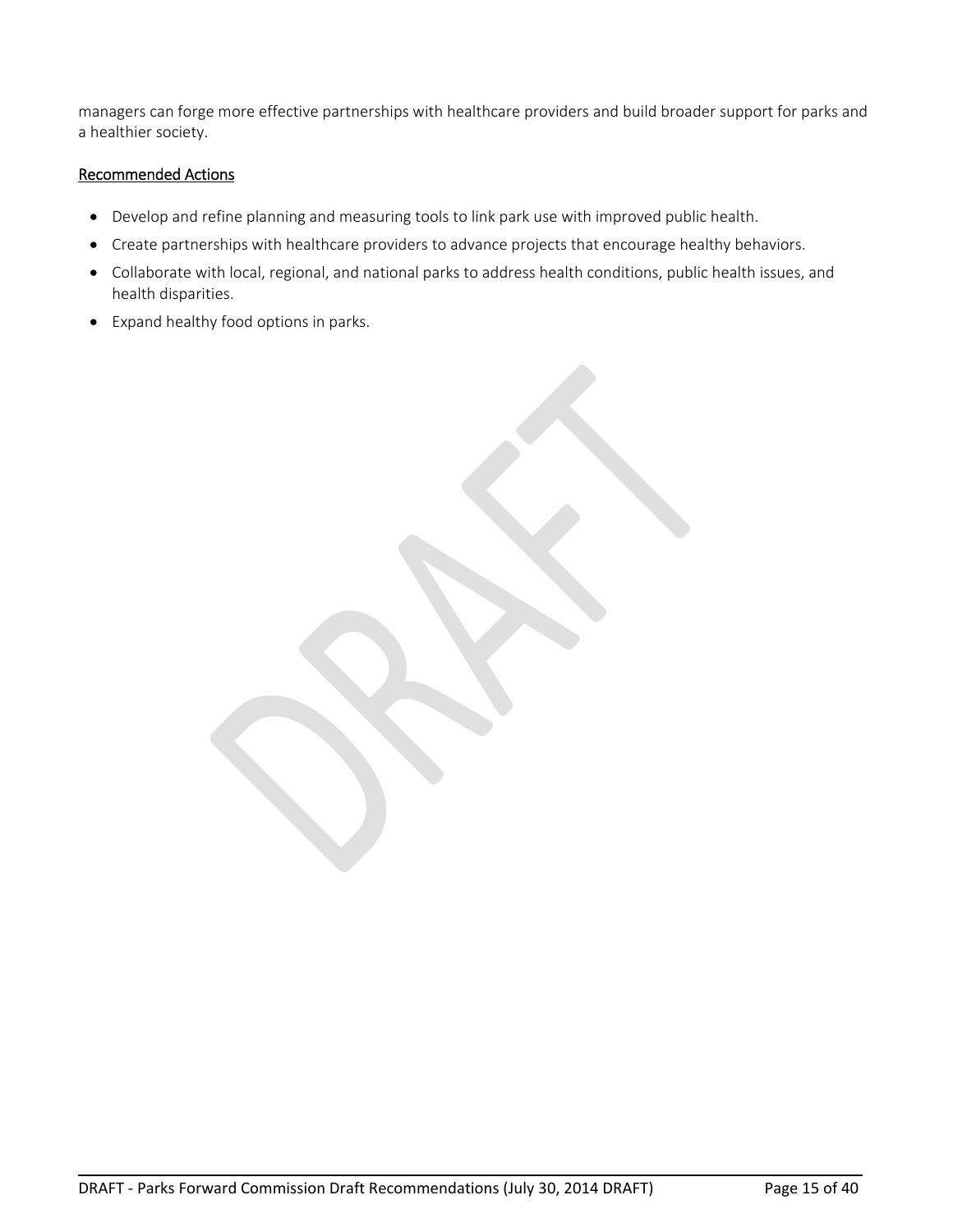# SECURE FUNDING FOR THE FUTURE

Annually, state parks draw more than 68 million visitors<sup>30</sup> from California and around the world who provide a major economic boost to gateway communities and the state as a whole. For every \$1 of public investment, \$13 of direct economic activity is generated.<sup>31</sup> This economic activity supports 56,000 private sector jobs and contributes to the revenue of four out of every five California counties.<sup>32</sup>

The state's General Fund contribution to the State Park System is volatile, reflecting changes in state revenue. In the budget surplus era of the early 2000s, lawmakers approved a high of \$129.5 million for state parks for fiscal year 2001-2002. The next year, the General Fund allocation dropped to \$89 million.<sup>33</sup> More recently, when state revenues plunged, Gov. Jerry Brown and his predecessor, Gov. Arnold Schwarzenegger, both proposed cuts.

In the summer of 2012, the state's continuing financial problems nearly led to closure of 70 state parks. While many of the challenges facing state parks were not new, the threatened closures drew added attention. Legislative, nonprofit, and other groups who have studied the situation reached the conclusion that California's park system is in severe crisis. We agree.

The Department must maintain nearly 3,200 historic buildings, 6 million museum objects, more than 11,000 archaeological sites, 4,500 miles of trails, and 15,000 campsites.<sup>34</sup> Today, the Department does not have sufficient funds for its ongoing maintenance let alone the backlog of deferred maintenance projects and capital outlay projects.<sup>35</sup> In the past, bond funds have paid for capital projects, but these funds will be spent before the end of the decade.<sup>36</sup>

First and foremost, the Department must maximize the effectiveness of the existing organization with current resources. Earlier recommendations to transform the Department will be essential first steps. These initial upgrades in fiscal management, training new leaders, increasing partnerships, eliminating duplication and unnecessary oversight, and other organizational improvements are critical. In addition to improving effectiveness, the Department must focus on increasing appropriate revenue generating opportunities. These too will take investments in tools, technology, and training, as well as creating incentives for field staff to seek additional opportunities to generate revenue. Effective revenue models exist throughout the park system, and these should be built upon.

However, even with these effectiveness and revenue generation improvements, General Fund reductions and deferred maintenance have compromised the ability to manage and sustain the State Park System. Existing funding no longer guarantees the promise of the park vision to future generations.

<sup>30</sup> California State Parks, "Statistical Report 2011/12 Fiscal Year," 2012.

<sup>&</sup>lt;sup>31</sup> BBC Research and Consulting, "California Outdoor Recreation Economic Study: State Park System Contributions and Benefits."

<sup>&</sup>lt;sup>32</sup> California State Parks Foundation, "About Us."

<sup>&</sup>lt;sup>33</sup> California Research Bureau, California State Library, "California State Parks: A Budget Overview," CRB 13-002.<br><sup>34</sup> California State Parks Foundation, "Did You Know...?", 2013.

<sup>&</sup>lt;sup>35</sup> California Research Bureau, California State Library, "California State Parks: A Budget Overview," CRB 13-002.<br><sup>36</sup> FTI Consulting, "California State Parks Baseline Financial Assessment," report to Parks Forward Commi

<sup>2013.</sup>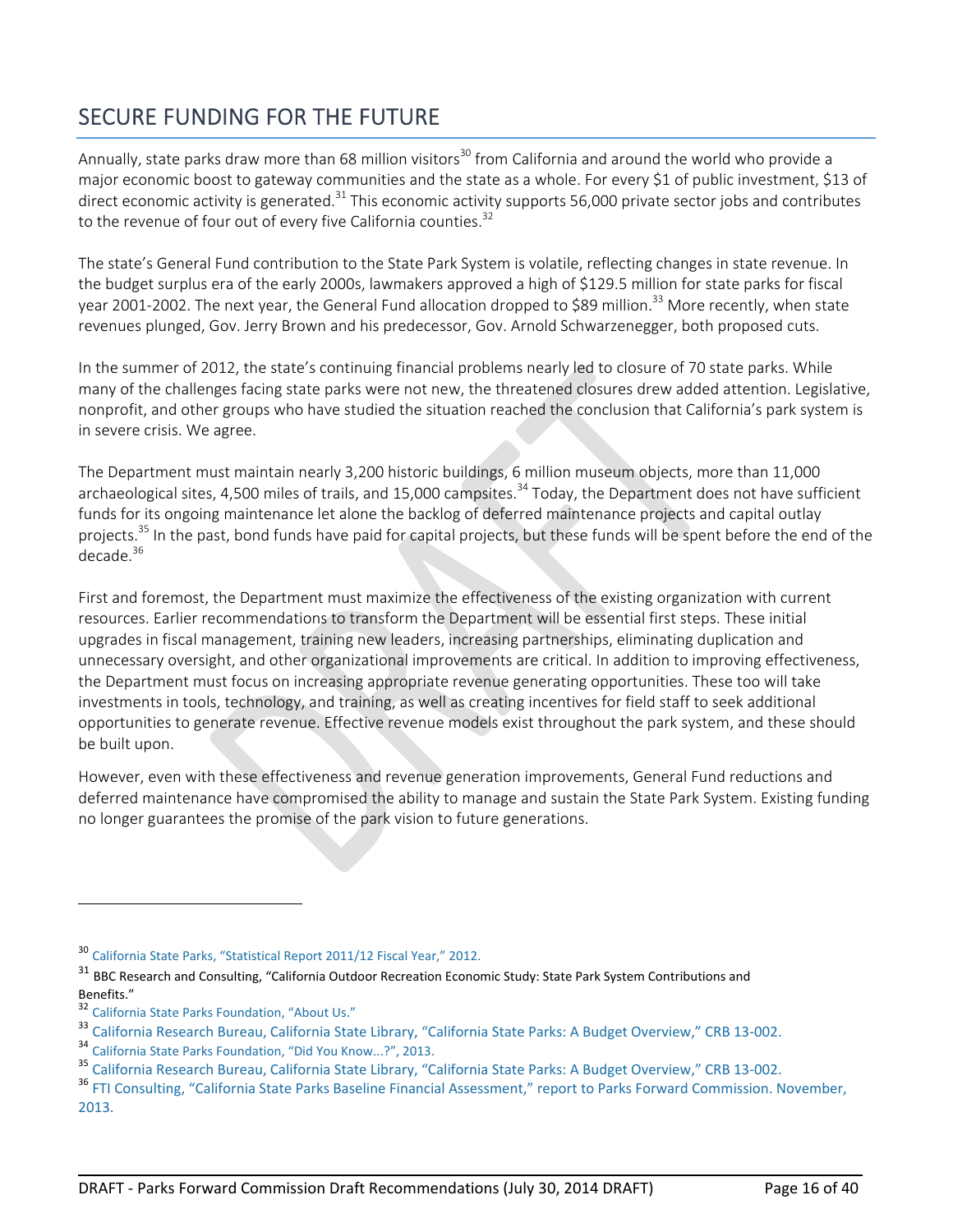If we are to restore public confidence and a commitment to the future, we must address the challenges, clarify the necessary levels of service, and develop shared priorities for funding. Understanding what it costs to sustain the system is essential. At present, insufficient information exists to answer what it should cost. We recommend the Department begin immediately to identify costs for appropriate levels of service, analyze what those costs should be, what revenue generation potential should be, and what additional funding is needed to ensure natural and cultural resources and visitor services are adequately maintained.

With such information, the state can explore additional options to provide dependable funding for parks. We recommend enacting a dedicated source of public funding to support the California State Park System, as well as regional and local parks, to provide a seamless network of parks that provide access for all Californians and attract visitors from around the world. Until this work is completed, we must seek additional funds to meet ongoing park operating needs and to continually reduce the maintenance backlog. To do less risks the well‐being of these valuable assets and the public's access and enjoyment of them. We encourage looking to all available sources to prevent park closures or damage to natural and cultural assets.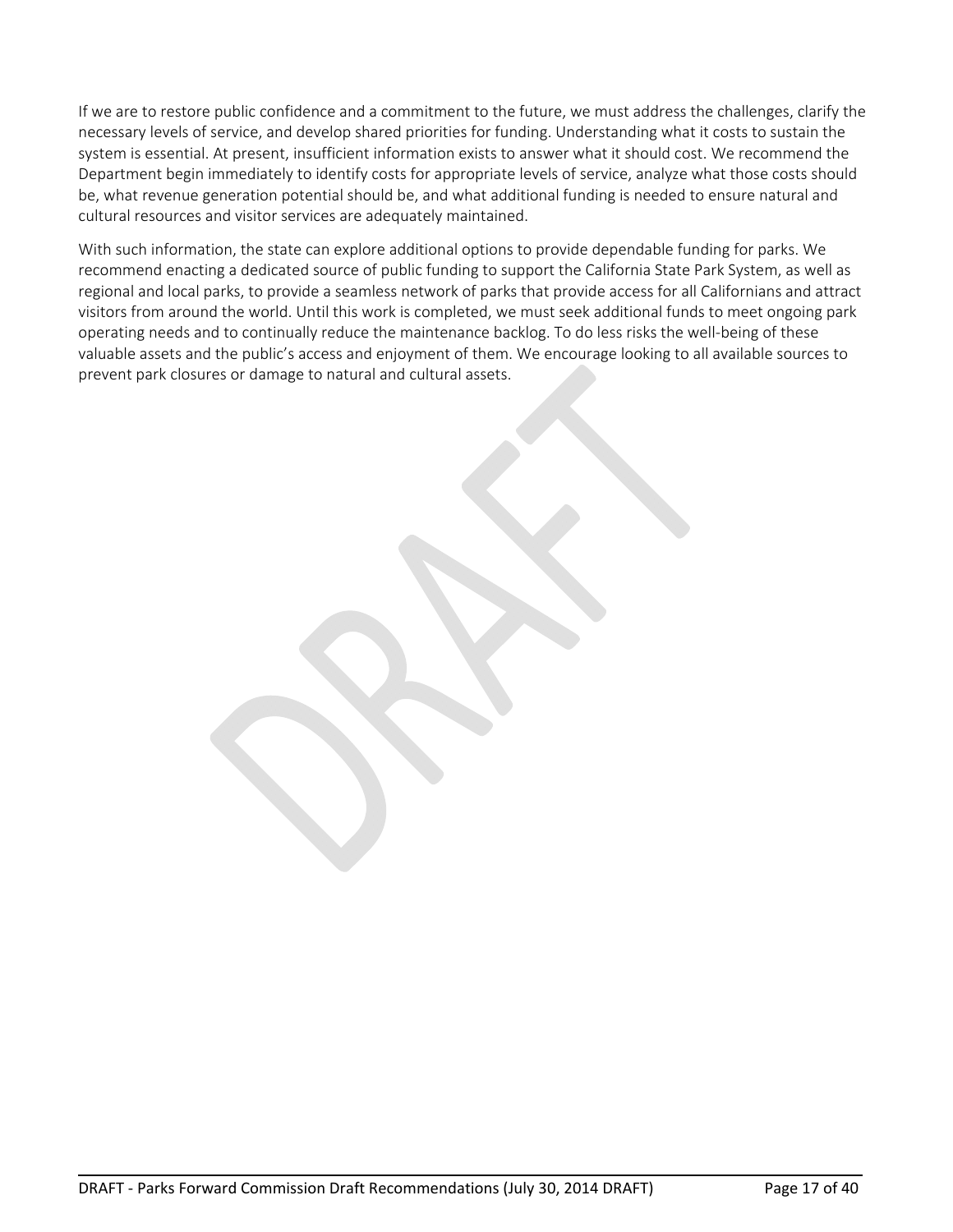# **CONCLUSION**

Now is the time to transform the Department into one that can collaboratively manage a vital system of parks used by a broader base of visitors from both within and outside of California for decades to come. Our recommendations are rooted in the current mission for state parks and focus on better protecting natural and cultural resources and providing more opportunities for Californians and visitors to enjoy and benefit from them. Our recommendations recognize that accomplishing this mission requires a new paradigm for California parks – one that looks to the vast network of parks and protected lands in our state, embraces the many partners in the state who share state parks' goals, and attracts more people to visit and connect with parks.

Key to our recommendations is transforming the Department into one with the leadership, resources, structure, and tools to advance the state parks' mission into the future. Our plan will continue this Administration's interests in a Department that is a receptive, flexible partner to other park systems, nonprofits, and those who share this commitment to a future integrated parks system. The Department will employ highly effective staff and use state‐ of-the-art processes, planning, and metrics for success, and park managers will have the financial resources and management tools they need to succeed, including stable public funding.

This transformed Department will be positioned to advance the new parks paradigm embraced in our recommendations. The Department will play a key role in the protection and stewardship of the state's natural and cultural resources, including the state's response to climate change. State parks will form part of a network of inter‐ connected parks and landscapes across the state which are managed across jurisdictions for the common goal of long-term resource protection. All visitors will have access to this network of parks. Every community will have access to a quality park, together with all of the cultural, social, health, and economic benefits parks provide. Parks will offer outdoor amenities, activities, and facilities designed for the communities they serve, and provide opportunities for communities to build safe places to come together and venues for special events. Improved technology will enable more people to enjoy and learn about parks. Parks will constitute outdoor classrooms for all ages, with enriching science and educational programs that make California's history and cultural heritage come alive. Our younger generations will become avid park users, supporters, and professionals to guide parks in the future.

We believe wholeheartedly California is uniquely capable of accomplishing our recommendations. As difficult as the task may be, Californians' dedication to their parks is greater. A unified effort led by a transformed Department and a supporting coalition of public agencies, park professionals, nonprofit organizations, partners, volunteers, California Indian tribes, businesses, civic leaders, and advocates is up to the task.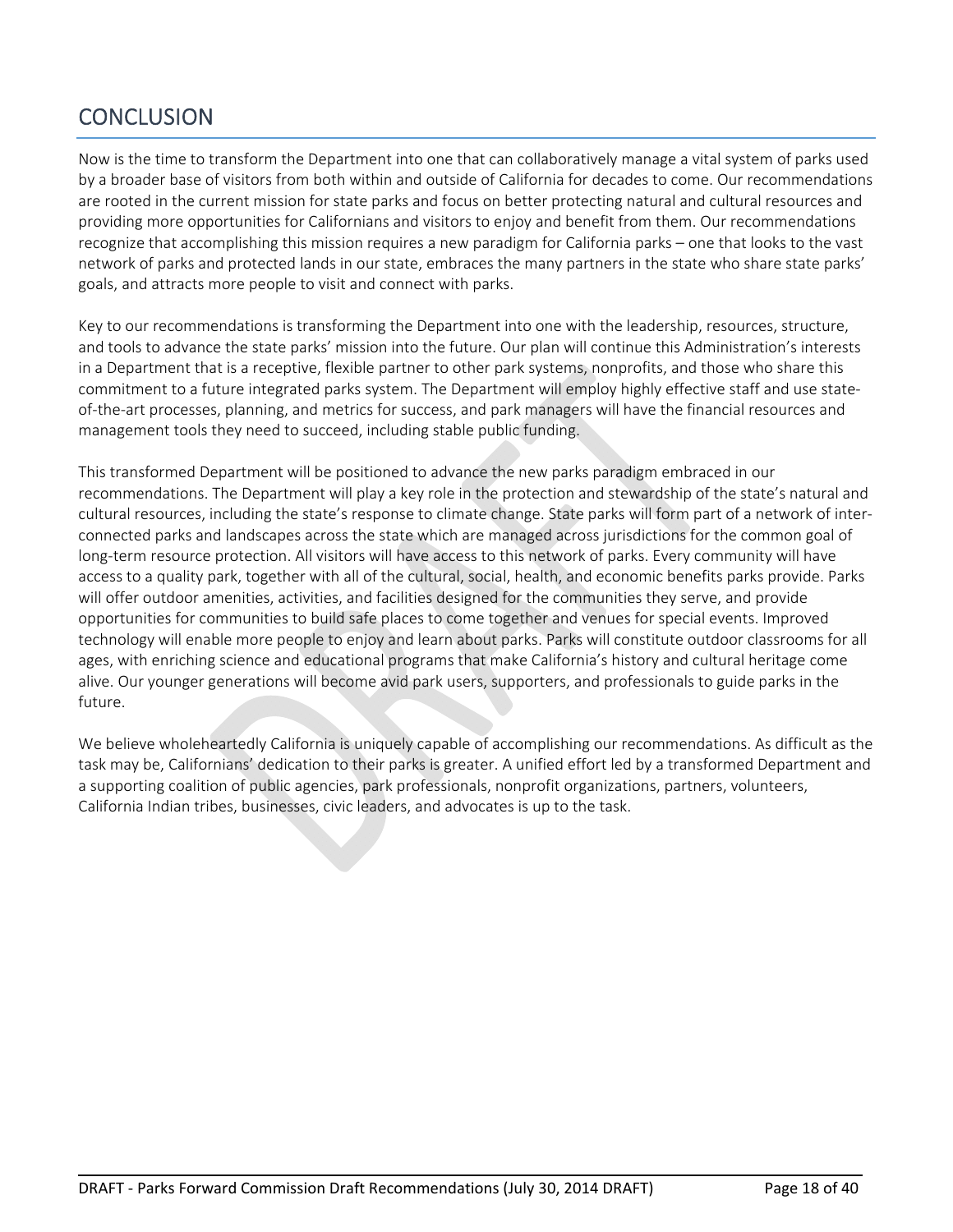# APPENDIX A: PARKS FORWARD COMMISSION

**Lance Conn, Co‐Chair**. Mr. Conn is a Bay Area businessman and conservationist. He serves on the boards of directors for Charter Communications and the National Fish and Wildlife Foundation, and serves on the advisory council for Truckee Donner Land Trust.

**Christine Kehoe, Co‐Chair**. Ms. Kehoe is the executive director of the California Plug‐in Electric Vehicle Collaborative. From 2000 to 2012, Ms. Kehoe served in the California state legislature as a member of the Assembly and the state Senate.

**Carolyn Finney, PhD**. Dr. Finney is an assistant professor in the Department of Environmental Science, Policy, and Management at the UC Berkeley College of Natural Resources. She chairs the Relevancy Committee on the National Parks Advisory Board.

**Caryl Hart, PhD**. Dr. Hart is the director of Sonoma County Regional Parks. She was a member of the California State Parks Commission, appointed by three successive governors and served from 2000 to 2013, including seven years as chair.

**Stephen Lockhart, MD, PhD**. Dr. Lockhart is regional vice president and chief medical officer for Sutter Health, East Bay Region. He serves as chair of the NatureBridge board of directors and is a director of REI and the National Parks Conservation Association.

**Michael Lynton**. Mr. Lynton is the chief executive officer of Sony Entertainment, Inc. Mr. Lynton is a member of the Council on Foreign Relations and serves on the boards of the Los Angeles County Museum of Art and the Rand Corporation.

**Julie Packard**. Ms. Packard is the executive director of the Monterey Bay Aquarium. She serves on the boards of the California Nature Conservancy, the Monterey Bay Aquarium Research Institute, the David and Lucile Packard Foundation, and others.

**Manuel Pastor, PhD**. Dr. Pastor is a professor of American Studies & Ethnicity at University of Southern California, where he also serves as director of the Program for Environmental and Regional Equity and co‐ director of the Center for the Study of Immigrant Integration.

**John Reynolds**. Mr. Reynolds served for 39 years in the National Park Service, including the Pacific West and Mid‐Atlantic regions. He was executive vice president of the National Park Foundation from 2005 to 2007 and currently serves on the board of the Presidio Trust.

**Hawk Rosales**. Mr. Rosales is the executive director of the InterTribal Sinkyone Wilderness Council, a nonprofit tribal conservation organization of ten federally recognized Northern California tribes revitalizing traditional tribal stewardship.

**Toby Rosenblatt**. Mr. Rosenblatt is president and general partner of Founders Investments, Ltd. He was founding chair of the Presidio Trust and has served on the board of the Golden Gate National Parks Conservancy.

**Michael Woo**. Mr. Woo is dean of the College of Environmental Design at Cal Poly Pomona. He is vice chair of the Los Angeles County Grand Park Foundation board of directors and is a former member of the Los Angeles City Council.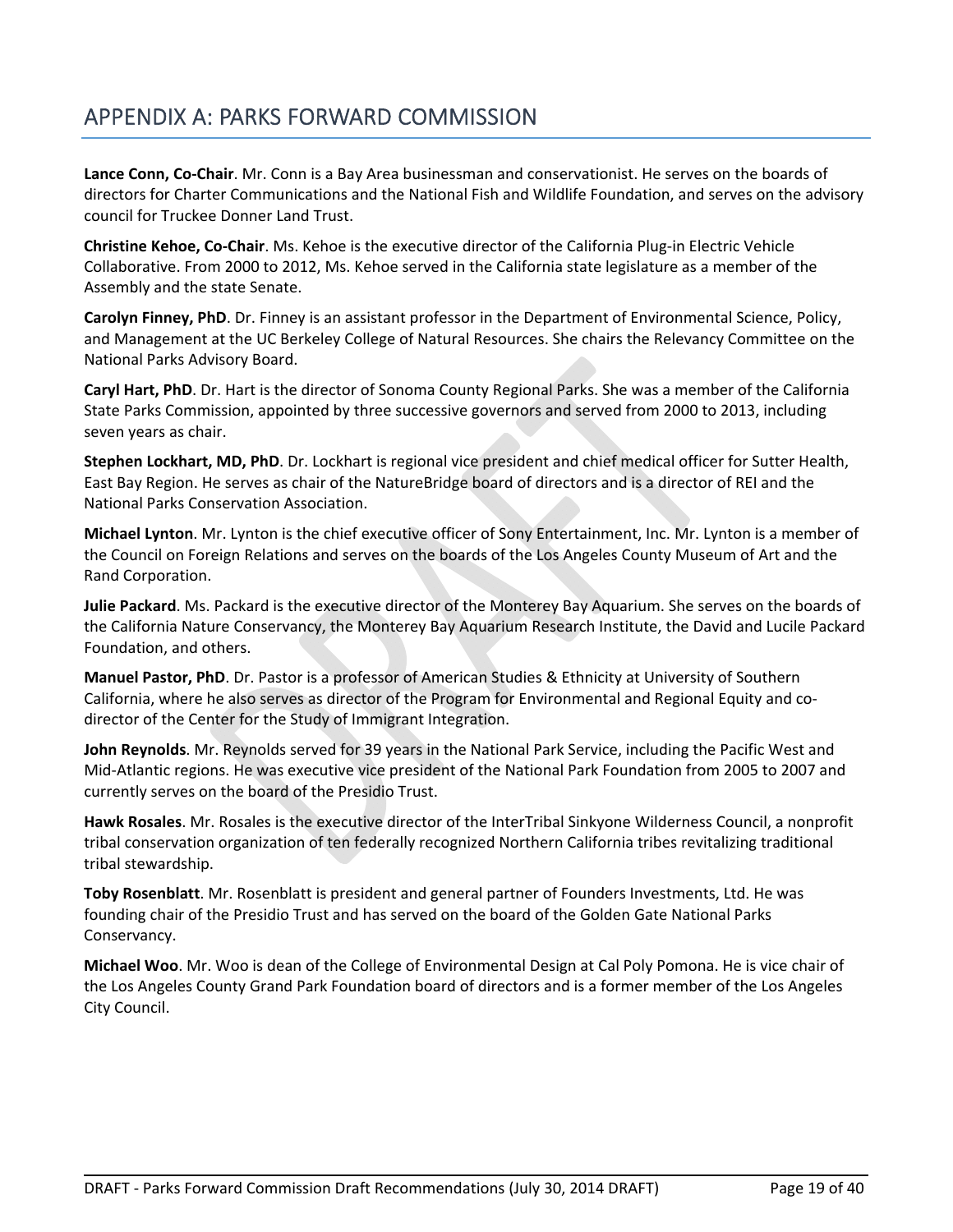# APPENDIX B: HISTORY OF STATE PARKS

### **The Early Park Movement**

For millennia, California tribal peoples stewarded their natural world in ways that ensured the remarkable diversity and abundance of the ecosystems they depended upon to support their ways of life. Many of the state's natural habitat types and species were preserved through the careful management and sustainable uses practiced for countless generations by the state's first peoples, who remain culturally connected to these places today. The careful conservation of these ancestral lands and waters by California's tribal peoples provided the essential foundation for the state's proud legacy of protected lands.

At the turn of the 20th century, development and highway construction threatened California's natural and cultural heritage, and logging nearly decimated the state's old growth redwoods. Conservation leaders such as Andrew Hill emerged to address these threats, advocating for the preservation of wild, scenic spaces for future generations' physical health and mental well‐being. The legislature responded by creating California's first official, publicly‐funded state park in 1902 — Big Basin Redwoods.

#### **From Parks to a Park System**

The legislature created the State Park Commission in 1927 to bring order and design to what had grown into a loose network of individual parks. Frederick Law Olmsted Jr. produced an inventory of California's unique landscapes, varied habitats, and historic landmarks and identified long-range goals for building a cohesive State Park System.

Californians approved a \$6 million park bond by an overwhelming margin at the onset of the Great Depression. The bond provided funding to purchase additional park lands and required a 50 percent match of non‐state funds for any project financed with bond funds, testing a park financing tool that would be replicated numerous times in the future.

California's State Park System expanded throughout the Depression under the guidance of Newton Drury, who later led California State Parks and the National Park Service. State parks not only protected California's natural heritage, but also put Californians back to work using the Civilian Conservation Corps to build roads, bridges, and campsites for the new parks. By 1934, the system had grown to 49 parks, covering 300,000 acres, and serving 6,000,000 Californians.

#### **Park Expansion During the 1960s and 1970s**

California state parks continued to grow for decades as economic prosperity led to increased leisure time, and the completion of the modern highway system facilitated access to more parks. California's growing population stoked a rise in park visitation to near 30 million by the early 1960s. Gov. Pat Brown identified state parks among one of his three proudest achievements, along with the state water project and the state master plan for higher education.

However, by the end of the 1960s state parks faced severe budget cuts. Gov. Ronald Reagan's first Parks Director William Penn Mott, Jr., understood that preserving natural and cultural resources was not enough parks needed to engage a broader audience and better serve urban and other underserved communities. Director Mott stressed interpretation and education, professional training, science‐based resource management, and expansion into urban areas.

Continuing this vision, in 1975, Gov. Jerry Brown's Parks Director Herbert Rhodes spearheaded acquisitions of urban parks such as Candlestick Point State Recreation Area, expanding diversity of park visitation. Rhodes also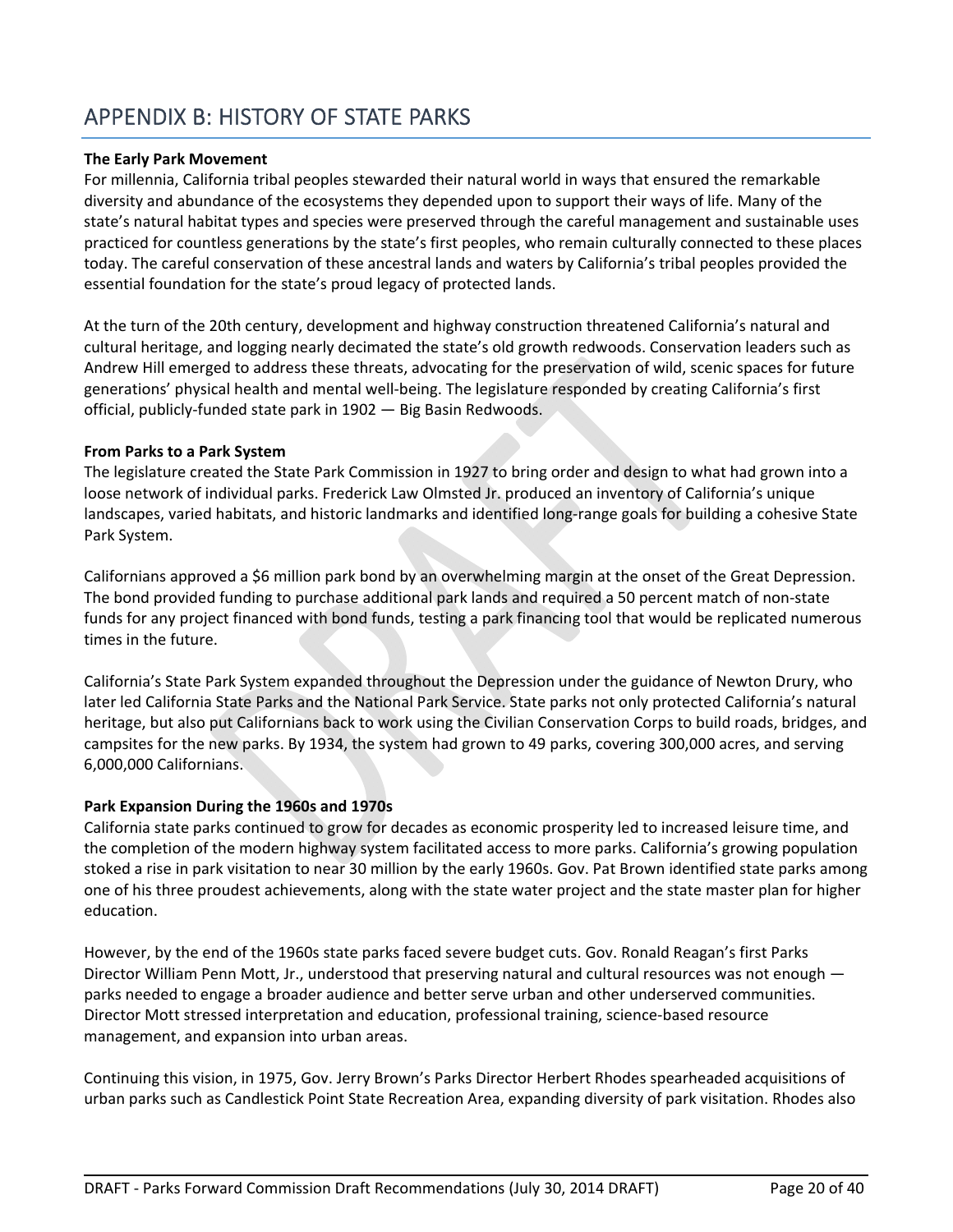made it a priority to hire employees from all backgrounds to build a staff more reflective of California's diverse population.

Parks enjoyed continued public support during this growth period. Between 1964 and 1984, voters approved by large margins a string of five park bond measures, totaling over \$1.3 billion. These were exciting days for the environmental movement in California and nationally, as Congress passed the Clean Air Act, Clean Water Act, Land and Water Conservation Fund, Wilderness Act; the first Earth Day was celebrated; and Californians voted to protect their coastal zone. The public understood that a growing California needed more parks to serve more people and to protect fragile landscapes. By 1980, the system had grown to 250 parks, covering 1,000,000 acres, serving 23.7 million Californians, and visited by 66 million people.

#### **The Phoenix Committee and Parks Modernization of the Early 1990s**

In 1992, the Department faced renewed budgetary pressure, partially due to the delayed impact of Proposition 13, the initiative approved by California voters in 1978 to limit property taxes. Facing a 20 percent budget cut and potential park closures, Parks Director Donald Murphy chartered the Phoenix Committee, comprised of park employees from a broad spectrum of work classifications. The Phoenix Committee was charged with taking a fresh, top to bottom look at priorities and processes and recommending steps that would create a more nimble and cost‐effective organization. The Phoenix Committee recommendations attempted to shift the Department from a headquarters‐centered, command‐and‐control model to a more innovative, entrepreneurial, and field‐based model.

Implementing the Committee's recommendations, Director Murphy reduced staff, streamlined services, flattened the organizational structure, cut costs, and increased fees. These changes challenged employees to strengthen delivery of core park services by thinking and working differently. While implementation of the Phoenix recommendations yielded short‐term improvements in Department culture and practices, new Department leadership and changing priorities limited realization of the more lasting, systemic reform envisioned by the effort.

## **Renewed Challenges Following Turn of the 21st Century**

The tragedy of September 11, 2001 coupled with the worldwide economic plunge in 2008 created new funding challenges and changed the focus for all public agencies, including state parks. Even as general fund reductions continued, California voters approved Propositions 12, 13, 40, 50, and 84 between 2000 and 2006 which provided significant funding for land and water conservation, including over \$1 billion for state parks.

The capital funding provided by these measures, together with the burgeoning land trust movement and private funder interest in land conservation, fueled a significant expansion of state parks. These measures, however, did not include funding for stewardship and management of these public lands. In recent years, the Department has struggled to manage a park system with a significant backlog of deferred maintenance. In response, Department leadership has reduced positions and increased fees. In 2011, with large state budget shortfalls, there was serious discussion of closing parks to help meet these shortfalls.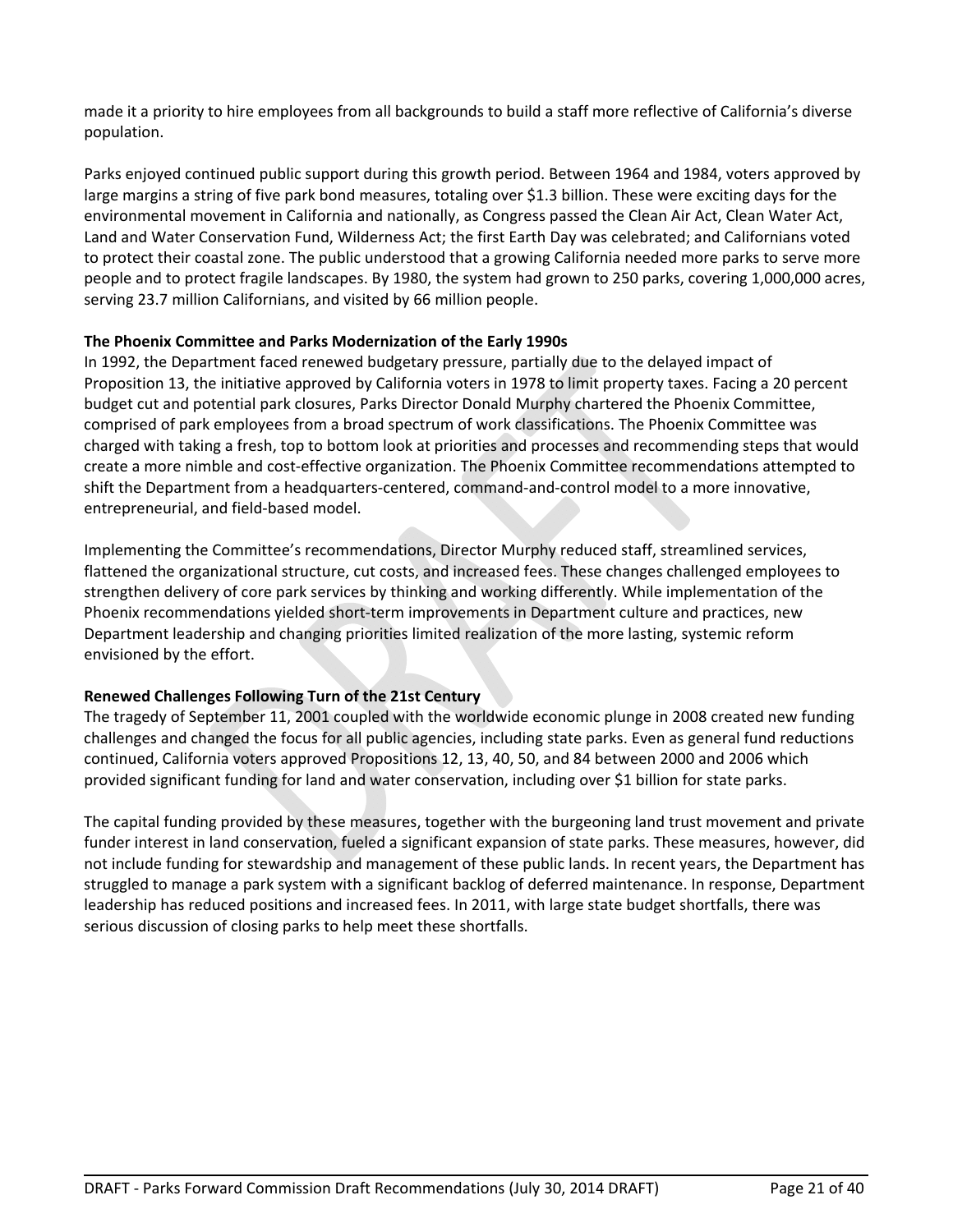# APPENDIX C: IMPLEMENTATION TABLES

*Editor's Note: The Implementation Tables that follow are a work in progress, representing the current status of implementation detail developed by the Parks Forward Commissioners for each of the recommendations. The Commissioners will continue to refine these Implementation Tables to reflect their continuing research, analysis, and thinking, and align with their final recommendations.*

| THE TRANSFORMATION OF CALIFORNIA PARKS                                                                                                                           |                                                                          |                                                                             |               |
|------------------------------------------------------------------------------------------------------------------------------------------------------------------|--------------------------------------------------------------------------|-----------------------------------------------------------------------------|---------------|
| <b>Recommendation: Drive Change</b>                                                                                                                              |                                                                          |                                                                             |               |
| <b>Implementation Actions</b>                                                                                                                                    | <b>Implementing Parties</b>                                              | <b>Other Key Participants</b>                                               | <b>Timing</b> |
| Create a dedicated team reporting to Director to<br>transform Department                                                                                         | <b>Natural Resources Agency</b><br>Department of Parks and<br>Recreation |                                                                             | 2014          |
| Retain experts for team from state employees,<br>Department staff, and outside experts for two<br>years                                                          | <b>Natural Resources Agency</b><br>Department                            | Parks Forward<br>Commission                                                 | 2014 - 2016   |
| Identify and provide sufficient authority to team<br>to enable it to undertake Department<br>transformation                                                      | <b>Natural Resources Agency</b><br>Department                            | Parks Forward<br>Commission                                                 | 2014          |
| Make available sufficient resources including<br>dedicated staff, administrative and logistical<br>support, and private funding to facilitate the<br>team's work | <b>Natural Resources Agency</b><br>Department                            | Charitable foundations                                                      | 2014          |
| Craft a plan including outcomes, a schedule, and<br>metrics to assess progress                                                                                   | Team                                                                     | Charitable foundations                                                      | 2014          |
| Engage and train qualified Department staff, and<br>help recruit new qualified staff to lead ongoing<br>Department transformation                                | Team                                                                     |                                                                             | 2014 - 2016   |
| Report to Parks Forward Commission                                                                                                                               | <b>Natural Resources Agency</b><br>Department                            |                                                                             | 2015          |
| Report to Legislature                                                                                                                                            | <b>Natural Resources Agency</b><br>Department                            |                                                                             | 2015 - 2016   |
| Longer-Term                                                                                                                                                      |                                                                          |                                                                             |               |
| Annually assess progress and status; post findings<br>on Department website                                                                                      | <b>Natural Resources Agency</b><br>Department                            |                                                                             | 2017 - 2020   |
| Recommendation: Create a Path to Leadership                                                                                                                      |                                                                          |                                                                             |               |
| <b>Implementation Actions</b>                                                                                                                                    | <b>Implementing Parties</b>                                              | <b>Other Key Participants</b>                                               | <b>Timing</b> |
| Work with CalHR and State Personnel Board to<br>update personnel policies, position classifications,<br>qualifications, and training protocols.                  | Department<br>Team                                                       | California Department<br>of Human Resources<br><b>State Personnel Board</b> | 2014 - 2015   |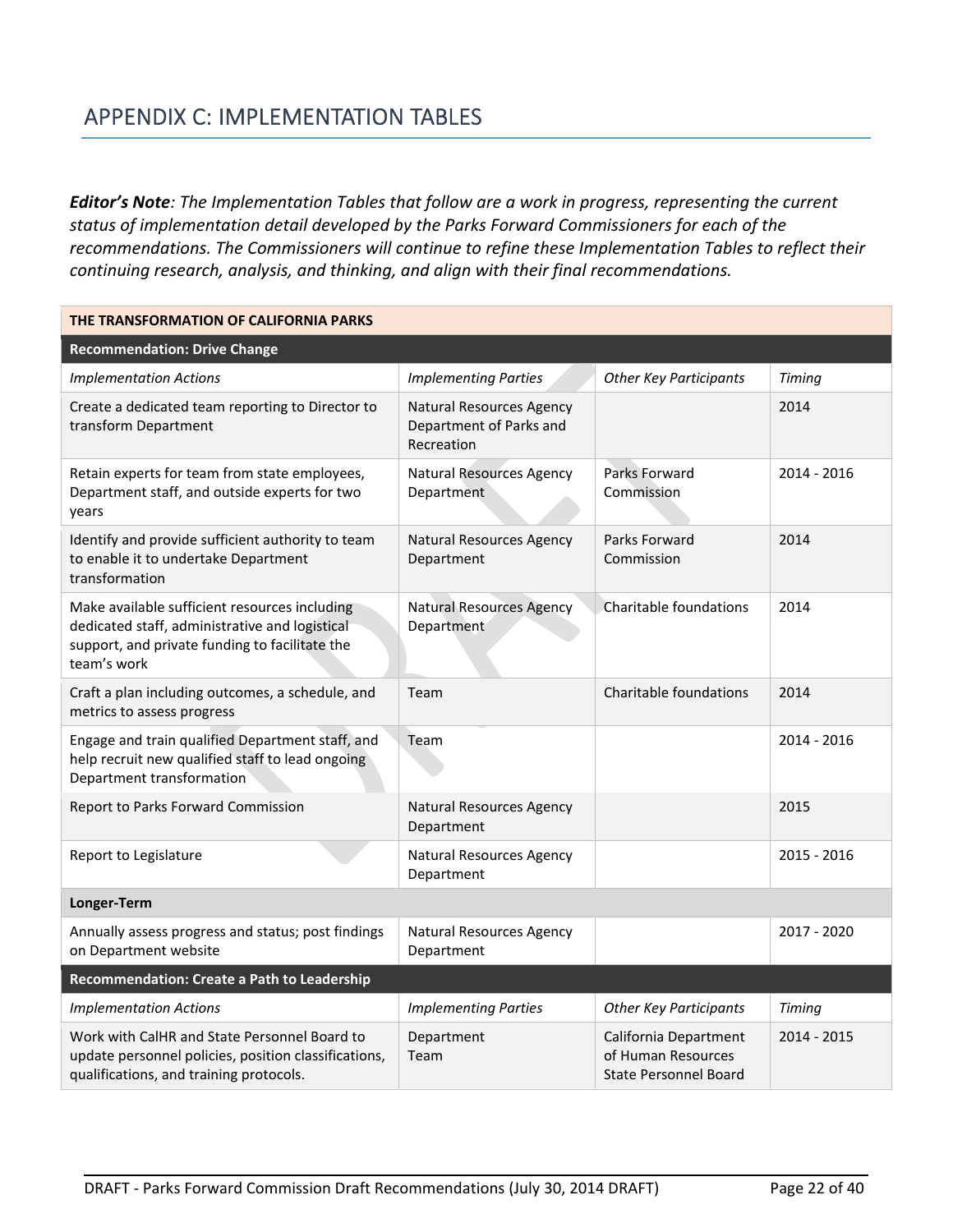| Implement those updated policies, classifications,<br>qualifications, and training protocols.                                                                                                                                                              | Department<br>Team                     |                               | 2015 - 2016   |
|------------------------------------------------------------------------------------------------------------------------------------------------------------------------------------------------------------------------------------------------------------|----------------------------------------|-------------------------------|---------------|
| Establish a field management structure that<br>provides equitable opportunities for all staff to<br>gain mission-related expertise and supervisory<br>experience.                                                                                          | Team                                   |                               | $2014 - 2015$ |
| Create incentives, protocols, and accountability<br>measures for Department staff, particularly in<br>management positions, to ensure tracking and<br>reporting of pertinent data necessary for decision<br>making.                                        | Team                                   |                               | 2014 - 2016   |
| Recommend changes to staff selection,<br>evaluation, and training policies and procedures<br>to ensure Department staff are skilled in core<br>functions, adept at managing change, and<br>responsive to the state's diverse and changing<br>demographics. | Team                                   |                               | $2014 - 2016$ |
| Longer-Term                                                                                                                                                                                                                                                |                                        |                               |               |
| Continue implementation of updated policies,<br>classifications, qualifications, and training<br>protocols                                                                                                                                                 | Department                             |                               | 2017 - 2020   |
| Annually assess progress and status; report<br>findings on Department website                                                                                                                                                                              | Natural Resources Agency<br>Department |                               | 2017 - 2020   |
| <b>Recommendation: Modernize Systems</b>                                                                                                                                                                                                                   |                                        |                               |               |
| <b>Implementation Actions</b>                                                                                                                                                                                                                              | <b>Implementing Parties</b>            | <b>Other Key Participants</b> | <b>Timing</b> |
| Recommend changes to policies and processes to<br>provide field leadership with expanded flexibility<br>while clarifying standards.                                                                                                                        | Team                                   |                               | 2014 - 2015   |
| Implement state of the art systems, processes,<br>and technology to enable transparent, accurate,<br>complete, and accountable budgeting, planning,<br>and project implementation.                                                                         | Department<br>Team                     |                               | 2014 - 2016   |
| Recommend specific actions to align and<br>modernize accounting, budgeting, personnel<br>management, time reporting, and financial<br>reporting systems.                                                                                                   | Team                                   |                               | 2014 - 2016   |
| Recommend specific actions to align and<br>modernize the accounting system payment<br>processing and reservation systems.                                                                                                                                  | Team                                   |                               | 2014 - 2016   |
| Implement actions to align and modernize<br>accounting, budgeting, personnel management,<br>time reporting, and financial reporting systems.                                                                                                               | Team                                   |                               | 2014 - 2016   |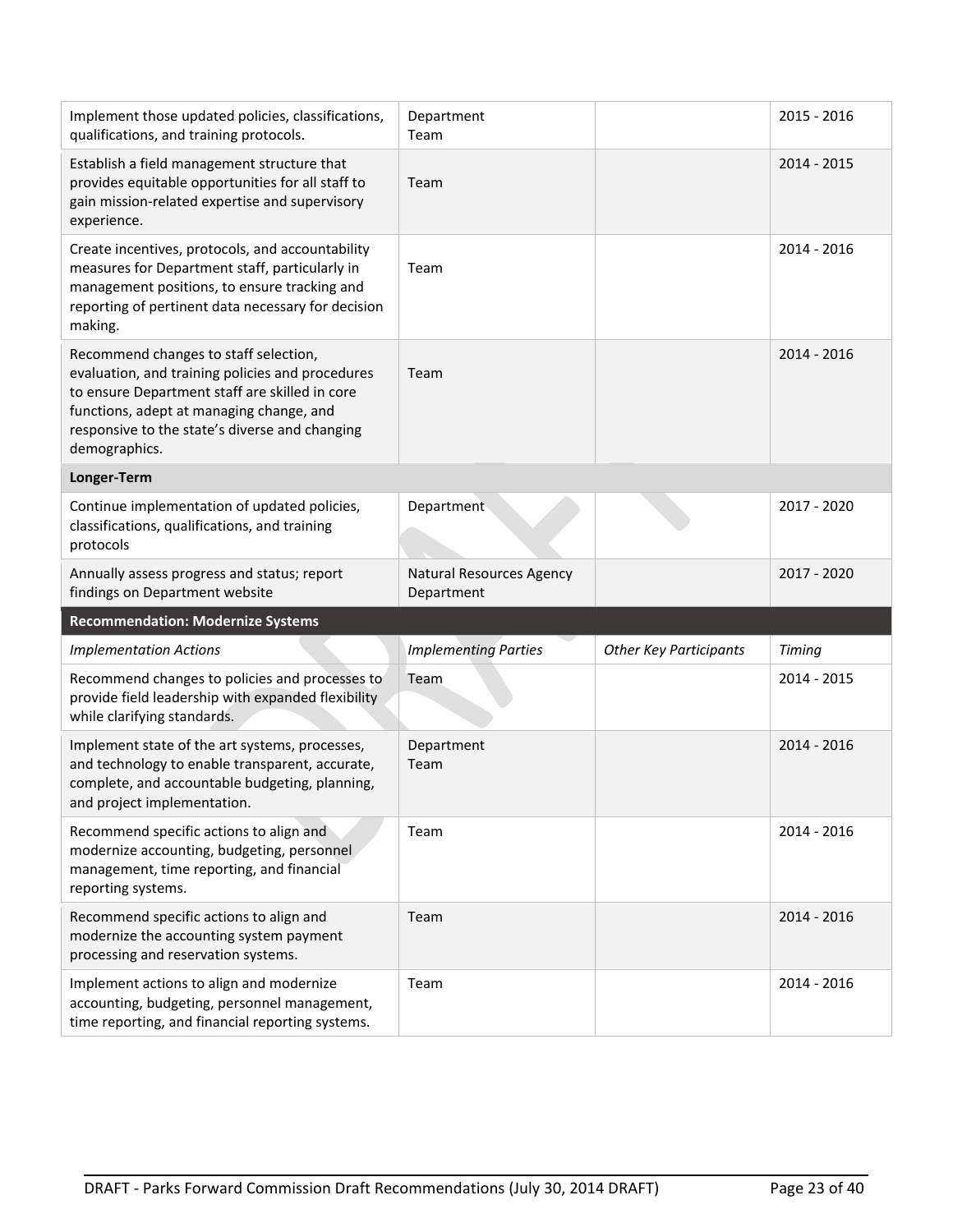| Create new reports and dashboards to allow for<br>better service and outcome monitoring,<br>communication flow, and decision-making based<br>on timely, accurate data.                                                                                                                         | Team                                   |                                                                     | $2014 - 2016$ |
|------------------------------------------------------------------------------------------------------------------------------------------------------------------------------------------------------------------------------------------------------------------------------------------------|----------------------------------------|---------------------------------------------------------------------|---------------|
| Train staff to competently use new systems.                                                                                                                                                                                                                                                    | Team                                   |                                                                     | 2014 - 2016   |
| Modify Department's procurement rules if they<br>impede modernization. Ensure guidance for<br>implementing new rules and tracking to ensure<br>accountability.                                                                                                                                 | Team                                   |                                                                     | 2014 - 2016   |
| Longer-Term                                                                                                                                                                                                                                                                                    |                                        |                                                                     |               |
| Continue to implement modernized systems                                                                                                                                                                                                                                                       | Department                             |                                                                     | 2017 - 2020   |
| Annually assess progress and status; report<br>findings on Department website                                                                                                                                                                                                                  | Natural Resources Agency<br>Department |                                                                     | 2017 - 2020   |
| <b>STATE PARKS CANNOT DO IT ALONE</b>                                                                                                                                                                                                                                                          |                                        |                                                                     |               |
| <b>Recommendation: Foster Partnerships</b>                                                                                                                                                                                                                                                     |                                        |                                                                     |               |
| <b>Implementation Actions</b>                                                                                                                                                                                                                                                                  | <b>Implementing Parties</b>            | <b>Other Key Participants</b>                                       | Timing        |
| Implement structure within Department to work<br>closely with public agencies, nonprofit<br>organizations, businesses, volunteers, and other<br>partners and provide the resources necessary to<br>facilitate, develop, and manage partnerships.                                               | Team                                   | Park supporters<br>Conservancy                                      | $2014 - 2016$ |
| Create incentives to reward innovation and<br>partnerships, provide flexibility and support,<br>consider identifying effective work with<br>partnerships as employee performance goal, and<br>implement new training to encourage the<br>Department to work effectively with partners.         | Team                                   | Park supporters<br>Conservancy                                      | 2014 - 2016   |
| Develop means of enabling Department to accept<br>services, temporary staffing, resources, and<br>projects developed by partners.                                                                                                                                                              | Team                                   | Conservancy                                                         | $2014 - 2015$ |
| Longer-Term                                                                                                                                                                                                                                                                                    |                                        |                                                                     |               |
| Continue to implement structure and processes to<br>engage partners                                                                                                                                                                                                                            | Department                             | Park supporters<br>Conservancy                                      | 2017 - 2020   |
| Recommendation: Establish the California Parks Conservancy                                                                                                                                                                                                                                     |                                        |                                                                     |               |
| <b>Implementation Actions</b>                                                                                                                                                                                                                                                                  | <b>Implementing Parties</b>            | <b>Other Key Participants</b>                                       | Timing        |
| Create a 501(c)(3) nonprofit public benefit<br>organization, the California Parks Conservancy, to<br>provide financial, operational, and strategic<br>support for organizations that manage or operate<br>parks or other protected lands, with its first<br>priority to the State Park System. | <b>Parks Forward Commission</b>        | <b>Natural Resources</b><br>Agency<br>Department<br>Park supporters | 2014          |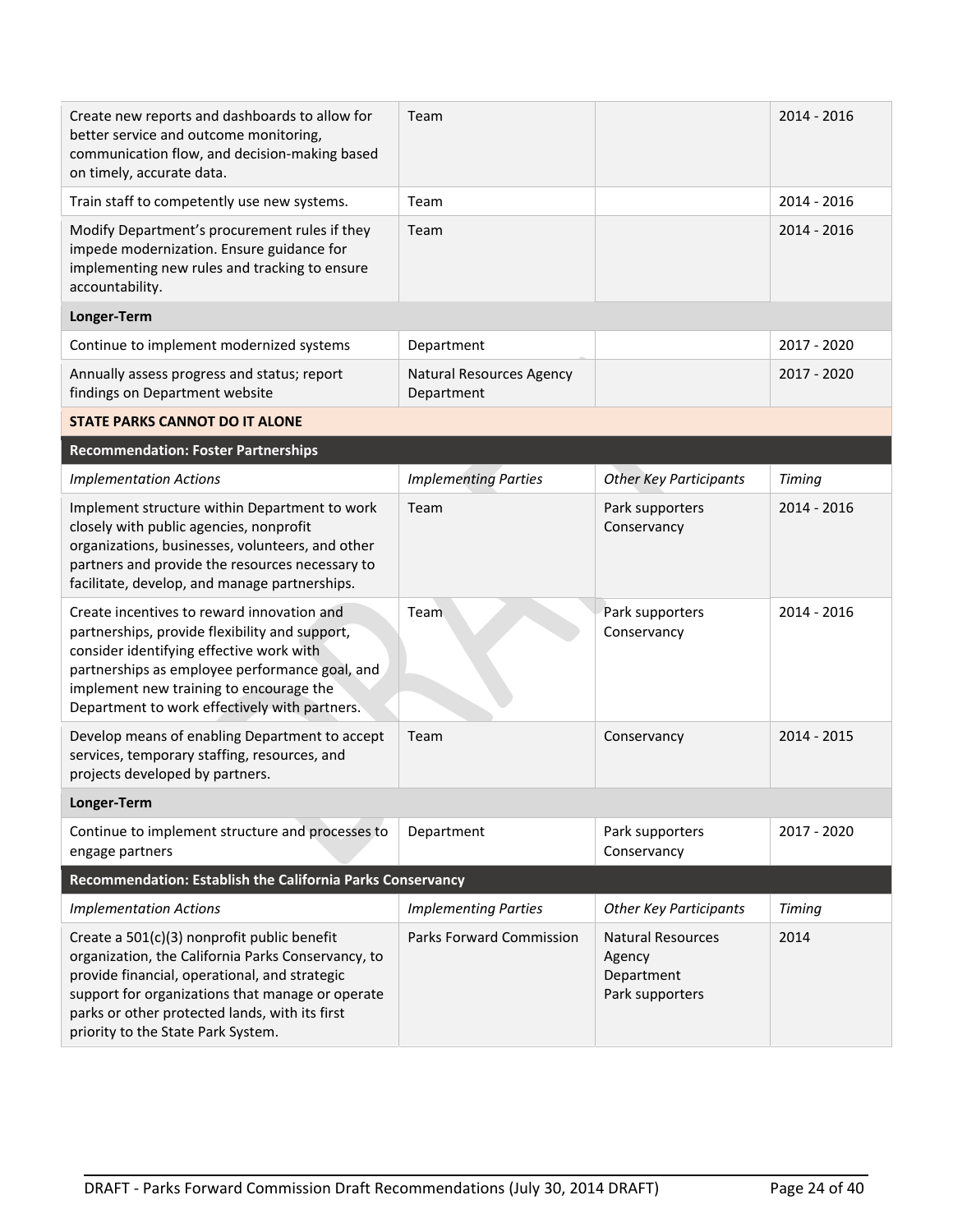| Establish the mission of Conservancy to<br>collaborate with and support Department's<br>mission including expanding access to younger,<br>more diverse audiences, promoting health and<br>community engagement, and ensuring protection<br>of natural and cultural resources. Conservancy's<br>primary focus will be to amplify and complement<br>the work of the Department by bringing new<br>resources, expertise and flexibility to assist<br>Department in accomplishing its mission.<br>Conservancy will have the ability to receive and<br>distribute funds from governmental and<br>nongovernmental sources.                                                                                                                                                                           | Parks Forward Commission        | <b>Natural Resources</b><br>Agency<br>Department<br>Park supporters                                | 2014        |
|------------------------------------------------------------------------------------------------------------------------------------------------------------------------------------------------------------------------------------------------------------------------------------------------------------------------------------------------------------------------------------------------------------------------------------------------------------------------------------------------------------------------------------------------------------------------------------------------------------------------------------------------------------------------------------------------------------------------------------------------------------------------------------------------|---------------------------------|----------------------------------------------------------------------------------------------------|-------------|
| Recruit four initial board members to help launch<br>Conservancy to serve 3 year, initially staggered<br>terms to ensure no more than 1/4 turnover in any<br>year.                                                                                                                                                                                                                                                                                                                                                                                                                                                                                                                                                                                                                             | <b>Parks Forward Commission</b> | <b>Natural Resources</b><br>Agency<br>Department<br>Park supporters                                | 2014        |
| Recruit additional board members for a total of up<br>to 15 board members who reflect California's<br>demographic and geographic diversity, and have<br>the ability to contribute or raise funds and<br>expertise in business or finance, parks, land<br>management, education, health, communications,<br>marketing, technology, natural or cultural<br>resource management and interpretation, and<br>citizen engagement.                                                                                                                                                                                                                                                                                                                                                                    | Conservancy                     | <b>Natural Resources</b><br>Agency<br>Department<br>Park supporters<br>Parks Forward<br>Commission | 2015        |
| Craft business plan identifying goals, measurable<br>outcomes, staffing, budget, and fundraising.                                                                                                                                                                                                                                                                                                                                                                                                                                                                                                                                                                                                                                                                                              | Conservancy                     |                                                                                                    | 2014 - 2015 |
| Identify initial projects that focus on<br>communications, targeted outreach and<br>marketing, and improving access. These may<br>include: improve web and mobile device<br>applications to facilitate communication with and<br>among park users, supporters, and their networks;<br>identify near-term opportunities to increase the<br>number and variety of overnight<br>accommodations; develop digital "trip planner" to<br>provide automobile and transit options; develop<br>pilot projects for improving transportation options<br>(e.g., travel passes, discounted rates with car<br>sharing operators such as Zipcar, weekend use of<br>carpooling/ridesharing vans, bicycle-sharing<br>options at transit stations, and expanding in-park<br>to transit station mobility systems). | Conservancy                     | Department<br>Park supporters                                                                      | 2014 - 2016 |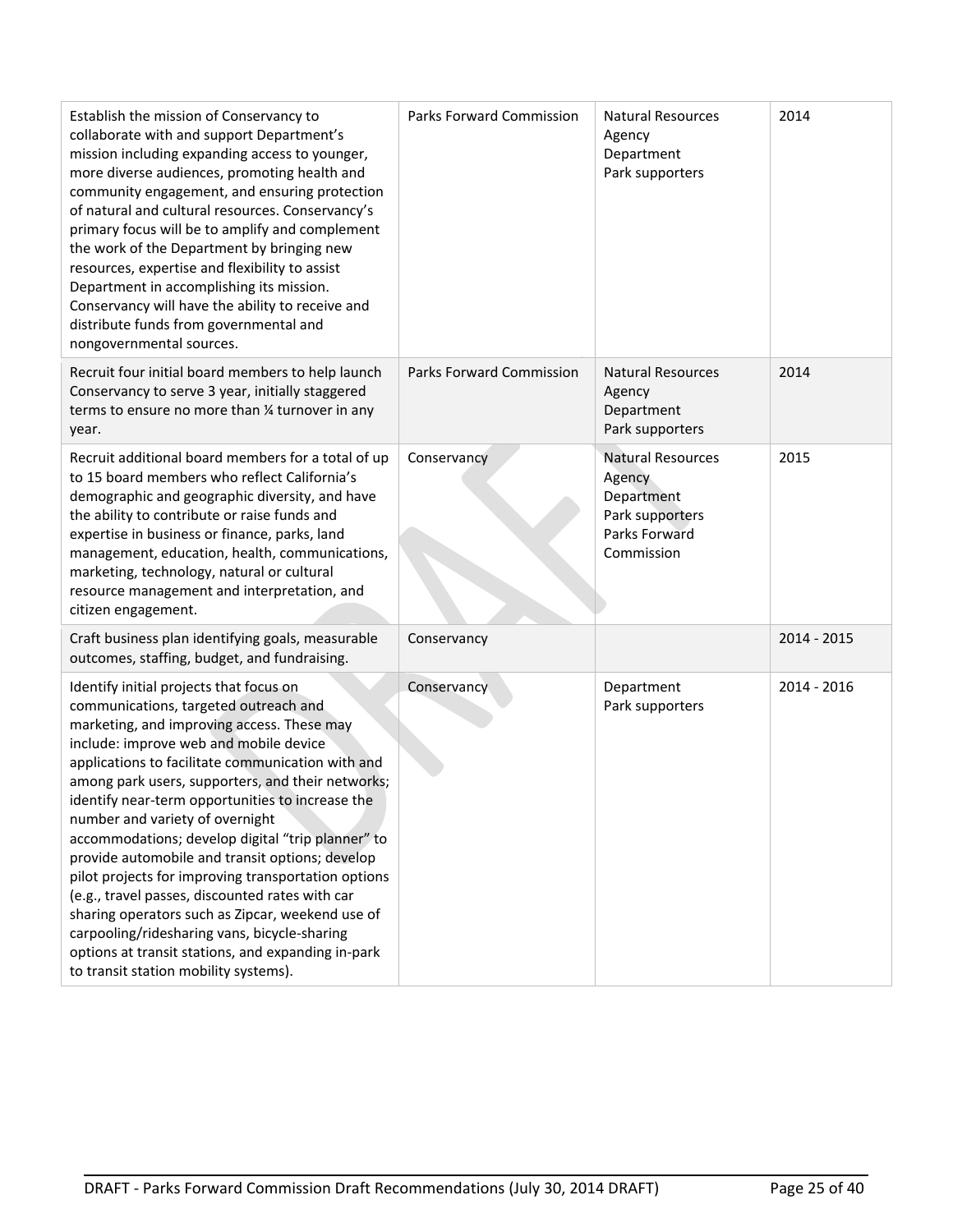| Seek legislation to authorize state appropriations<br>directly to Conservancy so long as it maintains its<br>federal and state tax exempt status and maintains<br>its primary mission of supporting California parks<br>and protected lands and provide Department with<br>flexibility in how it does business with<br>Conservancy including through partnership<br>agreements or other mechanisms. | Natural Resources Agency<br>Department<br>Conservancy | Park supporters                                                                                                            | 2015 - 2016         |
|-----------------------------------------------------------------------------------------------------------------------------------------------------------------------------------------------------------------------------------------------------------------------------------------------------------------------------------------------------------------------------------------------------|-------------------------------------------------------|----------------------------------------------------------------------------------------------------------------------------|---------------------|
| Longer-Term                                                                                                                                                                                                                                                                                                                                                                                         |                                                       |                                                                                                                            |                     |
| Raise funds and implement projects to advance<br>Department's mission and those of other<br>nonprofits supporting parks and protected land<br>throughout the state.                                                                                                                                                                                                                                 | Conservancy                                           | <b>Natural Resources</b><br>Agency<br>Department<br>Nonprofits                                                             | 2017 - 2020         |
| <b>PARKS FOR PEOPLE</b>                                                                                                                                                                                                                                                                                                                                                                             |                                                       |                                                                                                                            |                     |
| Recommendation: Protect Natural and Cultural Resources - Natural Resources                                                                                                                                                                                                                                                                                                                          |                                                       |                                                                                                                            |                     |
| Partner with Relevant Public Agencies, California Indian Tribes, Land Trusts, and Other Stakeholders to Collaboratively<br>Manage Natural Resources and Support a Network of Protected Lands Managed for Resiliency and Connectivity                                                                                                                                                                |                                                       |                                                                                                                            |                     |
| <b>Implementation Actions</b>                                                                                                                                                                                                                                                                                                                                                                       | <b>Implementing Parties</b>                           | <b>Other Key Participants</b>                                                                                              | <b>Timing</b>       |
| Identify, develop, and participate in additional<br>collaborative, landscape-scale natural resource<br>management programs and conservation<br>initiatives, including the state's Marine Protected<br>Areas, 39 of which are connected to State Park<br>lands                                                                                                                                       | Department                                            | Federal, state, and local<br>public agencies, land<br>trusts, California Indian<br>tribes, and Nonprofits                  | 2014 and<br>ongoing |
| Work with the Conservancy to determine how<br>best to encourage collaborative planning and<br>management, including specific partnership<br>projects. Collaboration may take the form of<br>creating a natural resource management advisory<br>panel.                                                                                                                                               | Department<br>Conservancy                             | Federal, state, and local<br>public agencies, land<br>trusts, California Indian<br>tribes, universities, and<br>Nonprofits | 2014 - 2015         |
| Longer-Term                                                                                                                                                                                                                                                                                                                                                                                         |                                                       |                                                                                                                            |                     |
| Identify and acquire (either by Department or<br>others) additions to the state's protected lands,<br>consistent with state recommendations for<br>adapting to climate change and with an emphasis<br>on increasing connectivity                                                                                                                                                                    | Department                                            | Federal, state, and local<br>public agencies, land<br>trusts, California Indian<br>tribes, and Nonprofits                  | 2014 and<br>ongoing |
| Recommendation: Protect Natural and Cultural Resources - Natural Resources                                                                                                                                                                                                                                                                                                                          |                                                       |                                                                                                                            |                     |
| <b>Emphasize and Address Climate Change Adaptation in Natural Resource Management</b>                                                                                                                                                                                                                                                                                                               |                                                       |                                                                                                                            |                     |
| <b>Implementation Actions</b>                                                                                                                                                                                                                                                                                                                                                                       | <b>Implementing Parties</b>                           | <b>Other Key Participants</b>                                                                                              | Timing              |
| Develop research related to climate change in<br>collaboration with others                                                                                                                                                                                                                                                                                                                          | Department                                            | Federal, state, and local<br>public agencies,<br>universities, and<br>Nonprofits                                           | 2014 and<br>ongoing |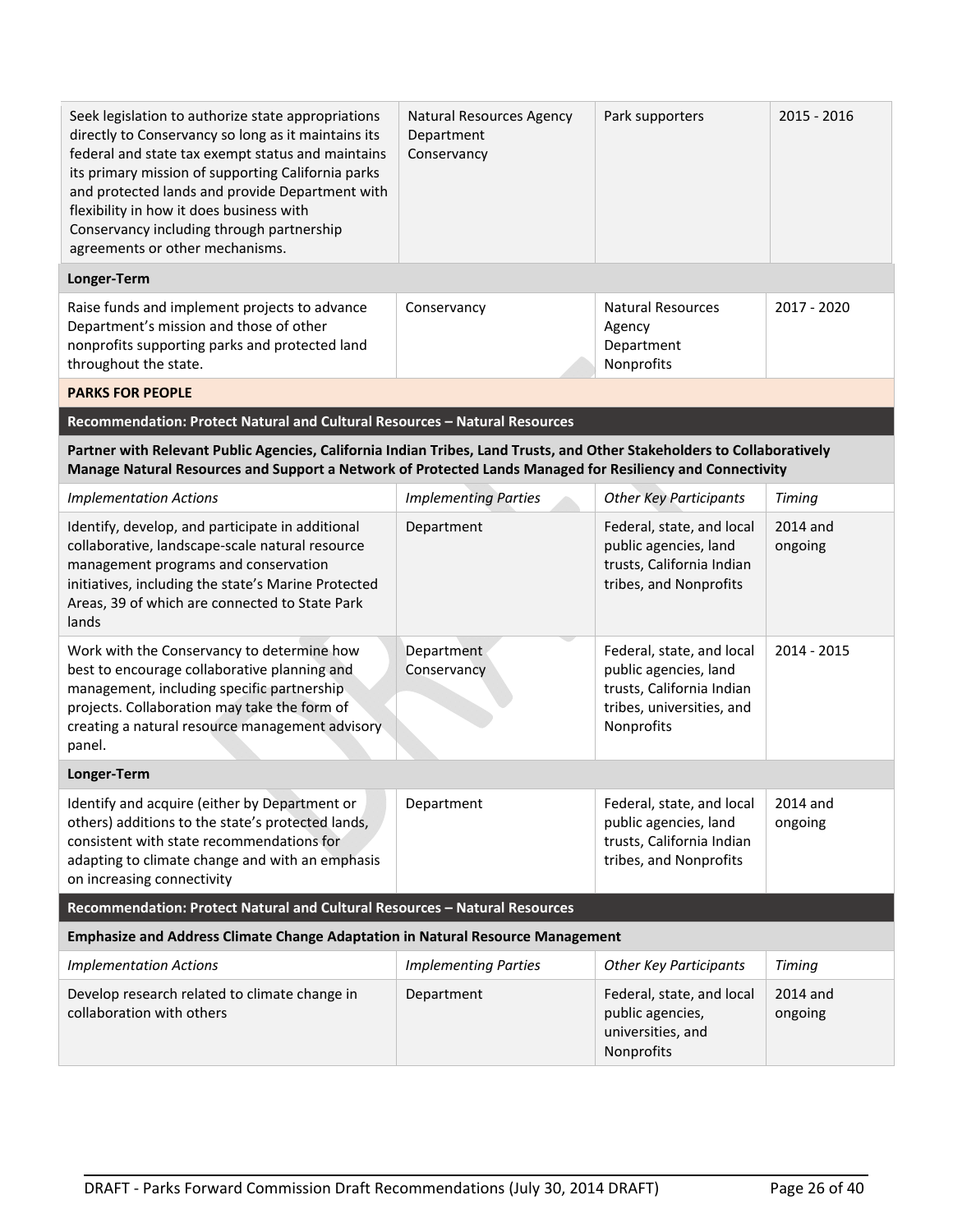| Actively manage for climate change, including,<br>potentially, strengthening ecosystem resilience<br>and protecting habitats that may serve as climate<br>refuge | Department                             | Federal, state, and local<br>public agencies,<br>universities, and<br><b>Nonprofits</b> | 2014 and<br>ongoing |
|------------------------------------------------------------------------------------------------------------------------------------------------------------------|----------------------------------------|-----------------------------------------------------------------------------------------|---------------------|
| Participate in California's overall climate change<br>adaptation strategy and planning                                                                           | Natural Resources Agency<br>Department | Other state agencies<br>involved in climate<br>change strategy and<br>planning          | 2014 and<br>ongoing |

**Recommendation: Protect Natural and Cultural Resources – Natural Resources**

**Further Develop Department's Science‐Based Natural Resource Management Program, Including Inventorying and Monitoring State Park Resources, Developing Appropriate Management‐Oriented Research, and Working with Other Stakeholders to Integrate and Improve Resource Knowledge**

| <b>Implementation Actions</b>                                                                                                                                                                                                                        | <b>Implementing Parties</b> | <b>Other Key Participants</b>                                                         | Timing              |  |
|------------------------------------------------------------------------------------------------------------------------------------------------------------------------------------------------------------------------------------------------------|-----------------------------|---------------------------------------------------------------------------------------|---------------------|--|
| Update system-wide resource assessments and<br>redesign inventory and monitoring programs to be<br>scalable to different budget and resource<br>concerns.                                                                                            | Department                  |                                                                                       | 2015                |  |
| Undertake necessary ongoing inventorying and<br>monitoring to inform adaptive resource<br>management, including any needed investments<br>in technology and training.                                                                                | Department                  |                                                                                       | 2015 and<br>ongoing |  |
| Create a lead scientist position to coordinate<br>external research projects.                                                                                                                                                                        | Department                  | California Department<br>of Human Resources<br>State Personnel Board                  | 2015 and<br>ongoing |  |
| Longer-Term                                                                                                                                                                                                                                          |                             |                                                                                       |                     |  |
| Engage university, nonprofit, and citizen science<br>programs, as well as California Indian tribal<br>nations, to integrate knowledge, develop more<br>holistic approaches, and increase understanding<br>of resources, their condition, and trends. | Department                  | Universities,<br>Nonprofits, the public,<br>California Indian tribal<br>nations       | 2015 and<br>ongoing |  |
| Develop management-oriented research by<br>improving connections to academic researchers,<br>including the University of California Natural<br>Reserve System (UCNRS).                                                                               | Department                  | Federal, state, and local<br>public agencies and<br>universities (including<br>UCNRS) | 2015 and<br>ongoing |  |
| Recommendation: Protect Natural and Cultural Resources - Cultural Resources                                                                                                                                                                          |                             |                                                                                       |                     |  |

Build partnerships with California Indian tribes, museums, academic institutions, and others to co-manage, steward, and provide education about and opportunities to experience cultural and historic heritage and resources. This should include enabling and encouraging revitalization of traditional cultural activities and the traditional use of cultural resources by California Indian tribes, consistent with park protection and management mandates, and developing a program to ensure the **long‐term protection of ancestral cultural items held by the Department.**

| <i>Implementation Actions</i>                                               | Implementing Parties | Other Key Participants | Timing      |
|-----------------------------------------------------------------------------|----------------------|------------------------|-------------|
| Develop engagement strategy for cultural and<br>historic resource partners. | Department           |                        | 2014 - 2015 |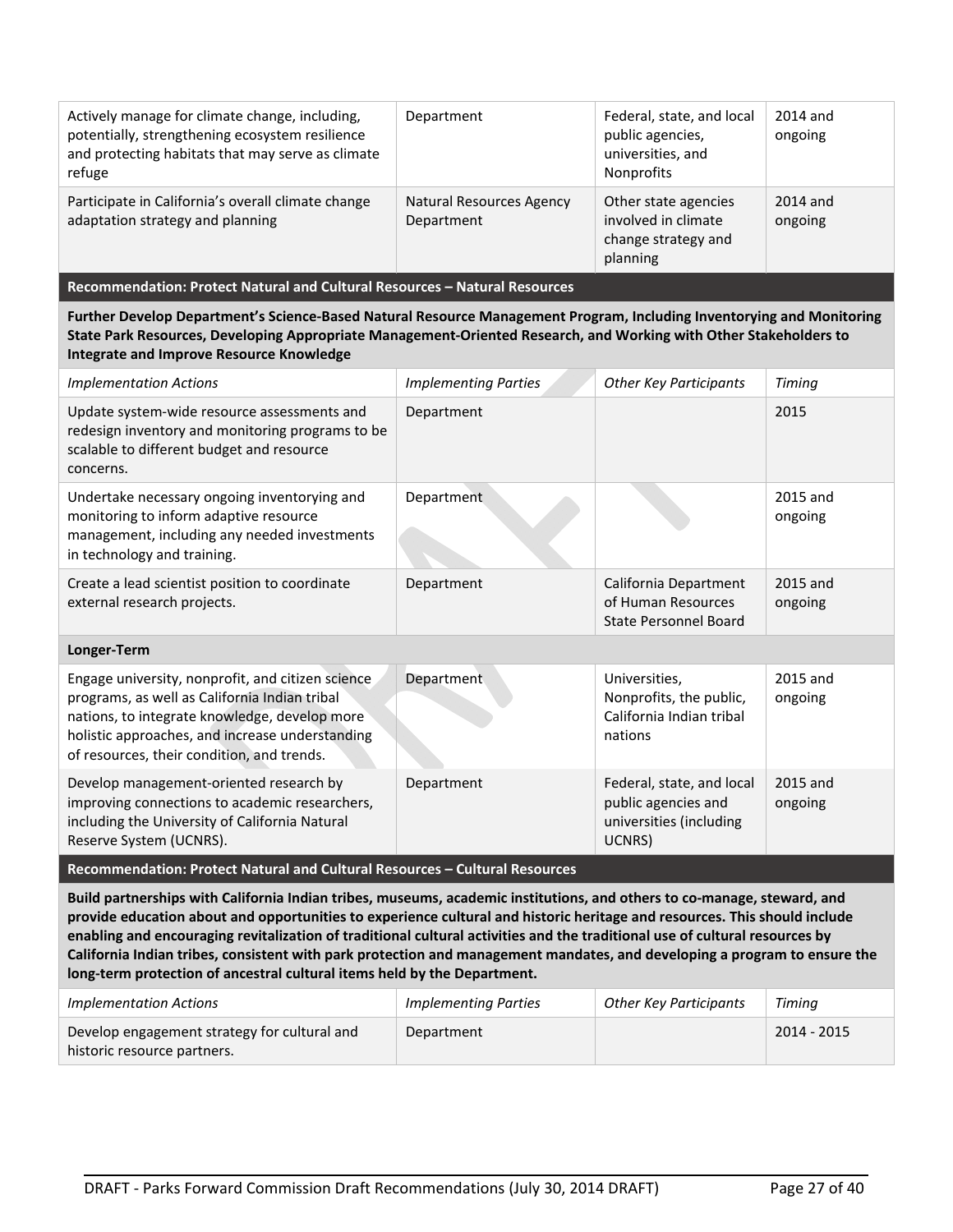| Expand and strengthen collaborative cultural<br>resource management programs, with particular<br>focus on Department programs proven effective<br>(e.g. Site Stewards)                                                                                                                                                                                                     | Department |                                                                                                                        | 2014 and<br>ongoing |
|----------------------------------------------------------------------------------------------------------------------------------------------------------------------------------------------------------------------------------------------------------------------------------------------------------------------------------------------------------------------------|------------|------------------------------------------------------------------------------------------------------------------------|---------------------|
| Longer-Term                                                                                                                                                                                                                                                                                                                                                                |            |                                                                                                                        |                     |
| Implement the engagement strategy to develop<br>projects and programs with partners that improve<br>resource protection and opportunities for sharing<br>resources with the public                                                                                                                                                                                         | Department | California Indian tribes,<br>museums and cultural<br>institutions,<br>universities,<br>HistoriCorps, and<br>Nonprofits | 2015 and<br>ongoing |
| Develop a program to enable and encourage<br>revitalization of traditional cultural activities and<br>traditional use of cultural resources by California<br>Indian tribes, consistent with park protection and<br>management mandates, and a program for<br>ensuring the long-term protection of ancestral<br>cultural items, including repatriation where<br>appropriate | Department | California Indian tribes<br>and tribal peoples, the<br>Native American<br><b>Heritage Commission</b>                   | 2015 and<br>ongoing |
| Identify and acquire (either by Department or<br>others) additional important cultural and<br>historical resources for protection and<br>stewardship.                                                                                                                                                                                                                      | Department | Other public agencies,<br>universities, museums,<br>Nonprofits, and other<br>stakeholders                              | 2015 and<br>ongoing |

**Recommendation: Protect Natural and Cultural Resources – Cultural Resources**

#### **Create Preservation Partnerships to Protect and Restore Historic Structures and Encourage Adaptive Reuse Where Appropriate**

| <b>Implementation Actions</b>                                                                                                                                                                                                                                                                                                                                                                                   | <b>Implementing Parties</b> | <b>Other Key Participants</b> | Timing              |
|-----------------------------------------------------------------------------------------------------------------------------------------------------------------------------------------------------------------------------------------------------------------------------------------------------------------------------------------------------------------------------------------------------------------|-----------------------------|-------------------------------|---------------------|
| Implement at least three pilot adaptive reuse and<br>community preservation partnership projects in<br>the next year. The five pilot projects studied and<br>developed pursuant to the Adaptive Use Project<br>that was completed in 2013 would be likely<br>candidates.                                                                                                                                        |                             |                               |                     |
| Work with the Conservancy to facilitate such<br>projects, including the ability to raise and<br>coordinate public and private funding, actively<br>seek private or nonprofit partners, create the<br>mechanisms and processes to ensure prompt<br>review and approval of arrangements that ensure<br>protection of cultural resources, encourage<br>additional public access, and reduce Department's<br>costs. | Department<br>Conservancy   |                               | 2015 and<br>ongoing |
| Create an internal financing tool for restoration<br>and adaptive reuse projects, such as a Revolving<br>Fund.                                                                                                                                                                                                                                                                                                  | Department                  |                               | 2015                |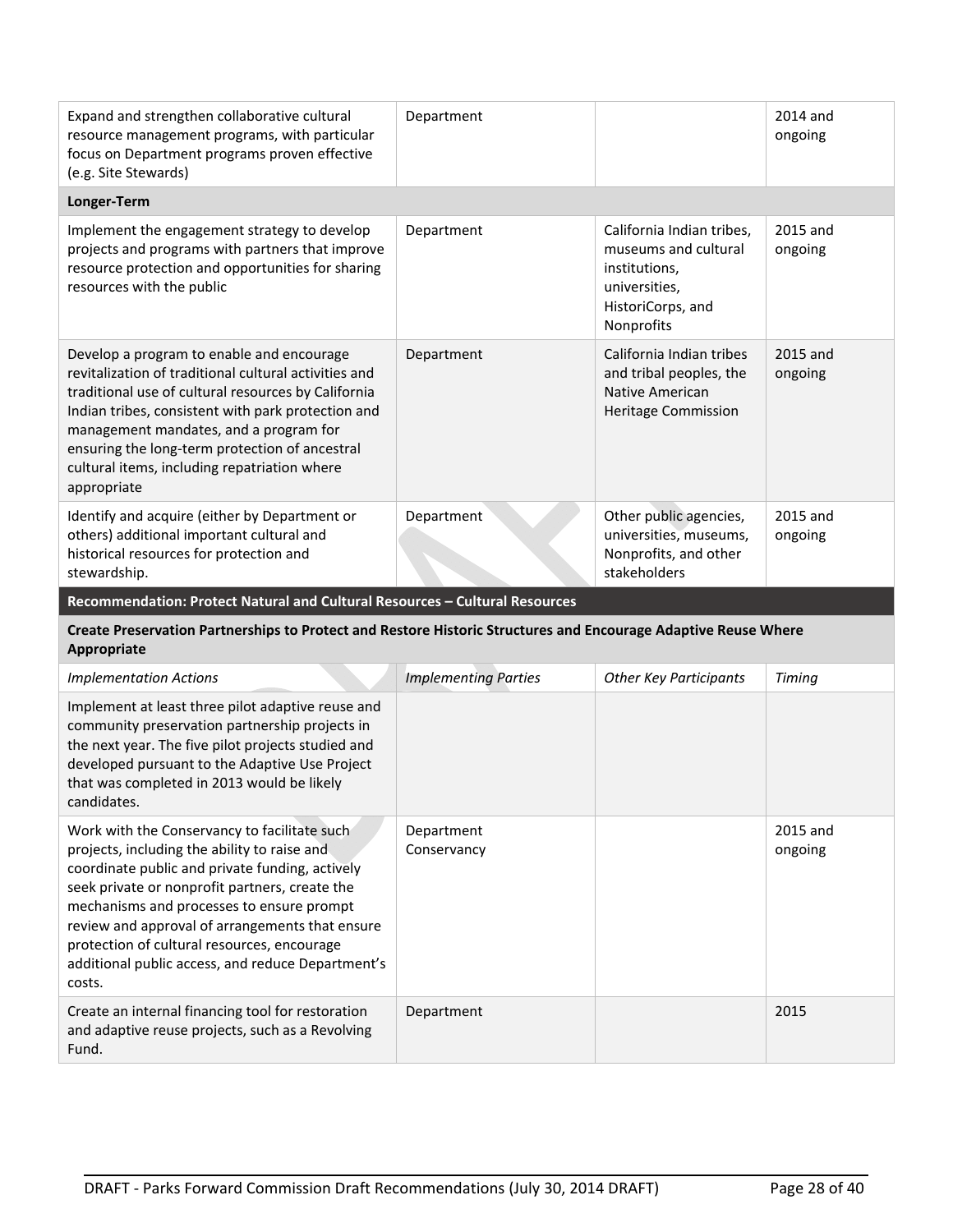| Department                                                         |                                                                             | 2015 and<br>ongoing                                                                                                        |
|--------------------------------------------------------------------|-----------------------------------------------------------------------------|----------------------------------------------------------------------------------------------------------------------------|
|                                                                    |                                                                             |                                                                                                                            |
|                                                                    |                                                                             |                                                                                                                            |
| <b>Implementing Parties</b>                                        | <b>Other Key Participants</b>                                               | Timing                                                                                                                     |
| Department                                                         |                                                                             | 2014 - 2015                                                                                                                |
| Department                                                         |                                                                             | 2014                                                                                                                       |
| Department                                                         | Conservancy<br>Nonprofits                                                   | 2015 - 2016                                                                                                                |
| Department                                                         | Nonprofits<br>Consultants                                                   | 2014 - 2015                                                                                                                |
| Department<br>Conservancy                                          | Consultants                                                                 | 2014 - 2015                                                                                                                |
|                                                                    |                                                                             |                                                                                                                            |
| Department                                                         |                                                                             | Ongoing on Bi-<br>annual basis                                                                                             |
| Department<br>Conservancy<br><b>Community Groups</b><br>Nonprofits | Local/Regional Gov't<br>Agencies<br><b>Private Funders</b>                  | 2017                                                                                                                       |
|                                                                    | programs and park amenities that make park experiences relevant to visitors | Expand access to parks in underserved and urban areas, including development of interpretation and environmental education |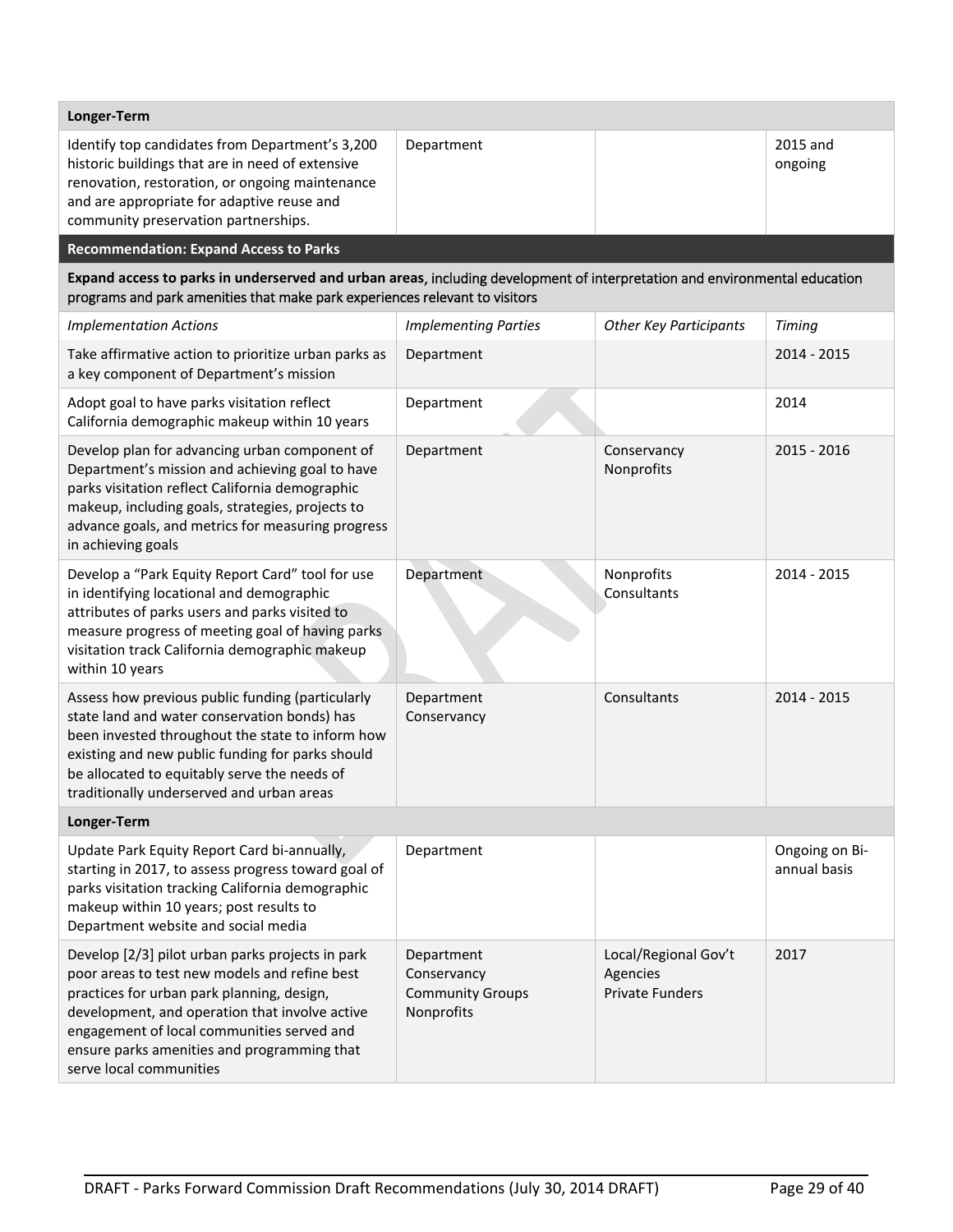| Identify legal, planning, and policy barriers for<br>prompt implementation of urban park strategies<br>and develop appropriate legislative and policy<br>strategies and tools for removing barriers                                                                                                                                                                                                                                                          | Department<br>Conservancy<br>Nonprofits                                |                                                                            | Ongoing             |
|--------------------------------------------------------------------------------------------------------------------------------------------------------------------------------------------------------------------------------------------------------------------------------------------------------------------------------------------------------------------------------------------------------------------------------------------------------------|------------------------------------------------------------------------|----------------------------------------------------------------------------|---------------------|
| <b>Recommendation: Expand Access to Parks</b>                                                                                                                                                                                                                                                                                                                                                                                                                |                                                                        |                                                                            |                     |
| Improve transportation options to broaden parks access, including opening communications between park and transportation<br>officials to determine how rail and bus resources can expand park access                                                                                                                                                                                                                                                         |                                                                        |                                                                            |                     |
| <b>Implementation Actions</b>                                                                                                                                                                                                                                                                                                                                                                                                                                | <b>Implementing Parties</b>                                            | <b>Other Key Participants</b>                                              | Timing              |
| Develop digital "trip planner" technology that<br>provides easy access to updated automobile and<br>transit options to parks, comparable to trip<br>planner features currently available on many<br>transit, tourism, and leisure websites such as Bay<br>Area Open Space Council's "Transit & Trails" or<br>Portland Oregon's "Tri-met Transit to Trails"                                                                                                   | Department<br>Conservancy<br><b>Regional Parks</b>                     | <b>Private Funders</b>                                                     | 2014 - 2016         |
| Develop [2/3] pilot projects that test new<br>approaches for improving transportation access to<br>parks in both urban and other traditionally<br>underserved areas, including potential travel<br>passes, discounted rates with car sharing<br>operators such as Zipcar, weekend use of<br>carpooling/ridesharing vans, bicycle-sharing<br>options at transit stations, and expanding in-park<br>mobility systems to connect transit stations with<br>parks | Department<br>Conservancy<br><b>Regional Parks</b>                     | Public/Private<br>Transportation<br>Providers<br>Nonprofits                | 2014 - 2016         |
| Commence dialogue among park and transit<br>officials to coordinate park transit strategies,<br>goals, and projects                                                                                                                                                                                                                                                                                                                                          | Department<br><b>Regional Parks</b><br><b>Transportation Providers</b> |                                                                            | 2014 - 2016         |
| Longer-Term                                                                                                                                                                                                                                                                                                                                                                                                                                                  |                                                                        |                                                                            |                     |
| Assess pilot transportation projects and develop<br>plan for continuing, refining and expanding<br>transportation projects that have proven<br>successful                                                                                                                                                                                                                                                                                                    | Department<br>Conservancy                                              | Public/Private<br>Transportation<br>Providers<br>Nonprofits                | 2017 and<br>Ongoing |
| <b>Recommendation: Expand Access to Parks</b>                                                                                                                                                                                                                                                                                                                                                                                                                |                                                                        |                                                                            |                     |
| Support Integrated Network of Local, Regional, State, and Federal Park Lands for Park Users                                                                                                                                                                                                                                                                                                                                                                  |                                                                        |                                                                            |                     |
| <b>Implementation Actions</b>                                                                                                                                                                                                                                                                                                                                                                                                                                | <b>Implementing Parties</b>                                            | <b>Other Key Participants</b>                                              | Timing              |
| Identify [2/3] new opportunities for increasing<br>visitor use by improving the visitor experience<br>through coordinated parks operations,<br>programming, interpretation and facilities with<br>other parks providers                                                                                                                                                                                                                                      | Department                                                             | Conservancy<br>Local, Regional, and<br><b>National Parks</b><br>Nonprofits | 2014 - 2015         |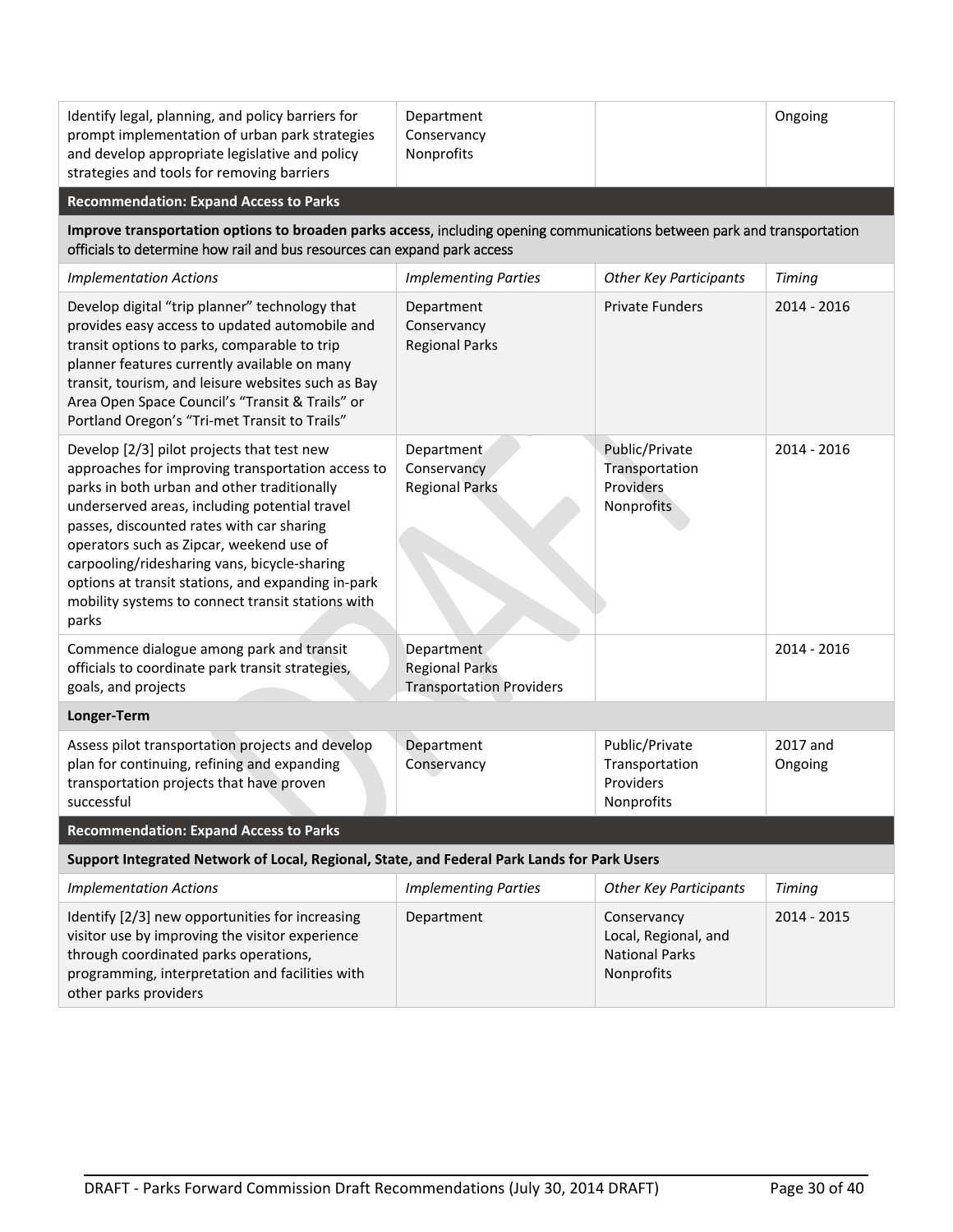| Longer-Term                                                                                                                                                                                                                                                                                                                                                                                                 |                             |                                                                                                              |                     |  |
|-------------------------------------------------------------------------------------------------------------------------------------------------------------------------------------------------------------------------------------------------------------------------------------------------------------------------------------------------------------------------------------------------------------|-----------------------------|--------------------------------------------------------------------------------------------------------------|---------------------|--|
| Develop longer term plan for coordinated parks<br>operations, programming, interpretation, and<br>facilities with other parks providers                                                                                                                                                                                                                                                                     | Department                  | Conservancy<br>Local, Regional, and<br><b>National Parks</b><br>Nonprofits                                   | 2016 and<br>Ongoing |  |
| <b>Recommendation: Expand Access to Parks</b>                                                                                                                                                                                                                                                                                                                                                               |                             |                                                                                                              |                     |  |
| Create digital, multi-lingual communication tools, including social media that encourage and facilitate parks use by providing<br>information on nearby parks, activities, amenities, and transportation options.                                                                                                                                                                                           |                             |                                                                                                              |                     |  |
| <b>Implementation Actions</b>                                                                                                                                                                                                                                                                                                                                                                               | <b>Implementing Parties</b> | <b>Other Key Participants</b>                                                                                | Timing              |  |
| Develop plan for providing appropriate levels of<br>wireless internet connectivity in state parks,<br>including identification of appropriate state parks<br>and locations within state parks and third-party<br>providers                                                                                                                                                                                  | Department                  | Third-Party Internet<br>Providers                                                                            | $2014 - 2015$       |  |
| Develop user-friendly digital information and "trip<br>planner" tools that identify important park<br>information for users, including trails, bike routes,<br>picnic sites, overnight accommodations, parking,<br>recreational amenities, a snapshot of individual<br>park histories and resources, and events in parks,<br>as well as automobile and other transit and<br>transportation options to parks | Department<br>Conservancy   | Public/Private<br>Transportation<br>Providers<br><b>Other Parks Entities</b><br>Nonprofits<br><b>Funders</b> | 2014 - 2016         |  |
| Advance "Google Trekker" in California parks to<br>provide images of trails, campsites and amenities<br>for visitors to assess quality, difficulty, and<br>accessibility of trails and other park features and<br>amenities                                                                                                                                                                                 | Department<br>Google        | Conservancy                                                                                                  | $2014 - 2016$       |  |
| Longer-Term                                                                                                                                                                                                                                                                                                                                                                                                 |                             |                                                                                                              |                     |  |
| Implement plan for providing appropriate levels of<br>wireless internet connectivity in appropriate state<br>parks                                                                                                                                                                                                                                                                                          |                             |                                                                                                              | 2016                |  |
| <b>Recommendation: Expand Access to Parks</b>                                                                                                                                                                                                                                                                                                                                                               |                             |                                                                                                              |                     |  |
| Increase the Number and Variety of Overnight Accommodations                                                                                                                                                                                                                                                                                                                                                 |                             |                                                                                                              |                     |  |
| <b>Implementation Actions</b>                                                                                                                                                                                                                                                                                                                                                                               | <b>Implementing Parties</b> | <b>Other Key Participants</b>                                                                                | Timing              |  |
| Install XXX New Rustic Cabins in State Parks by<br>2015                                                                                                                                                                                                                                                                                                                                                     | Department<br>Nonprofits    |                                                                                                              | 2015                |  |
| Design environmentally-sustainable,<br>reasonably-priced rustic cabins for installation<br>in key state parks                                                                                                                                                                                                                                                                                               | Department                  | Cal Poly                                                                                                     | Summer 2014         |  |
| Complete code check for new cabins<br>preparatory for manufacturing                                                                                                                                                                                                                                                                                                                                         | Department                  |                                                                                                              | Summer 2014         |  |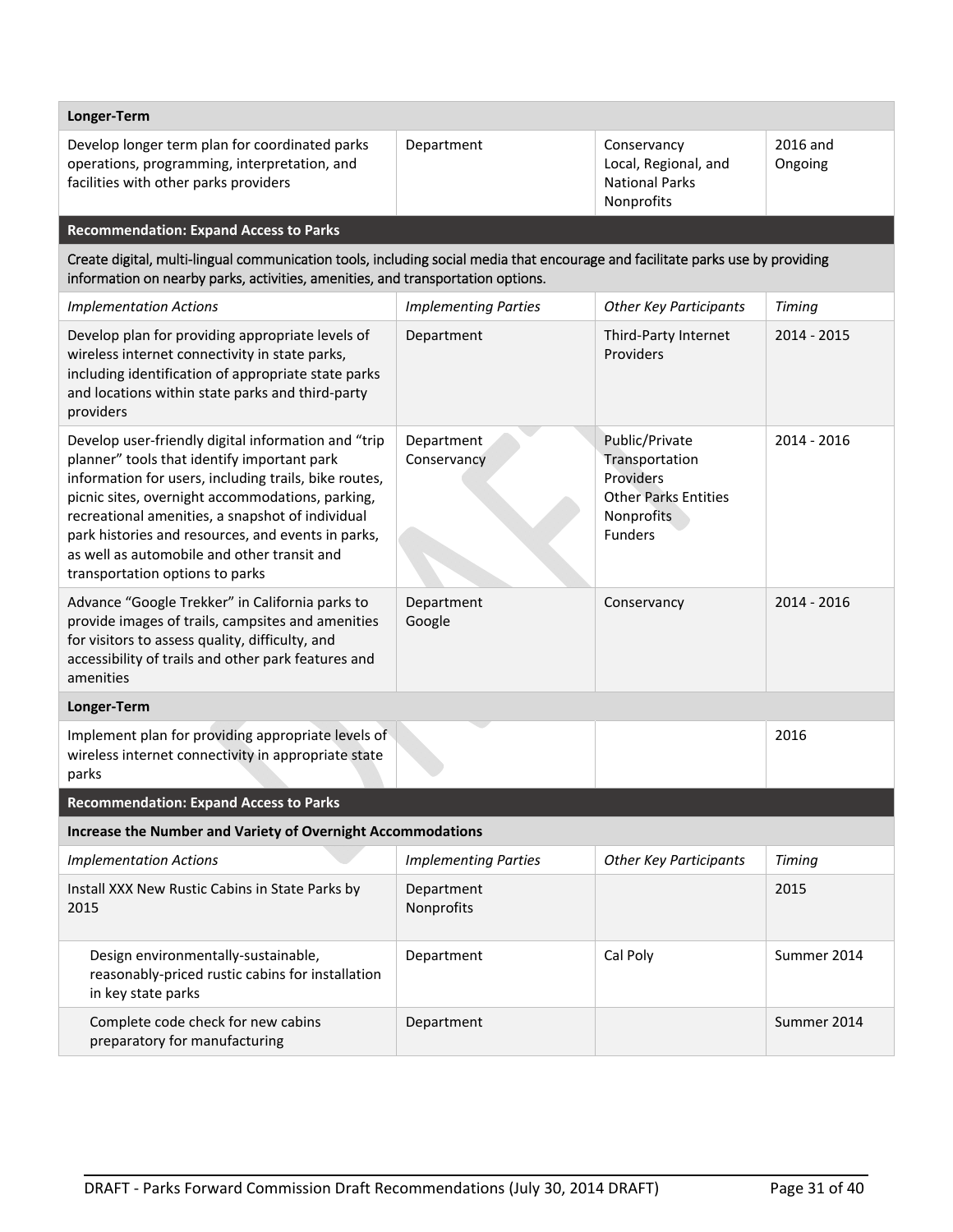| Complete site assessment analysis to confirm<br>number of initial cabin projects, location(s)<br>and infrastructure requirements for new cabin<br>development        | Department                              |        | 2014          |
|----------------------------------------------------------------------------------------------------------------------------------------------------------------------|-----------------------------------------|--------|---------------|
| Identify partner(s) for initial pilot cabin<br>project(s)                                                                                                            | Department<br>Nonprofits                |        | 2014          |
| Negotiate/execute operating agreement(s)                                                                                                                             | Department<br>Nonprofits                |        |               |
| Complete business plan(s) and financing                                                                                                                              | Department<br>Nonprofits                | Lender |               |
| Secure permits/approvals                                                                                                                                             | Department<br>Nonprofits                |        |               |
| Install cabins and commence reservations and<br>use of cabins                                                                                                        | Nonprofits                              |        |               |
| Create mechanisms for coordinating ongoing<br>operations and natural resources stewardship                                                                           | Department<br>Nonprofits                |        | Ongoing       |
| Longer-Term                                                                                                                                                          |                                         |        |               |
| Develop and implement long-term plan for<br>expanding lodging options in state parks,<br>consistent with protecting natural and cultural<br>resources and landscapes | Department<br>Conservancy<br>Nonprofits |        | 2017          |
| Assemble "Planning Team"                                                                                                                                             | Department<br>Conservancy<br>Nonprofits |        | 2016          |
| Evaluate pilot cabin project (process and<br>operations) and identify/implement efficiency<br>improvements for future projects                                       | Department<br>Nonprofits                | Lender | 2016 - 2017   |
| Assess demand - numbers (reservations and<br>vacancies), revenues/costs, types of lodging,<br>and locations                                                          | <b>Planning Team</b>                    |        | 2016 - 2017   |
| Develop phased plan for installing additional<br>lodging options to meet projected demand                                                                            | <b>Planning Team</b>                    |        | 2016 - 2017   |
| Identify partners for future projects and<br>launch future projects                                                                                                  | <b>Planning Team</b>                    |        | $2016 - 2017$ |
| Develop partner training and mentoring processes<br>to ensure consistency in quality of<br>project/amenities, service levels, and<br>maintenance                     | Department                              |        | 2016 - 2017   |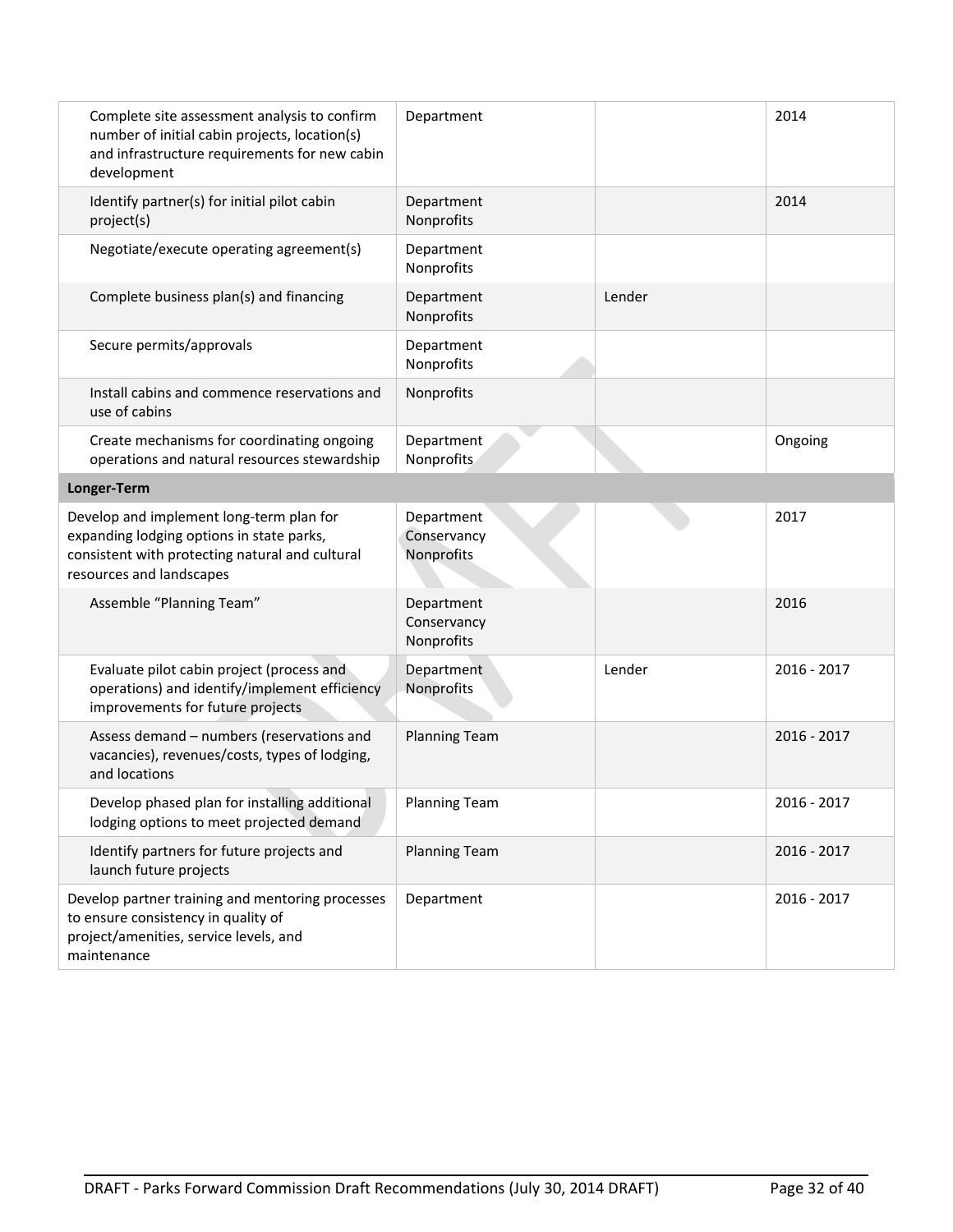| <b>Recommendation: Expand Access to Parks</b>                                                                                                                                                                                                                                                                                                    |                             |                                                 |             |  |
|--------------------------------------------------------------------------------------------------------------------------------------------------------------------------------------------------------------------------------------------------------------------------------------------------------------------------------------------------|-----------------------------|-------------------------------------------------|-------------|--|
| Develop a strategic marketing program and active communications strategy to identify and reach potential new park visitors                                                                                                                                                                                                                       |                             |                                                 |             |  |
| <b>Implementation Actions</b>                                                                                                                                                                                                                                                                                                                    | <b>Implementing Parties</b> | <b>Other Key Participants</b>                   | Timing      |  |
| Create a team to identify, assess, and develop<br>communications strategies, target audiences,<br>messages, goals, and metrics                                                                                                                                                                                                                   | Team<br>Department          |                                                 | 2014 - 2015 |  |
| Implement communications strategy and track<br>progress against goals                                                                                                                                                                                                                                                                            | Team<br>Department          |                                                 | 2014 - 2015 |  |
| Longer-Term                                                                                                                                                                                                                                                                                                                                      |                             |                                                 |             |  |
| Annually assess progress against goals                                                                                                                                                                                                                                                                                                           | Department                  |                                                 | 2017 - 2020 |  |
| <b>Recommendation: Expand Access to Parks</b>                                                                                                                                                                                                                                                                                                    |                             |                                                 |             |  |
| Recruit and train a more diverse set of park professionals who reflect California's cultural diversity                                                                                                                                                                                                                                           |                             |                                                 |             |  |
| <b>Implementation Actions</b>                                                                                                                                                                                                                                                                                                                    | <b>Implementing Parties</b> | <b>Other Key Participants</b>                   | Timing      |  |
| Target recruitment of volunteers, interns, and<br>staff from diverse California communities, and set<br>goals and metrics for recruitment                                                                                                                                                                                                        | Team<br>Department          | Conservancy                                     | 2014 - 2015 |  |
| Design and implement "Teach for America"<br>professional parks training and mentoring<br>program                                                                                                                                                                                                                                                 | Team<br>Department          | Conservancy                                     | 2014 - 2015 |  |
| Longer-Term                                                                                                                                                                                                                                                                                                                                      |                             |                                                 |             |  |
| Annually assess progress against goals                                                                                                                                                                                                                                                                                                           | Department                  | Conservancy                                     | 2017 - 2020 |  |
| <b>Recommendation: Engage Younger Generations</b>                                                                                                                                                                                                                                                                                                |                             |                                                 |             |  |
| <b>Increase Outdoor Education and Recreational Opportunities</b>                                                                                                                                                                                                                                                                                 |                             |                                                 |             |  |
| <b>Implementation Actions</b>                                                                                                                                                                                                                                                                                                                    | <b>Implementing Parties</b> | <b>Other Key Participants</b>                   | Timing      |  |
| Expand and strengthen educational, interpretive,<br>and outdoor recreational park programming,<br>amenities, and facilities for younger generations,<br>with particular focus on Department educational<br>programs proven effective                                                                                                             | Department                  | Schools<br>Nonprofits<br><b>Private Funders</b> | 2014 - 2015 |  |
| Define specific goals, aggressive goals and<br>strategies, and metrics for measuring results of<br>educational and outdoor recreational<br>programming, facilities, and amenities for younger<br>generations to assess number and diversity of<br>younger generations served as well as<br>sustainability of programs, amenities, and facilities | Department                  | Nonprofits                                      | 2014 - 2015 |  |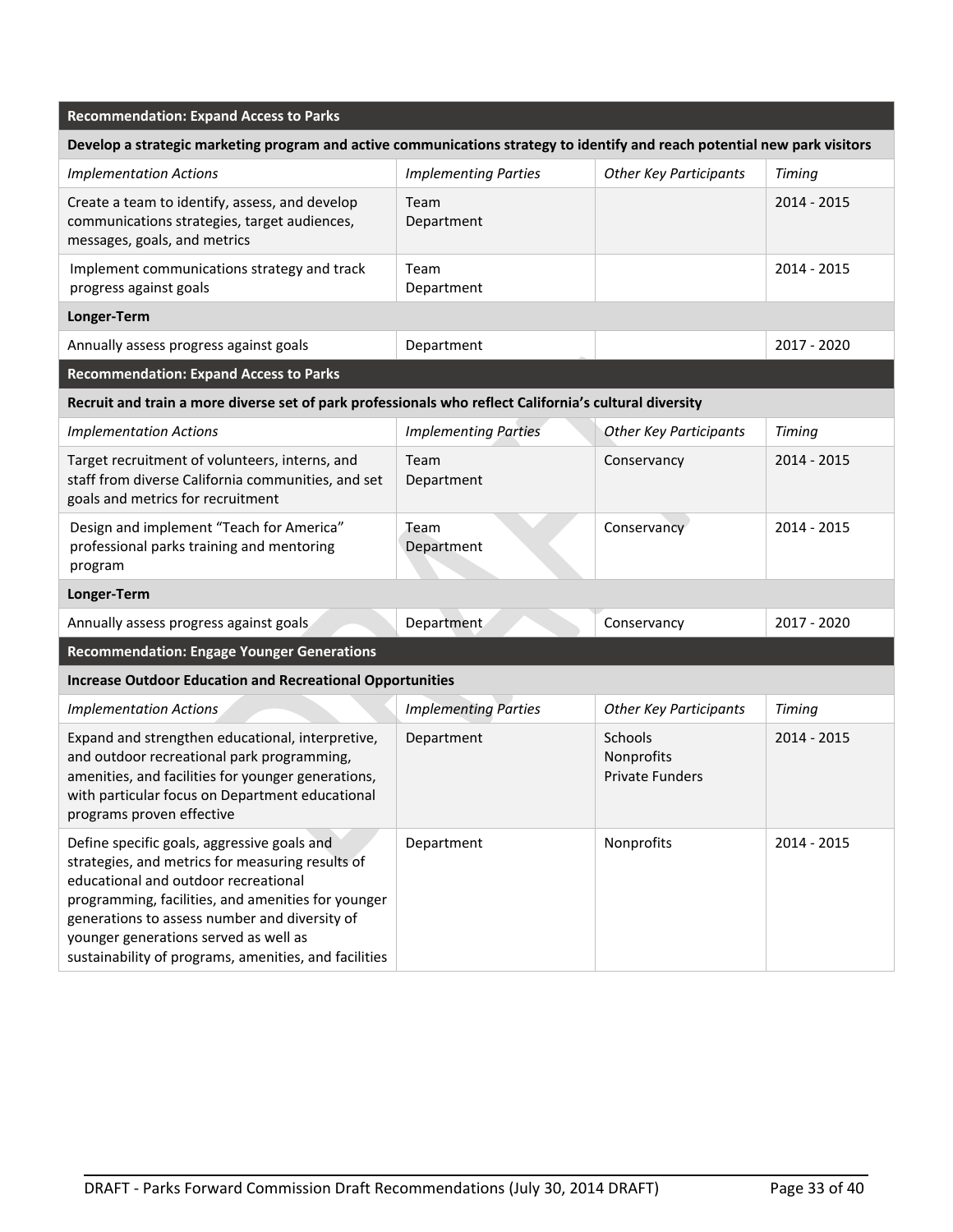| Longer-Term                                                                                                                                                                                                                                        |                                                                  |                                                   |                          |  |
|----------------------------------------------------------------------------------------------------------------------------------------------------------------------------------------------------------------------------------------------------|------------------------------------------------------------------|---------------------------------------------------|--------------------------|--|
| Develop tools for assessing success of younger<br>generation educational and outdoor recreation<br>programming and amenities, and assess progress<br>of achieving goals                                                                            | Department                                                       | Nonprofits                                        | 2016 and<br>Ongoing      |  |
| <b>Recommendation: Engage Younger Generations</b>                                                                                                                                                                                                  |                                                                  |                                                   |                          |  |
| Recruit and Train Younger Generations as Park Volunteers and Professionals                                                                                                                                                                         |                                                                  |                                                   |                          |  |
| <b>Implementation Actions</b>                                                                                                                                                                                                                      | <b>Implementing Parties</b>                                      | <b>Other Key Participants</b>                     | <b>Timing</b>            |  |
| Target recruitment of volunteers, interns, and<br>staff from traditionally under-represented<br>communities                                                                                                                                        | Department                                                       |                                                   | Immediate and<br>Ongoing |  |
| Expand intern and temporary work programs that<br>provide a path through training and skills<br>development for more young adults to enter park-<br>related careers                                                                                | Department                                                       | Nonprofits<br>Universities<br>CCC and local corps | Immediate and<br>Ongoing |  |
| <b>Recommendation: Promote Healthy Lifestyles and Communities</b>                                                                                                                                                                                  |                                                                  |                                                   |                          |  |
| Develop and Refine Planning and Measuring Tools for Linking Parks Use with Improved Public Health                                                                                                                                                  |                                                                  |                                                   |                          |  |
| <b>Implementation Actions</b>                                                                                                                                                                                                                      | <b>Implementing Parties</b>                                      | <b>Other Key Participants</b>                     | Timing                   |  |
| Using census and GIS data, identify the best<br>locations for pilot health-related park projects;<br>plan, design and implement XX pilot health-<br>related projects [include examples of types of<br>potential projects]                          | Department<br><b>Healthcare Providers</b><br>Conservancy         |                                                   | $2015 - 2016$            |  |
| Longer-Term                                                                                                                                                                                                                                        |                                                                  |                                                   |                          |  |
| Develop more sophisticated tools for and metrics<br>for measuring how park uses reduce healthcare<br>costs and improve public health as relates to both<br>pilot projects and park use more broadly                                                | Department<br><b>Healthcare Providers</b><br><b>Universities</b> |                                                   | Ongoing                  |  |
| Recommendation: Promote Healthy Lifestyles and Communities                                                                                                                                                                                         |                                                                  |                                                   |                          |  |
| Create Partnerships with Healthcare Providers to Advance Projects that Encourage Healthy Behaviors                                                                                                                                                 |                                                                  |                                                   |                          |  |
| <b>Implementation Actions</b>                                                                                                                                                                                                                      | <b>Implementing Parties</b>                                      | <b>Other Key Participants</b>                     | Timing                   |  |
| Develop tools, programs, and projects for<br>communicating health benefits associated with<br>parks and outdoor recreation                                                                                                                         | Department<br><b>Healthcare Providers</b>                        |                                                   | 2015 and<br>Ongoing      |  |
| Develop pilot projects that provide incentives for<br>healthy behavior, including "park prescriptions"<br>which are directives from health professionals to<br>patients to engage in outdoor recreation activities<br>to improve health conditions | Department<br><b>Healthcare Providers</b>                        |                                                   | 2015 and<br>Ongoing      |  |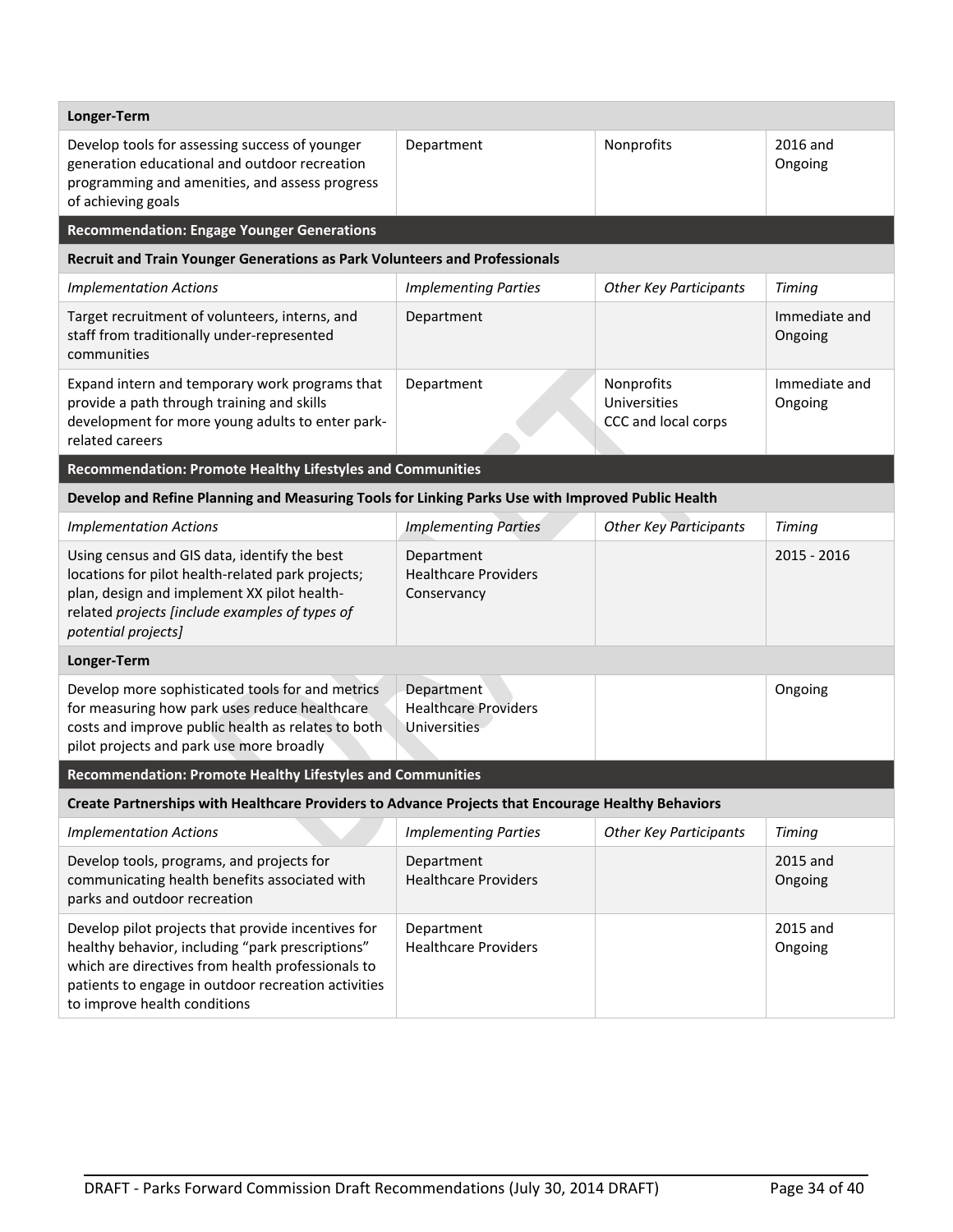| Recommendation: Promote Healthy Lifestyles and Communities                                                                      |                                                                                                               |                               |                     |  |
|---------------------------------------------------------------------------------------------------------------------------------|---------------------------------------------------------------------------------------------------------------|-------------------------------|---------------------|--|
| Collaborate with Local, Regional, and National Parks to Address Health Conditions, Public Health Issues, and Health Disparities |                                                                                                               |                               |                     |  |
| <b>Implementation Actions</b>                                                                                                   | <b>Implementing Parties</b>                                                                                   | <b>Other Key Participants</b> | <b>Timing</b>       |  |
| Create a mosaic of resources that connect public<br>health departments and healthcare systems with<br>parks                     | Department<br><b>Public Park Providers</b><br><b>Public Health Departments</b><br><b>Healthcare Providers</b> |                               | 2015 and<br>Ongoing |  |
| Create materials and means to communicate the<br>health benefits of outdoor activities                                          | Department<br><b>Public Park Providers</b><br><b>Public Health Departments</b><br><b>Healthcare Providers</b> |                               | 2015 and<br>Ongoing |  |
| Longer-Term                                                                                                                     |                                                                                                               |                               |                     |  |
| Expand health-related special events in parks,<br>including performing arts, sporting, and healthy<br>food events               | Department<br>Park Providers<br>Nonprofits                                                                    |                               | 2016 and<br>Ongoing |  |
| Recommendation: Promote Healthy Lifestyles and Communities                                                                      |                                                                                                               |                               |                     |  |
| <b>Expand Healthy Food Options in Parks</b>                                                                                     |                                                                                                               |                               |                     |  |
| <b>Implementation Actions</b>                                                                                                   | <b>Implementing Parties</b>                                                                                   | <b>Other Key Participants</b> | Timing              |  |
| Create and adopt standards, guidelines, tools, and<br>resources to ensure healthy food options in parks                         | Department                                                                                                    | Nonprofits                    | 2015                |  |
| Consider replicating a system like the National<br>Park System's "Healthy and Sustainable Food<br>Program"                      | Department                                                                                                    | Nonprofits                    | 2015 - 2016         |  |
| <b>DEDICATED FUNDING FOR THE FUTURE</b>                                                                                         |                                                                                                               |                               |                     |  |
| <b>Implementation Actions</b>                                                                                                   | <b>Implementing Parties</b>                                                                                   | <b>Other Key Participants</b> | Timing              |  |
| Continue to reduce backlog of unmet<br>maintenance needs of Department.                                                         | Administration                                                                                                | Conservancy                   | 2015 - 2016         |  |
| Ensure efficient operations, increased revenue<br>generation, and ongoing General Fund support for<br>Department.               | Administration                                                                                                |                               | 2014 - 2016         |  |
| Determine existing park unit costs                                                                                              | Department<br><b>Planning Team</b>                                                                            |                               | 2014 - 2015         |  |
| Establish basic service and staffing                                                                                            | Department<br><b>Planning Team</b>                                                                            |                               | 2014 - 2015         |  |
| Analyze actual maintenance costs (backlog and<br>ongoing)                                                                       | Department<br><b>Planning Team</b>                                                                            |                               | 2014 - 2015         |  |
| Identify revenue generation targets and plan to<br>implement                                                                    | Department<br><b>Planning Team</b>                                                                            |                               | 2014 - 2015         |  |
| Undertake analysis and identify recommended<br>funding levels                                                                   | Department<br><b>Planning Team</b>                                                                            |                               | 2014 - 2015         |  |
| Develop dedicated source of public funding for<br>California parks and protected lands.                                         | Administration<br>Nonprofits                                                                                  |                               | 2015-2016           |  |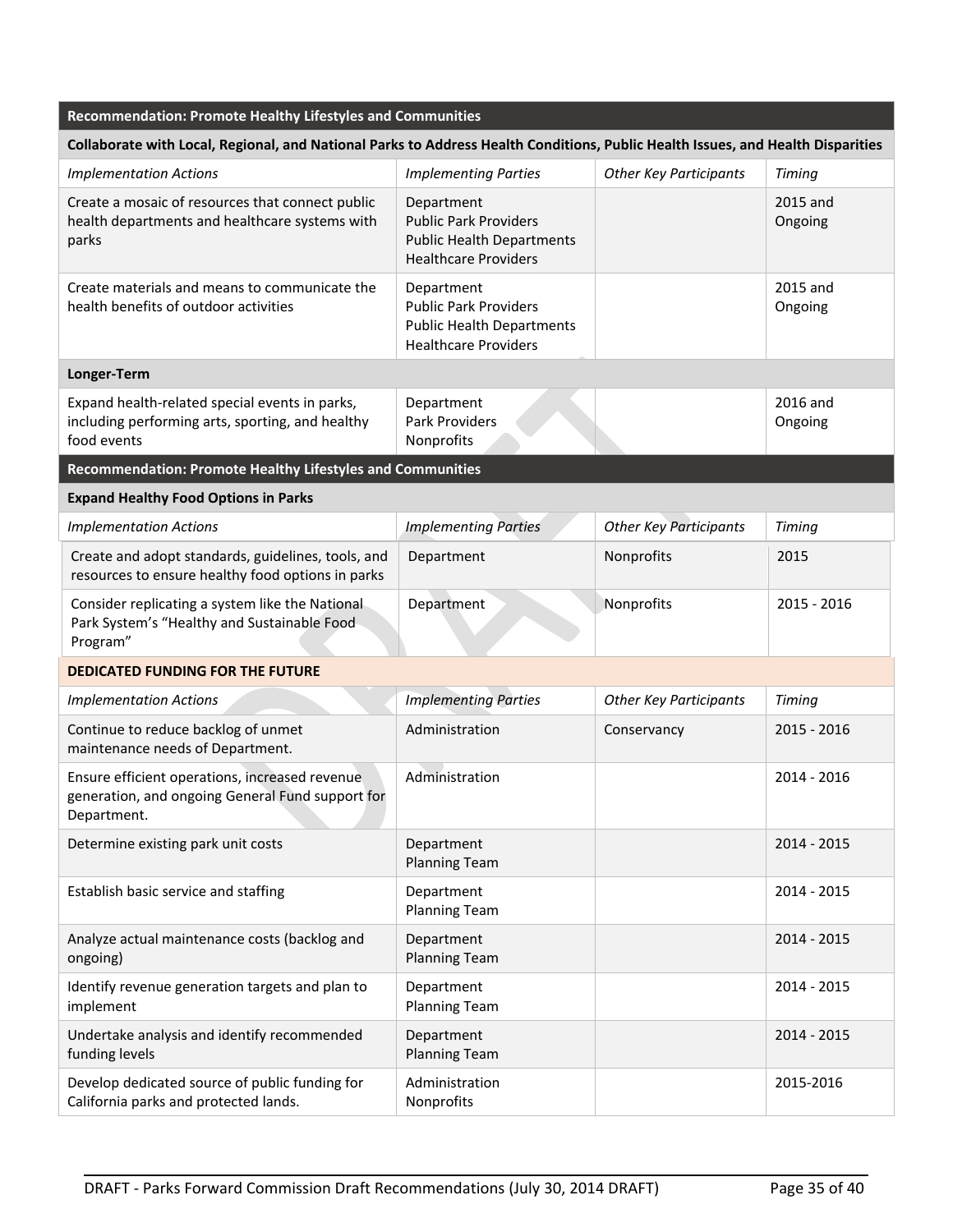| Longer-Term                                                                                                                                               |                               |                                  |             |
|-----------------------------------------------------------------------------------------------------------------------------------------------------------|-------------------------------|----------------------------------|-------------|
| Ensure sufficient ongoing investments in<br>Department and statewide for parks and<br>protected lands to ensure California's current and<br>future needs. | Administration<br>Legislature | <b>Nonprofits</b><br>Conservancy | 2017 - 2020 |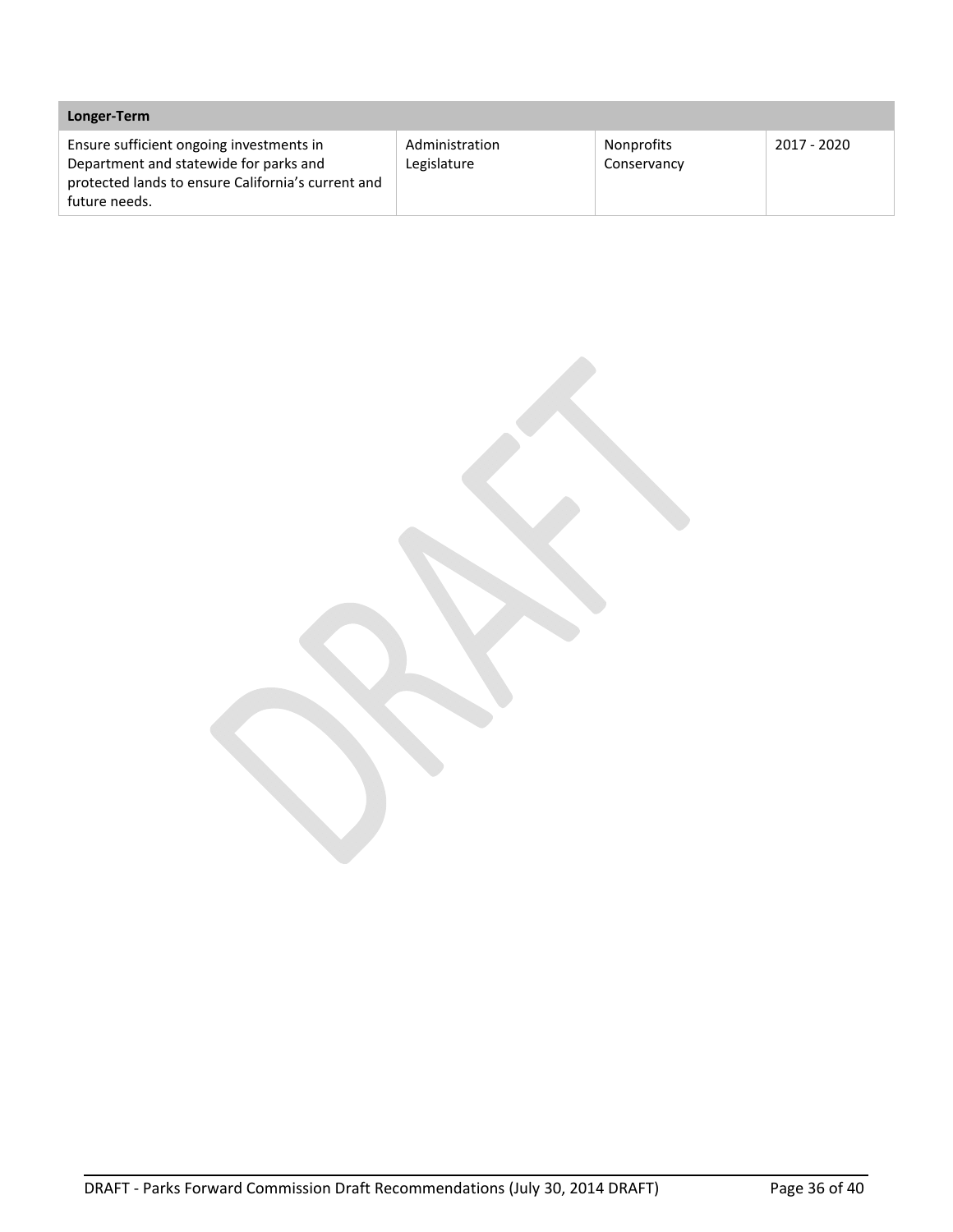# APPENDIX D: SOURCES

The Commission along with its staff and consultants reviewed many documents. Following is a list of illustrative sources that informed the effort. A source's inclusion does not imply the Commission's endorsement.

- Bay Area Economics. "Park Enterprise Concepts." California State Parks Foundation, September 6, 2006.
- BBC Research and Consulting. "California Outdoor Recreation Economic Study: State Park System Contributions and Benefits." Prepared for the California Department of Parks and Recreation, 2011.
- BBC Research and Consulting. "California Outdoor Recreation Economic Study: Statewide System Contributions and Benefits." Prepared for the California Department of Parks and Recreation, 2011.
- BBC Research and Consulting. "Economic Contribution of Outdoor Recreation in California Fact Sheet." Prepared for the California Department of Parks and Recreation, 2010.
- Blue Ribbon Citizen's Advisory Committee. "Recommendations to the California Department of Parks and Recreation." April 22, 1992.
- Blue Sky Consulting Group. "Feasibility of Expanding Public Funding Sources to Support the California State Park System." Prepared for the California State Parks Foundation, September, 2006.
- Butler, Mary Ellen, *Prophet of the Parks: The Story of William Penn Mott, Jr.*, The National Recreation Park Association, 1999.
- Buttice, Matthew K. and Jennifer Ruffolo, "California State Parks: A Budget Overview," CRB 13‐002, November 2013
- California Department of Finance. "Governor's Budget 2012‐2013: Salaries and Wages Supplement." 2012.
- California Department of Parks and Recreation. "Acquisition Planning Process." Departmental Notice 2002‐16, December 19, 2002.
- California Department of Parks and Recreation. "Alternative Camping at California State Parks." 2011.
- California Department of Parks and Recreation. "Budgeting: Overview for Management Practices." February, 2012.
- California Department of Parks and Recreation. "California Outdoor Recreation Plan 2008." 2009.
- California Department of Parks and Recreation. "Central Valley Vision Implementation Plan: Outdoor Recreation for a Growing Population." 2009.
- California Department of Parks and Recreation. "Concessions Annual Report: Fiscal Year 2011‐2012." 2013.
- California Department of Parks and Recreation. "Here Come the 'Millennials.' What You Need to Know to Connect with this New Generation." March, 2010.
- California Department of Parks and Recreation. "History, Analysis and Recommendations on the Planning for the State Park System." March 8, 1965.
- California Department of Parks and Recreation. "Off‐Highway Motor Vehicle Recreation Division: Strategic Plan 2009." 2009.
- California Department of Parks and Recreation. "Operations Manual: Real Property Management." August, 2010.
- California Department of Parks and Recreation. "Parks and Recreation Trends in California 2005." 2005.
- California Department of Parks and Recreation. "Phoenix Committee Final Report, 1992/93 Budget Revision Project." 1992.
- California Department of Parks and Recreation. "Planning Milestones for the Park Units and Major Properties Associated with the California State Parks System." July 1, 2012.
- California Department of Parks and Recreation. "Revenue Generation Prioritized Action Plan: Exceeding Customer Expectations." July, 2013.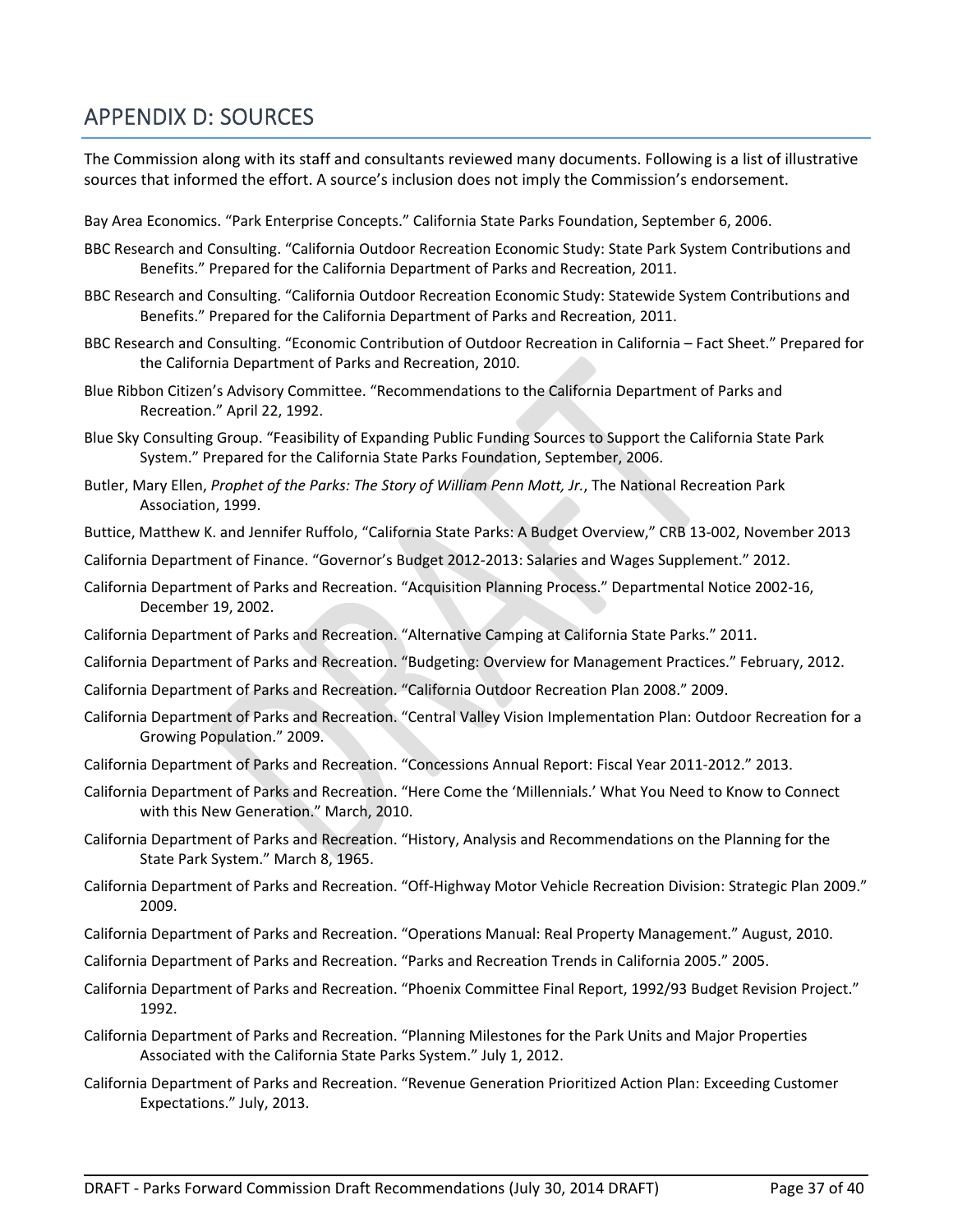California Department of Parks and Recreation. "The State Park System Plan 2002." 2002.

- California Department of Parks and Recreation. "Statistical Report for the 2011/12 Fiscal Year." 2012.
- California Department of Parks and Recreation. "Strategic Action Plan: 'Brilliance in the Basics,' 2013‐2014." March, 2013.
- California Department of Parks and Recreation. "Summary Findings: Survey on Public Opinions and Attitudes on Outdoor Recreation in California 2009." 2009.
- California Department of Parks and Recreation. "Sustainable Preservation: California's Statewide Historic Preservation Plan, 2013‐2017." 2012.
- California Department of Parks and Recreation. "Vision Statement and Strategic Initiatives." February 8, 2008.
- California Legislative Analyst's Office. "Department of Parks and Recreation: Current Funding Issues." August 9, 2012.
- California State Parks Foundation. "Summary of Conclusions from the Blue Ribbon Committee on the Problem of Fiscal Sustainability and Potential Solutions." July, 2005.
- California State Parks Foundation and Save the Redwoods League. "A Vision for Excellence for California's State Parks." 2011.
- Christian, Caroline, Sara Moore, Claudia Luke, and Lauren Dixon. "Sonoma County Parks in the Balance." Rohnert Park, California: Sonoma State University, Unpublished Report, 2013.
- Congressional Research Service. "'Fast Track' Congressional Consideration of Recommendations of the Base Realignment and Closure (BRAC) Commission." CRS 22144, September 1, 2005.
- Fretwell, Holly. "Funding Parks: Political versus Private Choices." Property and Environment Research Center, August 22, 2011.
- FTI Consulting. "California State Parks Baseline Financial Assessment," report to Parks Forward Commission. November, 2013.
- Garcia, Robert. "Healthy Parks, Schools and Communities: Mapping Green Access and Equity for Southern California." The City Project, 2011.
- Gilroy, Leonard. "Taking State Parks off the State's Books." PERC Reports 28 (3), 2010.
- Gilroy, Leonard, Harris Kenny, and Julian Morris. "Parks 2.0: Operating State Parks through Public‐Private Partnerships." Reason Foundation Policy Study 419, November, 2013.
- Greenplay, LLC. "County of San Diego Parks and Recreation Cost Recovery, Resource Allocation, and Revenue Enhancement Plan." Prepared for the Department of Parks and Recreation, October, 2011.
- Howe, Kathryn Welch. "California State Parks Adaptive Use Pilot Project: Financial Resources and Summary Report for Five Pilot Projects." May 31, 2013.
- Impacts Research and Development. "Parks Forward Intelligence Summary." February, 2014.
- Institute at the Golden Gate. "Food for the Parks: A Roadmap to Success." 2012.
- Koeberer, John. "Alternatives to State Park Closures." The California Parks Company, 2012.
- LeRoy, Sylvia. "Beyond the Public Park Paradigm." *The George Wright Forum* 22, 2005.
- Little Hoover Commission. "Beyond Crisis: Recapturing Excellence in California's State Park System." 2013.
- Litzky, Katherine. "California State Parks: Economic Impact of Visitor Expenditures." Submitted in partial satisfaction of the requirements for the degree of Master of Public Policy and Administration at California State University, Sacramento, 2009.
- Midpeninsula Regional Open Space District. "Agenda Item 1: Consider Endorsing the Vision Planning Process, including the Communication, Engagement, and Public Participation Plan." Meeting 13‐02, January 15, 2013.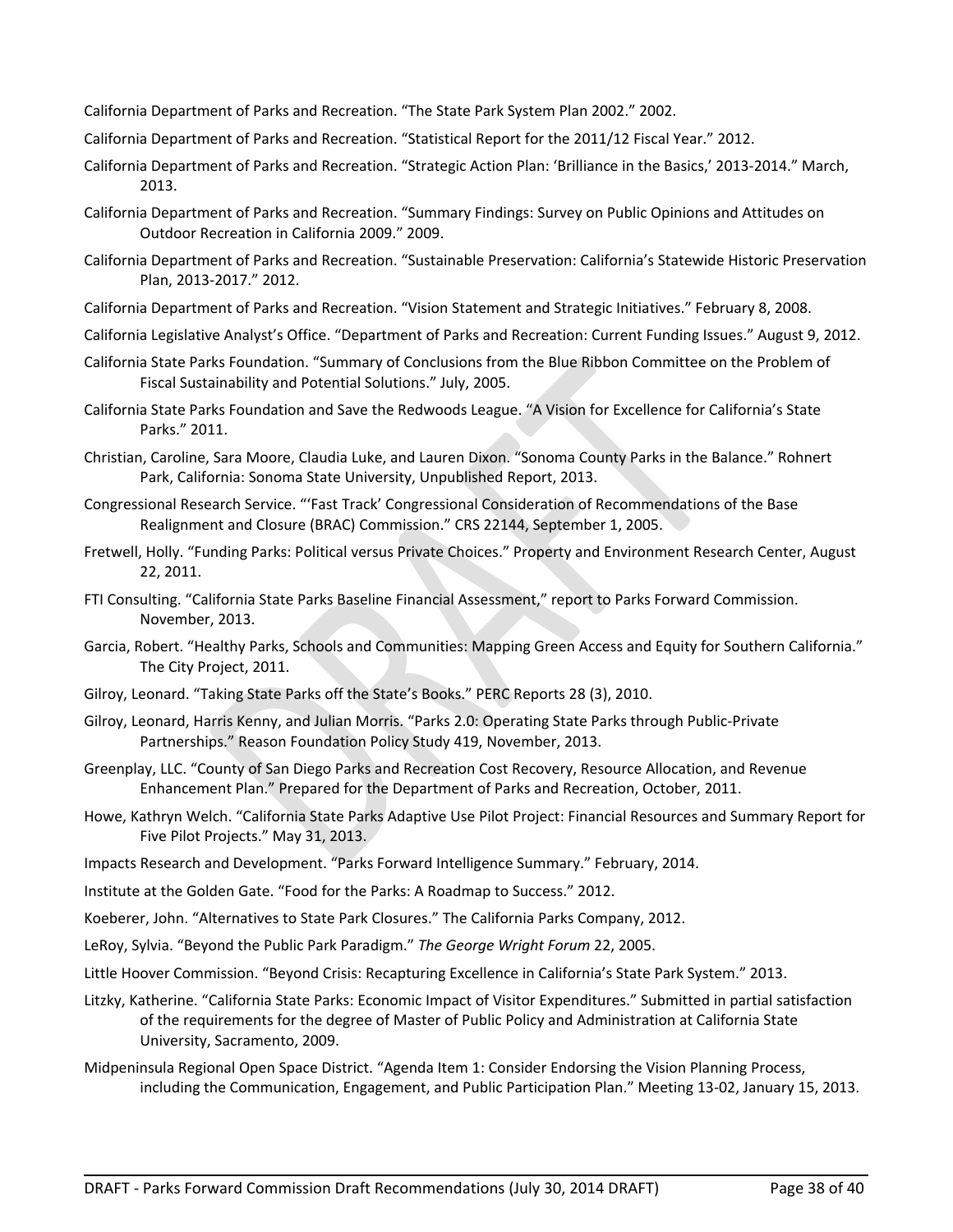Mott, William Penn Jr. "Twelve Point Plan." 1985.

- National Park Service, "Economic Benefits to Local Communities from National Park Visitation, 2011." Natural Resource Report NPS/NRSS/ARD/NRR–2013/632, 2013.
- National Parks Hospitality Association and the National Parks Conservation Association. "Sustainable Supplementary Funding for America's National Parks: Ideas for Parks Community Discussion." March 19, 2013.
- National Trust. "Going Local: Fresh Tracks Down Old Roads, Our Strategy for the Next Decade." January 22, 2010.
- O'Neal, William, Tracey Fung, and Adam Sigelman. "Roles for the Private Sector in State Parks Systems: A Policy Brief for the State of New Hampshire." Rockefeller Center at Dartmouth College, September 21, 2006.
- O'Toole, Randal. "A Matter of Trust: Why Congress Should Turn Federal Lands into Fiduciary Trusts." Cato Institute Policy Analysis No. 630, January 15, 2009.
- Olmsted, Frederick Law Jr. "General Report on the Supplemental Surveys." 1950.
- Olmsted, Frederick Law Jr. "Report of the State Parks Survey of California." 1928.
- Oregon State Parks and Recreation Department. "2010 Annual Report." 2010.
- Oregon State Parks and Recreation Department. "2011‐2013 Ways and Means Budget." March, 2011.
- Outdoor Foundation, The. "A Special Report on Camping." Created in Partnership with The Coleman Company, Inc., 2009.
- Pastor, Manuel, Mirabai Auer, and Jared Sanchez. "Parks Forward: Demographic Change in the Golden State." September, 2013.
- PROS Consulting. "Arizona State Park Privatization and Efficiency Plan." Prepared for the Arizona State Parks Foundation, December, 2010.
- PROS Consulting and CHM Government Services, "California State Parks Financial Planning and Cost Efficiency Study." Prepared for the California Department of Parks and Recreation, August 2013.
- Recreation Resource Management. "A Tale of Two Parks: Keeping Public Parks Open Using Private Operations Management." September, 2013.
- Recreation Resource Management. "Bidding and Contracts." Presented at the National Forest Recreation Association Conference 'Keeping State and Local Parks Open,' November 21, 2011.
- Recreation Resource Management. "Concession Economics." Presented at the National Forest Recreation Association Conference 'Keeping State and Local Parks Open,' November 21, 2011.
- Recreation Resource Management. "What are Recreation Public‐Private Partnerships?" Presented at the National Forest Recreation Association Conference 'Keeping State and Local Parks Open,' November 21, 2011.
- Reynolds, John. "Whose America? Whose Idea? Making 'America's Best Idea' Reflect New American Realities." The George Wright Forum 27 (2), 2010.
- Ruffolo, Jennifer and Matthew K. Buttice "California State Parks: An Equitable and Sustainable Revenue Generation Strategy." California Research Bureau 14‐001, May 2014.
- Sherer, Paul M. "The Benefits of Parks: Why America Needs More City Parks and Open Space." The Trust for Public Land, 2006.
- Taylor, Mac. "The 2012‐13 Budget: Strategies to Maintain California's Park System." Legislative Analyst's Office, March 2, 2012.
- Tierney, Patrick. "California State Parks: Economic Impacts." San Francisco: San Francisco State University, 2011.
- Utah Office of the Legislative Auditor General. "A Performance Audit of the Utah State Parks." Report to the Utah Legislature Number 2011‐03, January 2011.